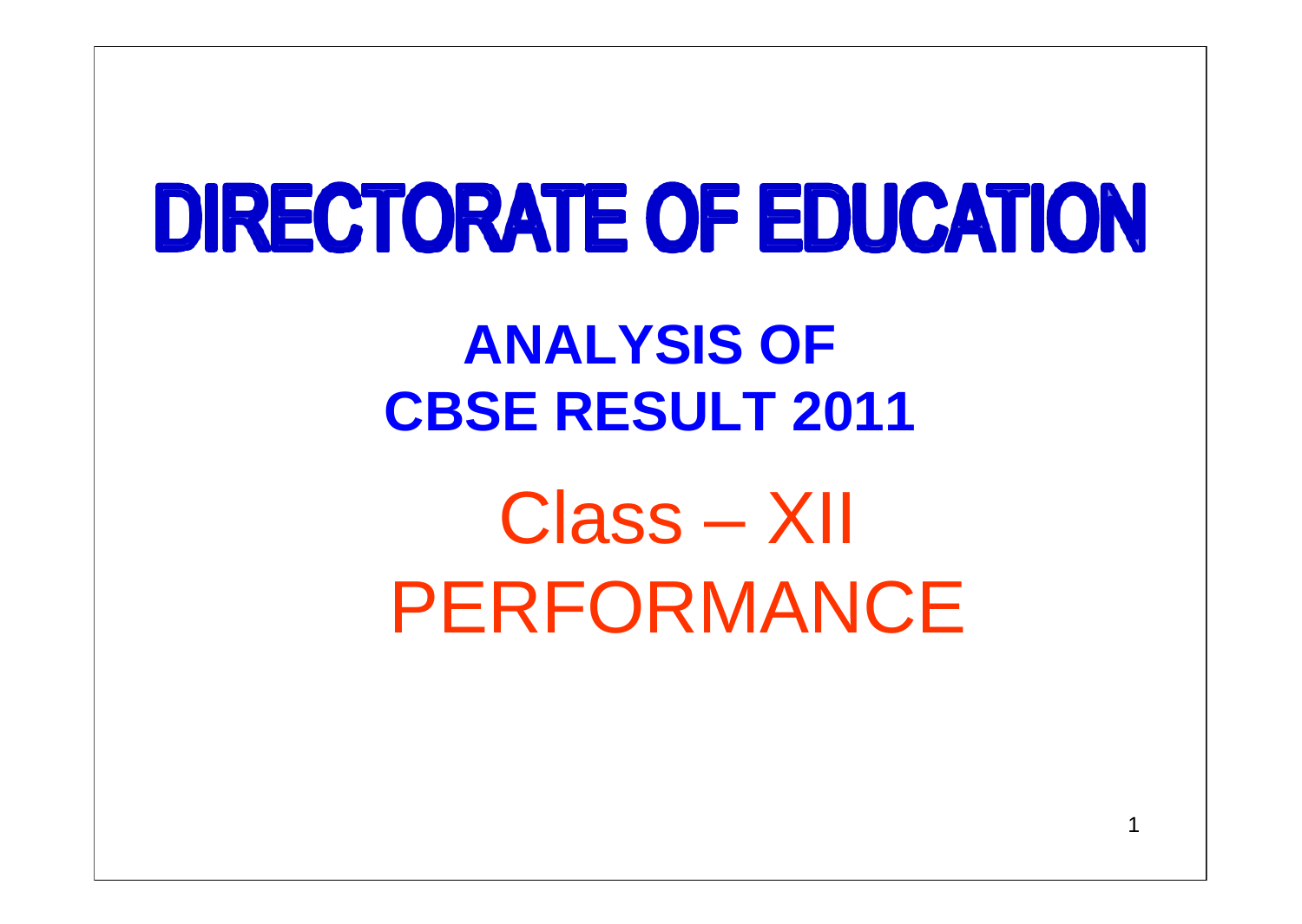## **CBSE Class-XII (All Delhi)**

**2011 and 2010 A Quick look**

| Year        | Govt.   | <b>Public</b> | <b>Aided</b> | <b>Delhi</b><br><b>KVs</b> |
|-------------|---------|---------------|--------------|----------------------------|
| 2011        | 87.54   | 89.06         | 80.34        | 95.66                      |
| 2010        | 88.87   | 86.38         | 75.90        | 92.09                      |
| <b>Diff</b> | $-1.33$ | 2.68          | 4.44         | 3.57                       |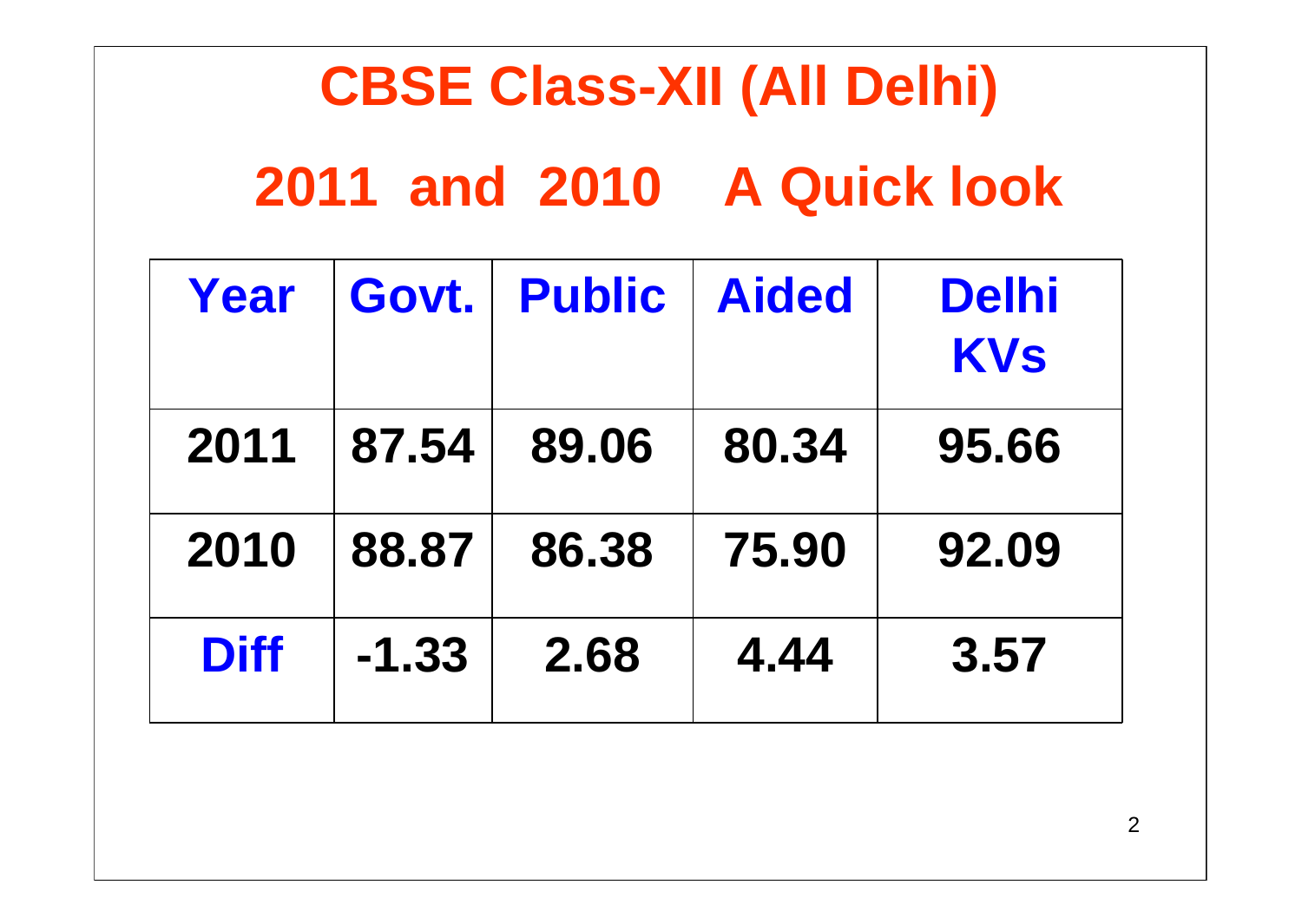### **CBSE Class-XII (All Delhi)**

| Year | Govt. | <b>Public</b> | <b>Aided</b> | <b>Delhi KVs</b> |
|------|-------|---------------|--------------|------------------|
| 2011 | 87.54 | 89.06         | 80.34        | 95.66            |
| 2010 | 88.87 | 86.38         | 75.90        | 92.09            |
| 2009 | 87.15 | 86.42         | 75.70        | 89.94            |
| 2008 | 85.70 | 87.81         | 78.61        | 89.33            |
| 2007 | 82.71 | 88.39         | 75.93        | 93.03            |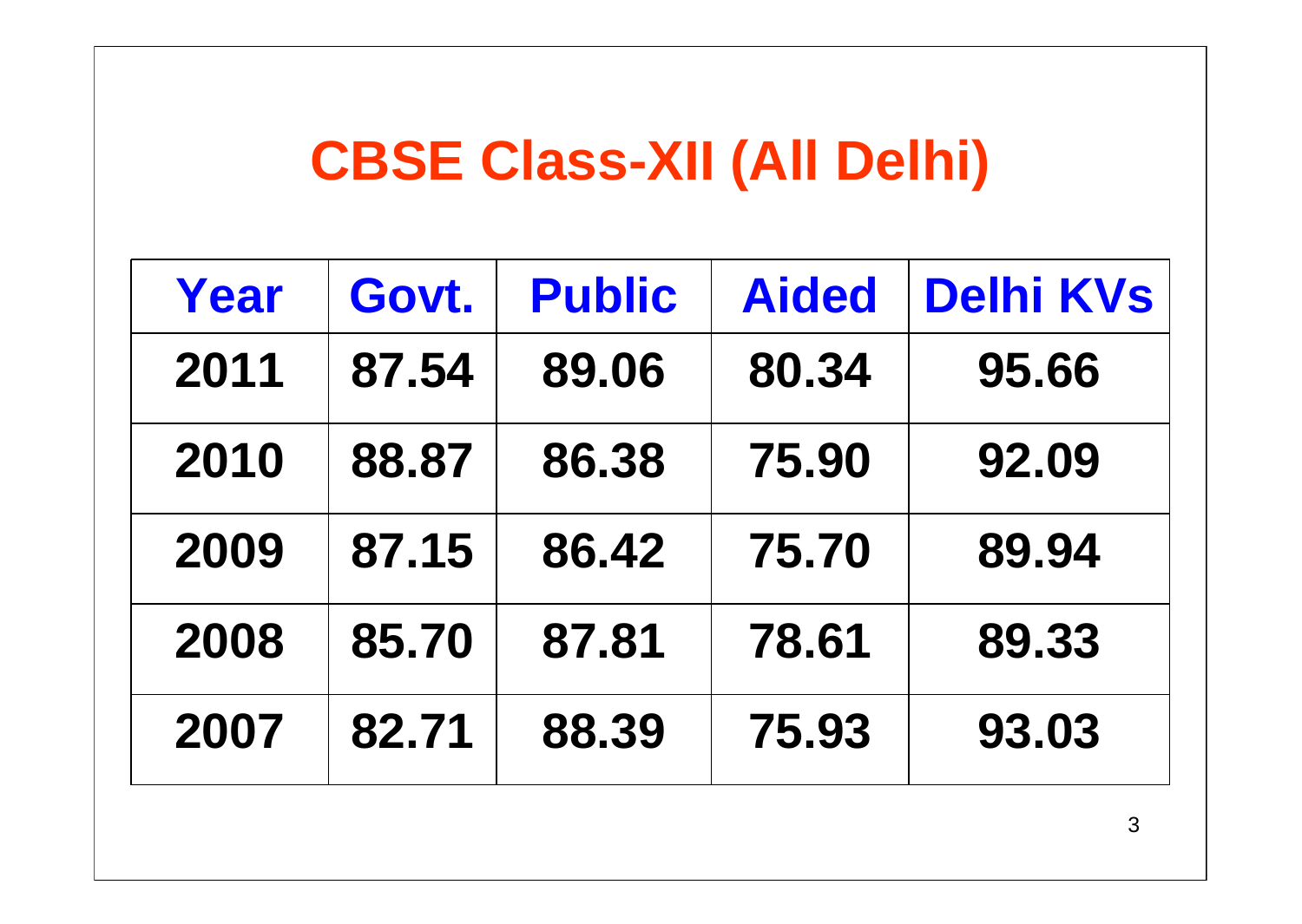#### **CBSE CLASS – XII RESULT FOR THE LAST DECADE(DGS)**

| Year    | <b>No. of Students</b><br>appeared | Pass % |                |
|---------|------------------------------------|--------|----------------|
| 2001-02 | 51560                              | 71.23  |                |
| 2002-03 | 47849                              | 76.96  |                |
| 2003-04 | 54341                              | 77.80  |                |
| 2004-05 | 57616                              | 76.44  |                |
| 2005-06 | 60570                              | 78.07  |                |
| 2006-07 | 68915                              | 82.73  |                |
| 2007-08 | 72205                              | 85.70  |                |
| 2008-09 | 87176                              | 87.15  |                |
| 2009-10 | 97402                              | 88.87  |                |
| 2010-11 | 112189                             | 87.54  | $\overline{4}$ |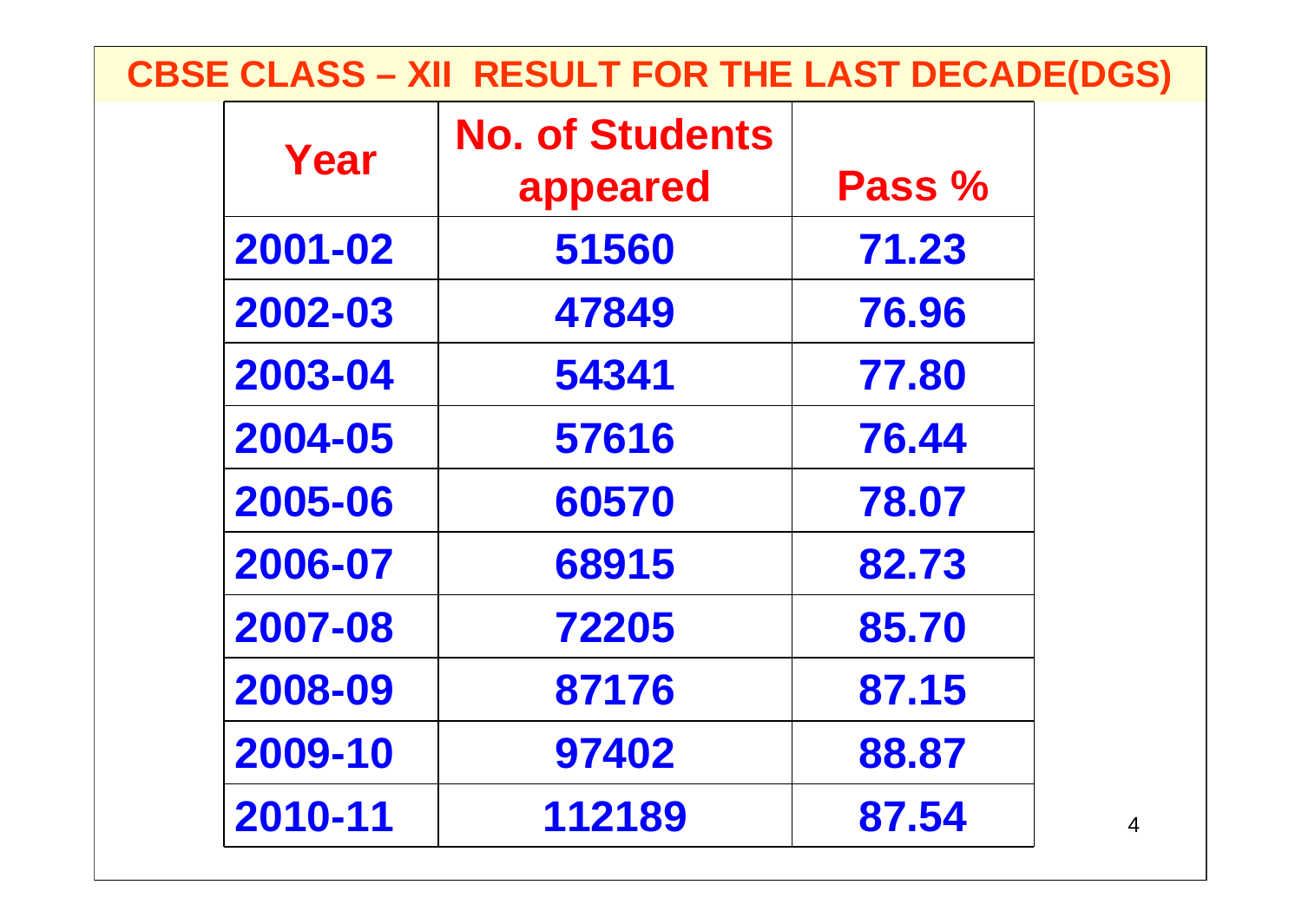#### **Graphical View of CBSE Class XII Result for the last 10 years**

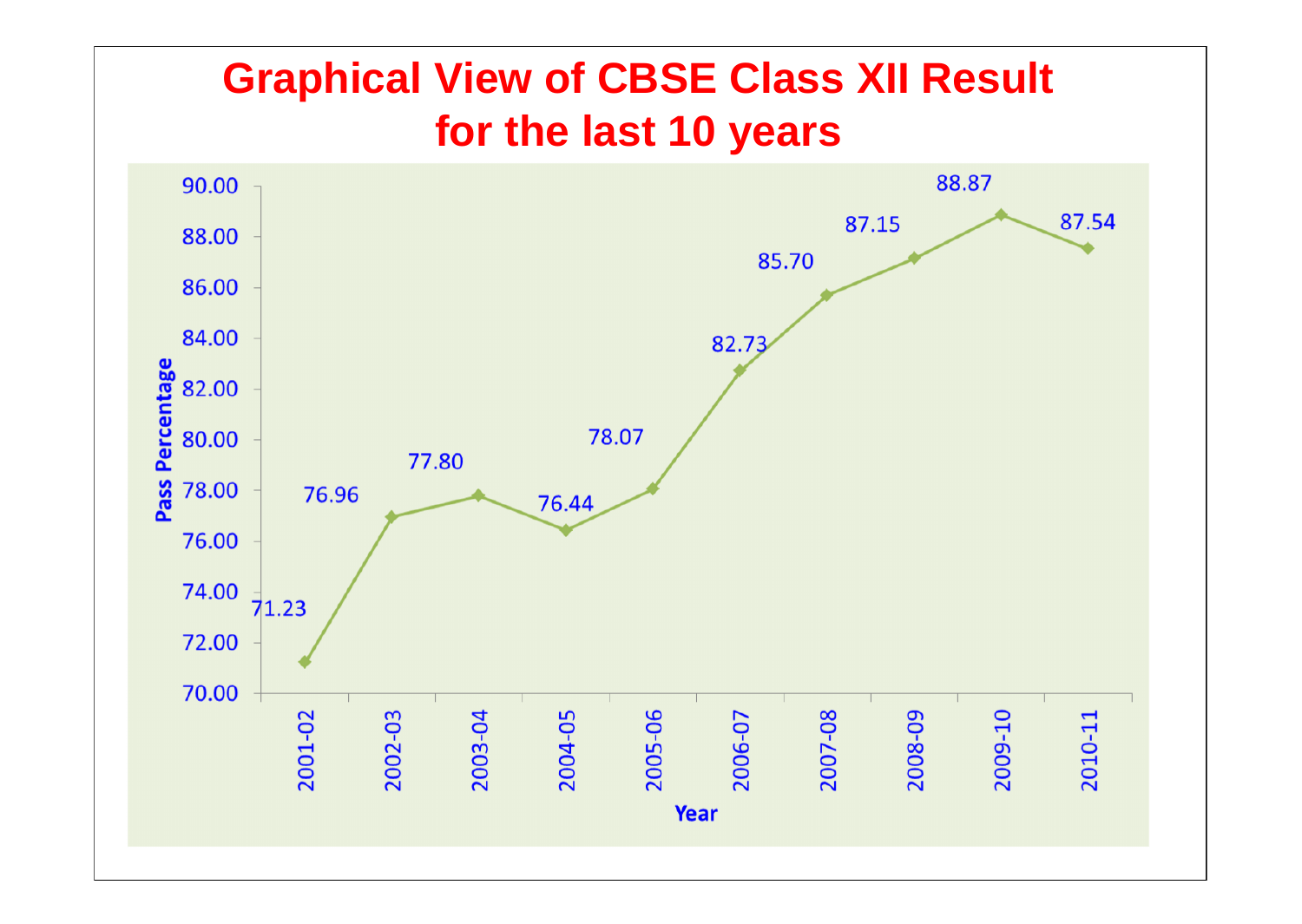### **Category wise number of schools appeared Class-XII CBSE 2011**

| Government                           | 697            |
|--------------------------------------|----------------|
| Govt. Aided                          | 157            |
| <b>KVs</b>                           | 36             |
| Private                              | 443            |
| <b>JNV</b>                           | $\overline{2}$ |
| <b>Foreign Schools</b>               | 91             |
| <b>Blind/Deaf &amp; Dumb Schools</b> | $\overline{2}$ |
| Patrachar Vidyalaya                  |                |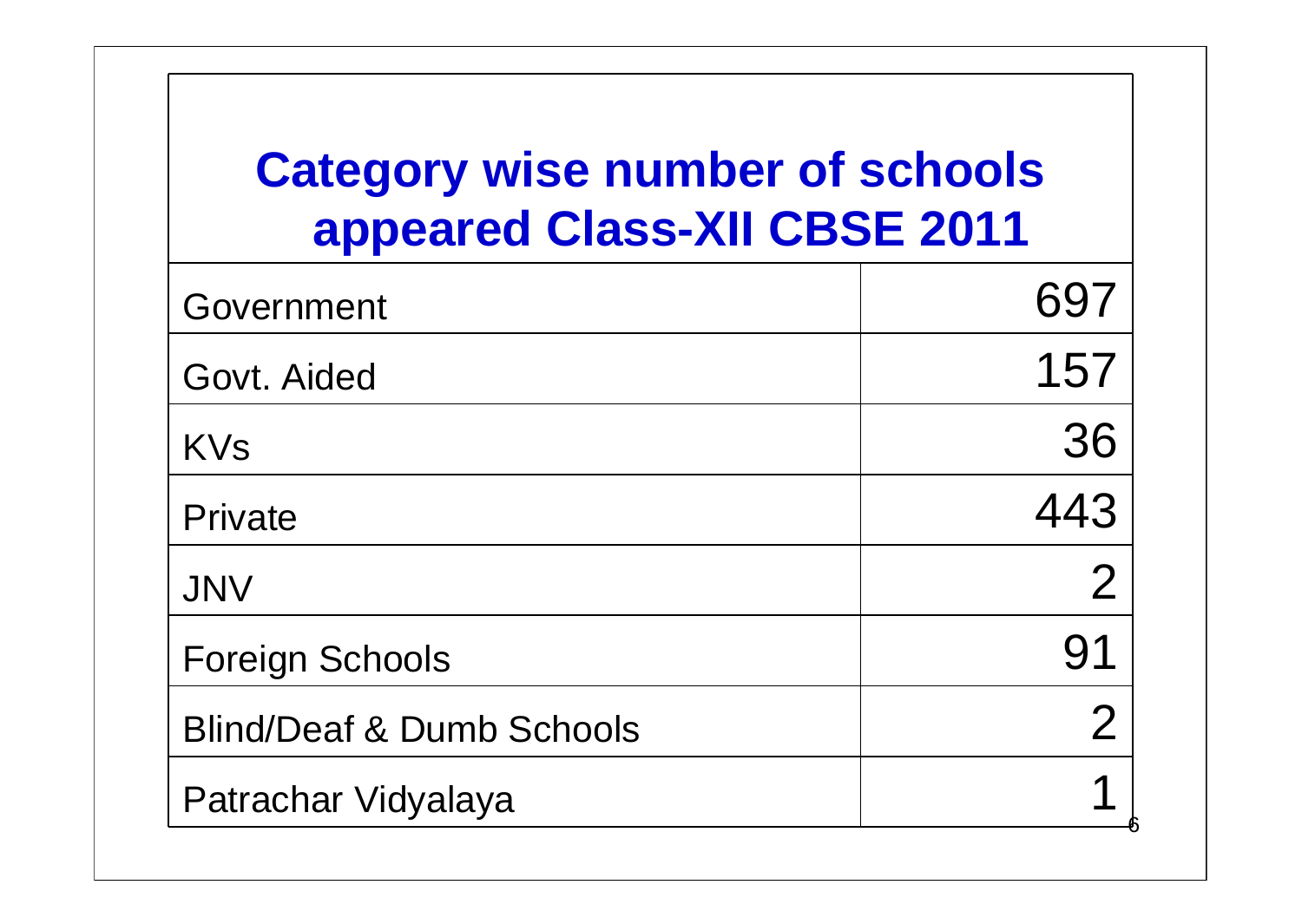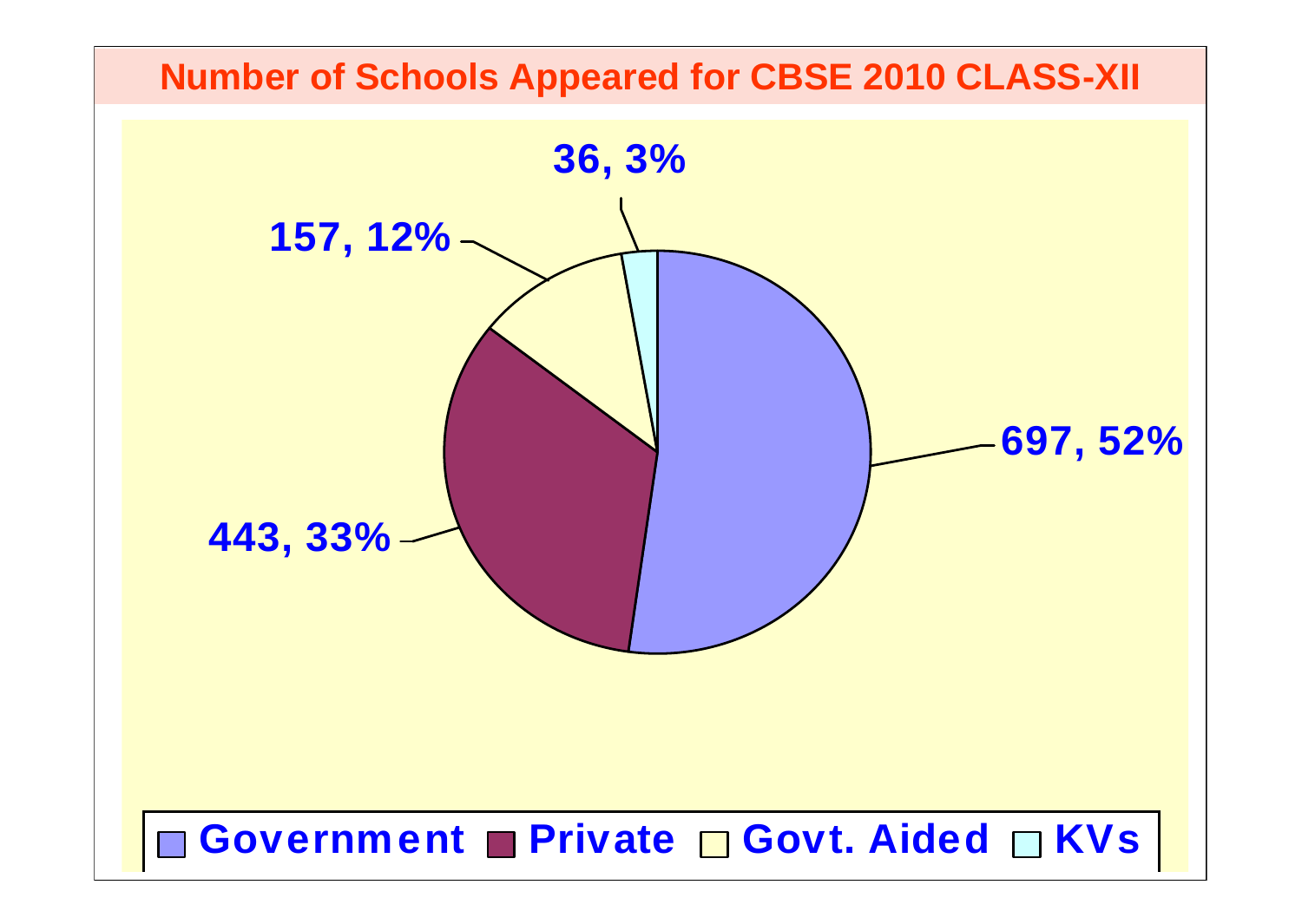#### **57% Students Appeared Out from DGS**

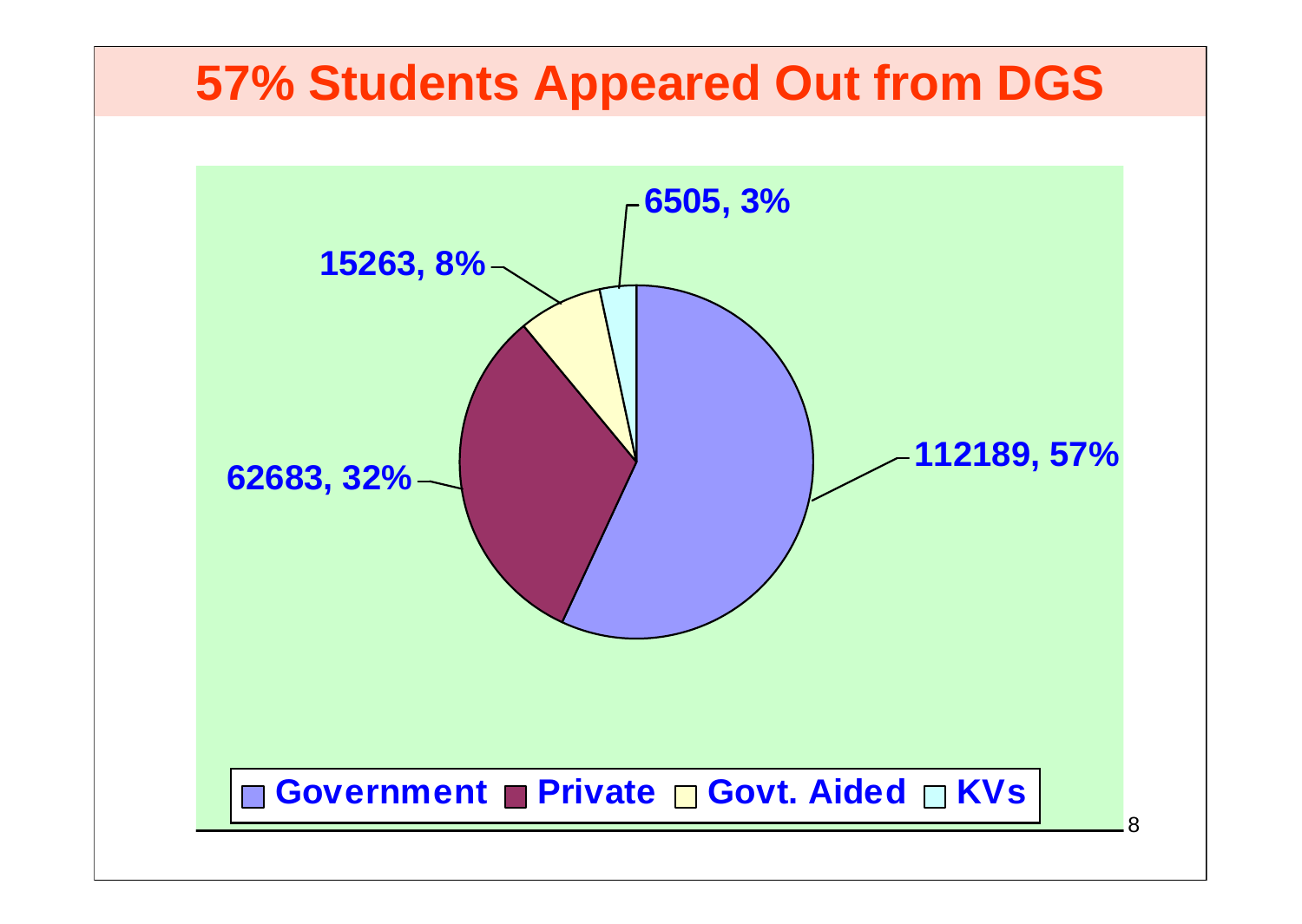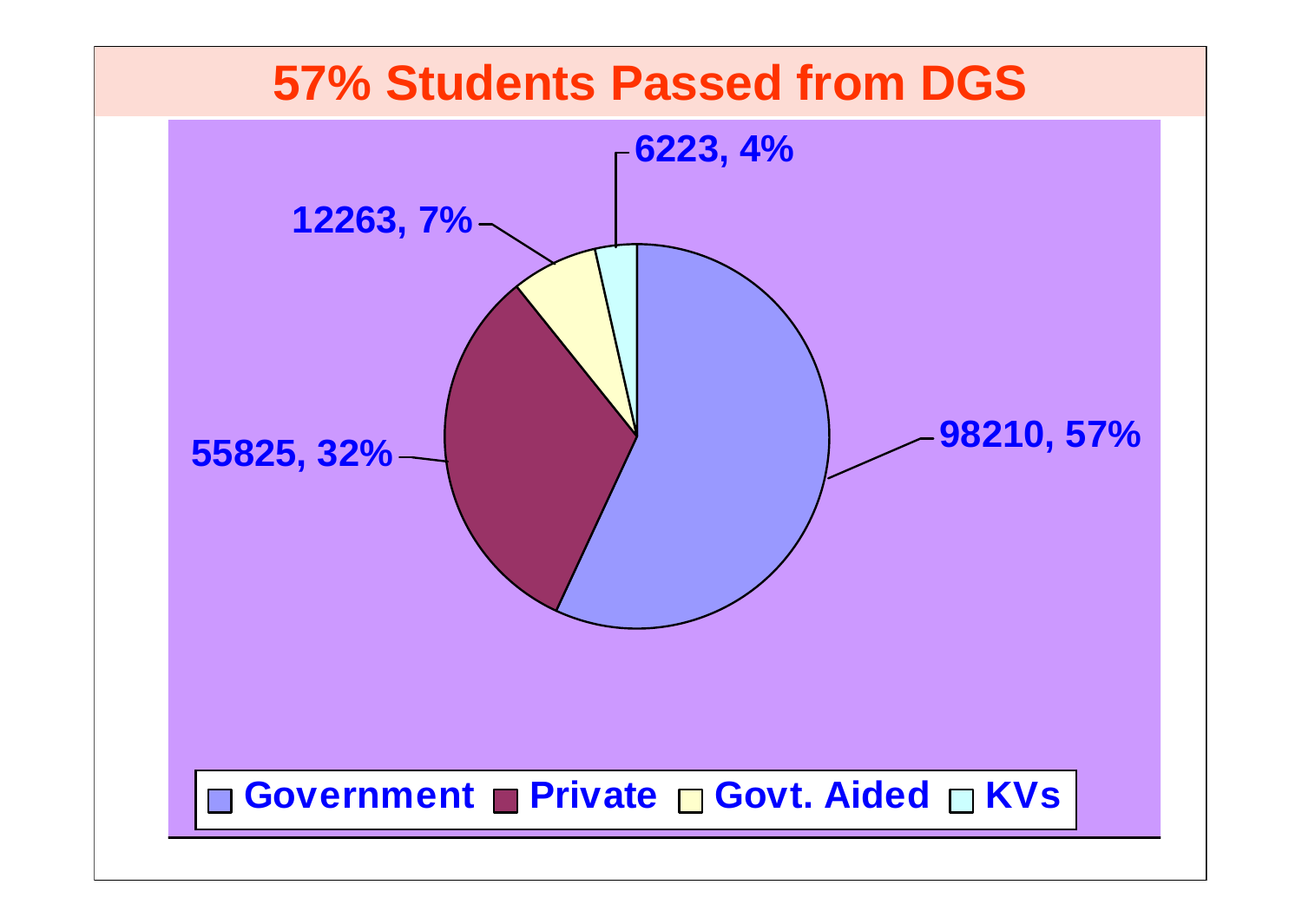#### **CBSE 2011 Class –XII**

**Performance Indicator (Government and Private )**

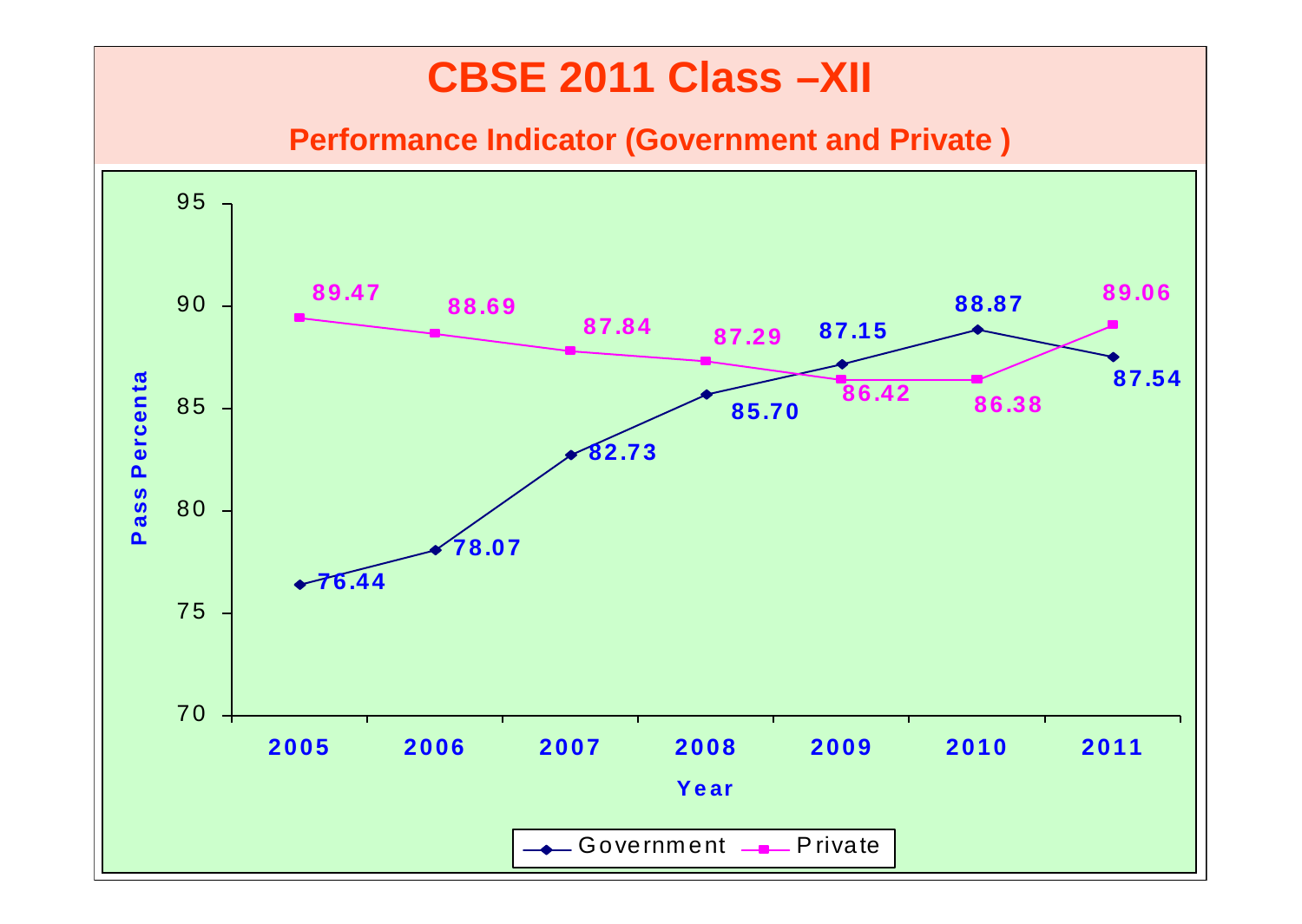### **CBSE CLASS – XII RESULT 2010**

## Pass Percentage 87.54

## Appeared candidates increased by 11652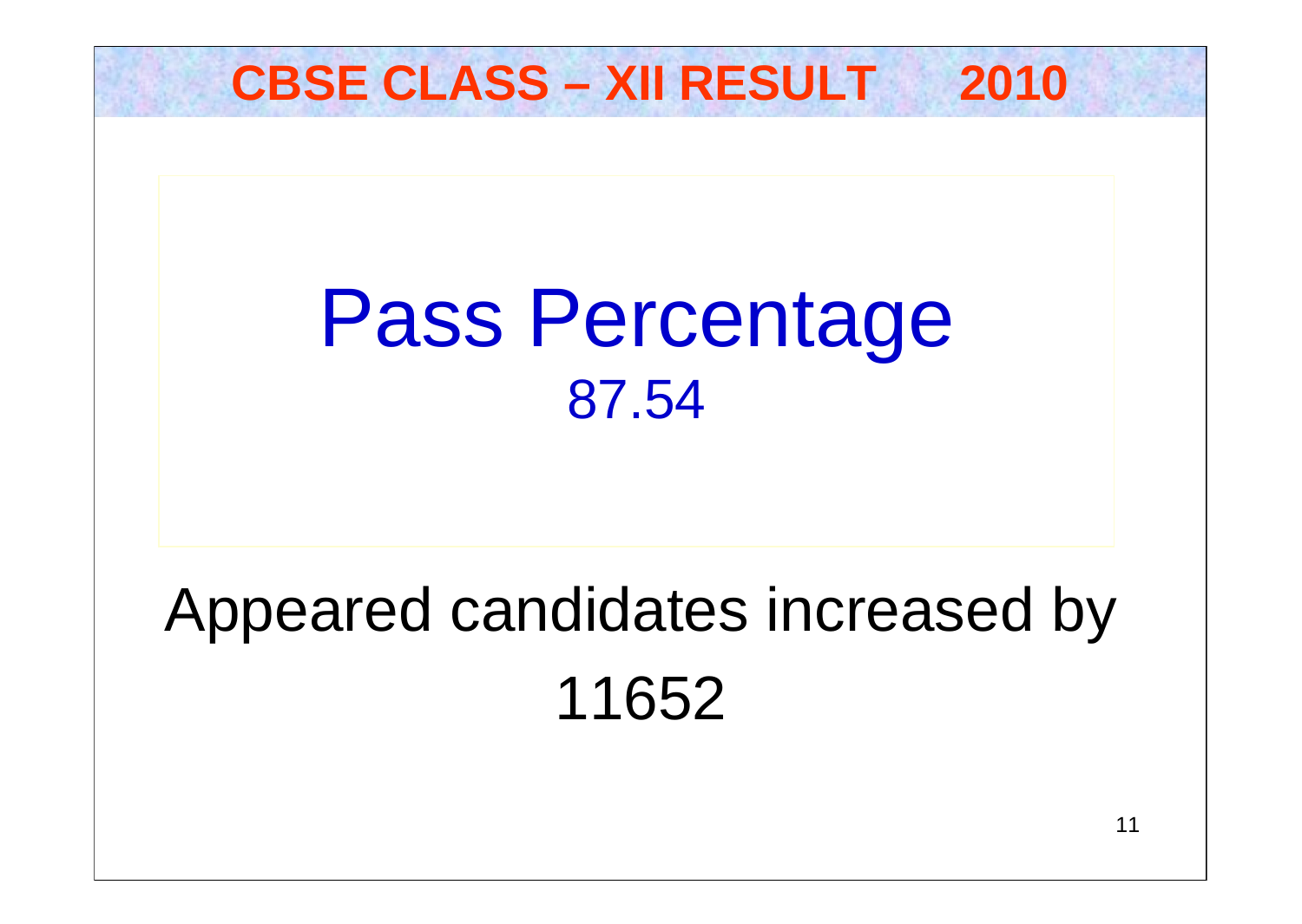### **Difference between Govt. & Public Schools**

| Year | <b>Government</b> | <b>Private</b> | <b>Difference</b>           |
|------|-------------------|----------------|-----------------------------|
| 2005 | 76.44             | 89.47          | $-13.03$                    |
| 2006 | 78.07             | 88.69          | $-10.62$                    |
| 2007 | 82.73             | 87.84          | $-5.11$                     |
| 2008 | 85.70             | 87.29          | $-1.59$                     |
| 2009 | 87.15             | 86.42          | $+0.73$                     |
| 2010 | 88.87             | 86.38          | $+2.49$                     |
| 2011 | 87.54             | 89.06          | $-1.51$<br>12 <sup>12</sup> |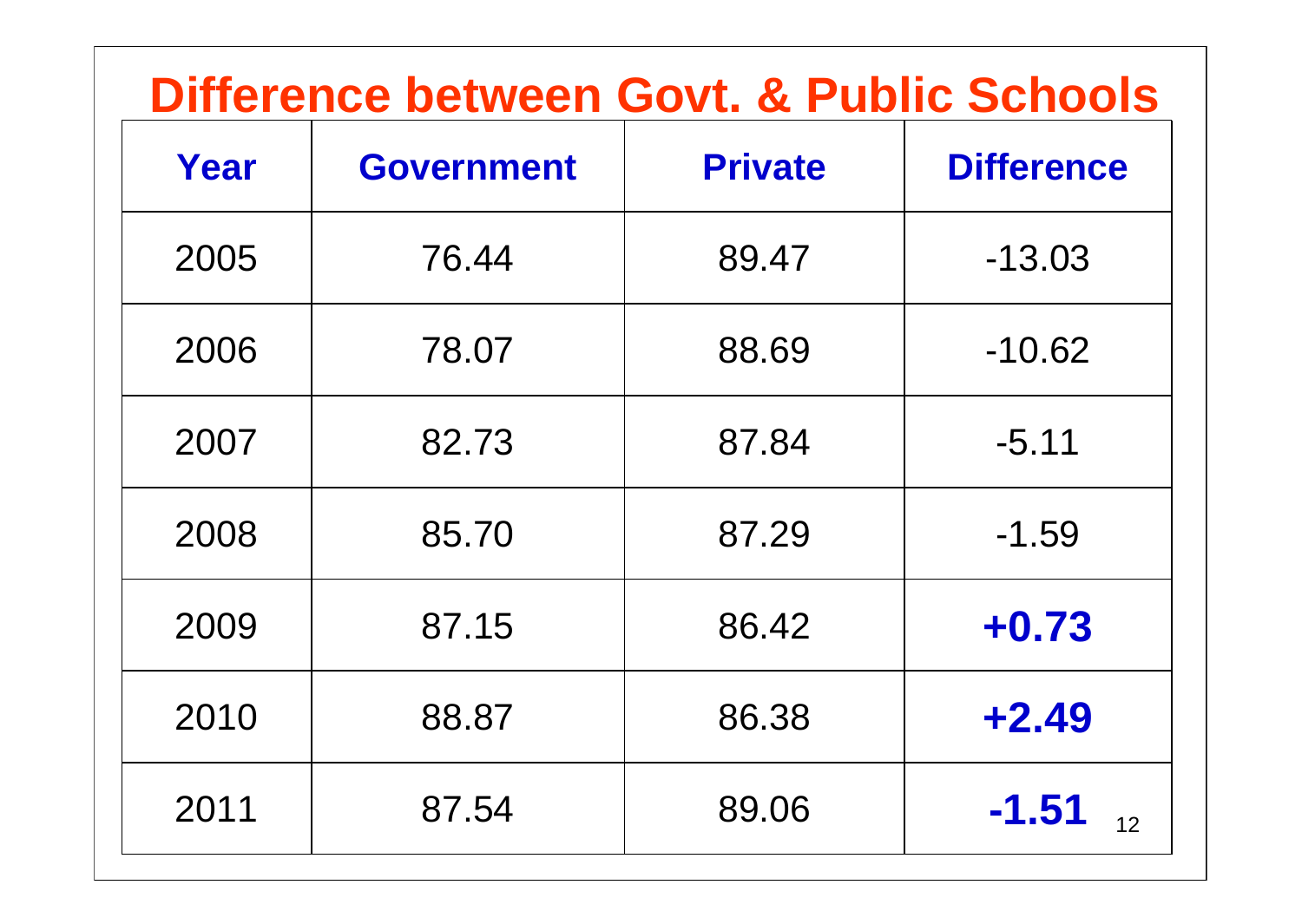| <b>CLASS - XII</b><br><b>Number of Schools with Pass</b><br><b>Percentage</b> |      |           |  |  |  |  |
|-------------------------------------------------------------------------------|------|-----------|--|--|--|--|
| Year                                                                          | 100% | $>=$ 90%  |  |  |  |  |
| 2011                                                                          | 70   | 398       |  |  |  |  |
| 2010                                                                          | 63   | 400       |  |  |  |  |
| 2009                                                                          | 50   | 355       |  |  |  |  |
| 2008                                                                          | 70   | 343       |  |  |  |  |
| 2007                                                                          | 46   | 277       |  |  |  |  |
| 2006                                                                          | 30   | 169<br>13 |  |  |  |  |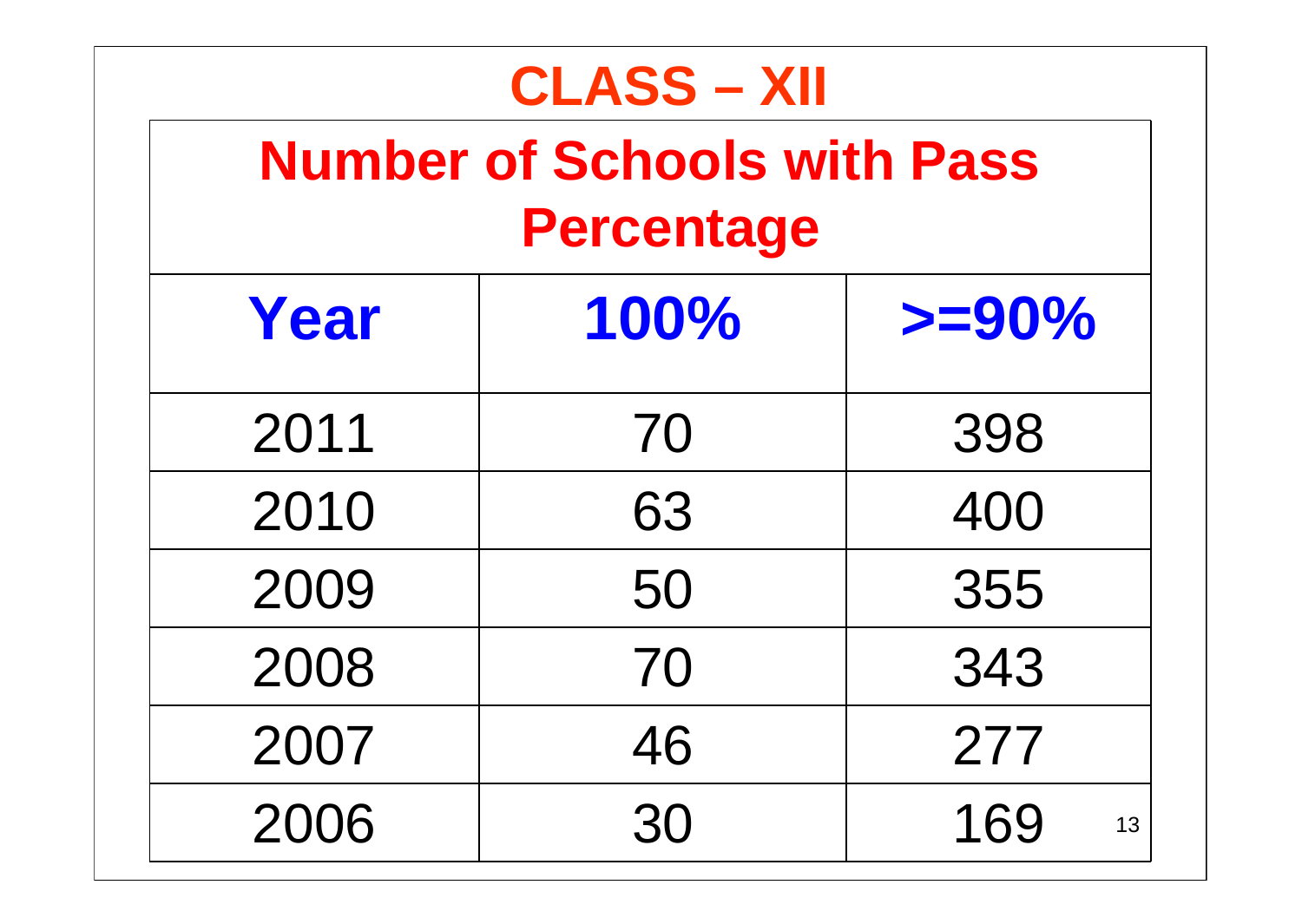## **CBSE CLASS – XII RESULT 2011**

57%(398) schools have attained 90% or above Pass Percentage.

## 80.3%(560) schools have attained more than 80% Pass Percentage.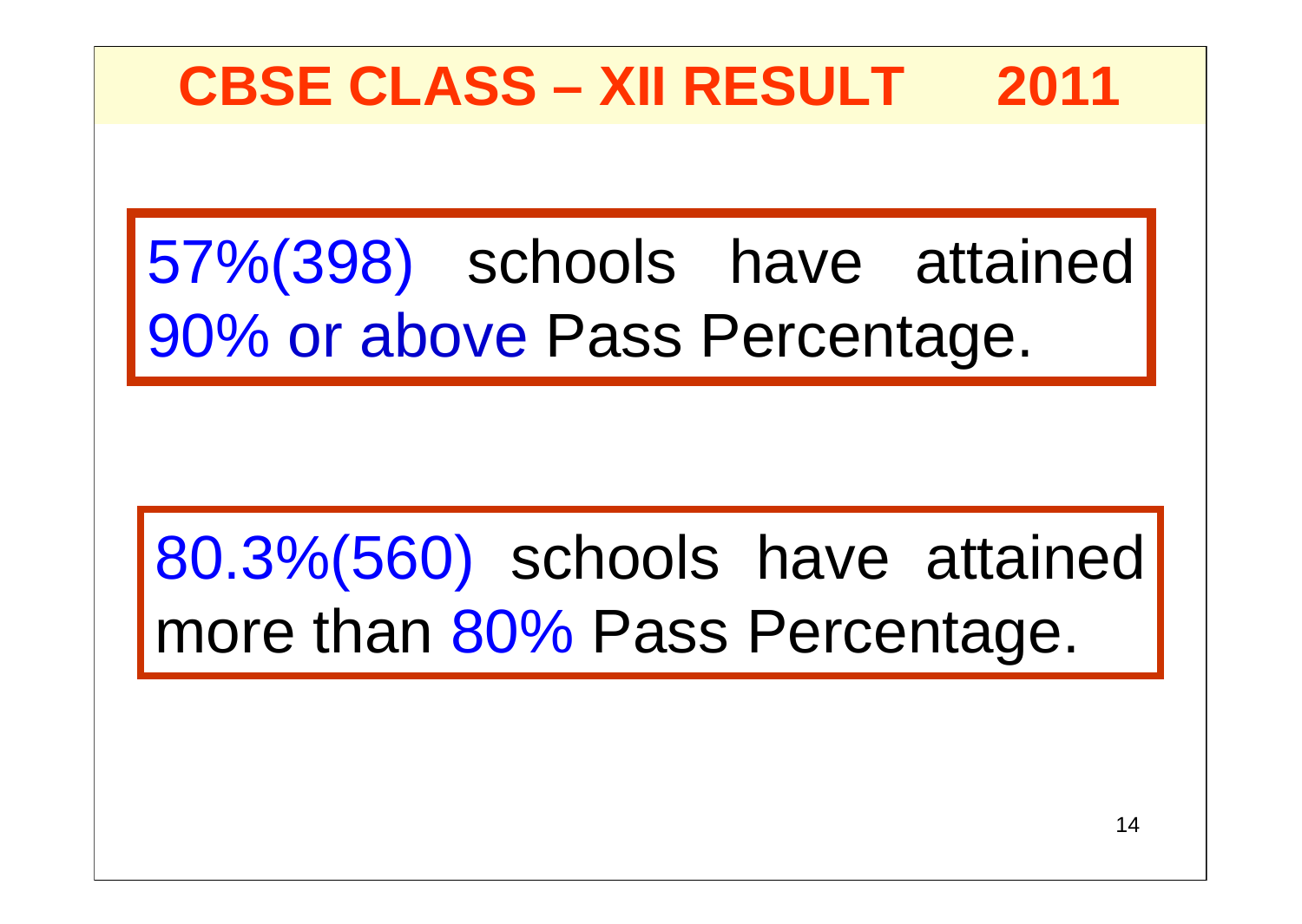|               | <b>School Gender wise Pass Percentage</b> |             |           |        |
|---------------|-------------------------------------------|-------------|-----------|--------|
| <b>Gender</b> | <b>APP</b>                                | <b>Pass</b> | <b>PP</b> | QI     |
| <b>Boys</b>   | 42731                                     | 34738       | 81.29     | 249.19 |
| <b>Girls</b>  | 53830                                     | 49386       | 91.74     | 282.30 |
| Co. Ed.       | 15628                                     | 14086       | 90.13     | 279.88 |
| <b>Total</b>  | 112189                                    | 98210       | 87.54     | 269.35 |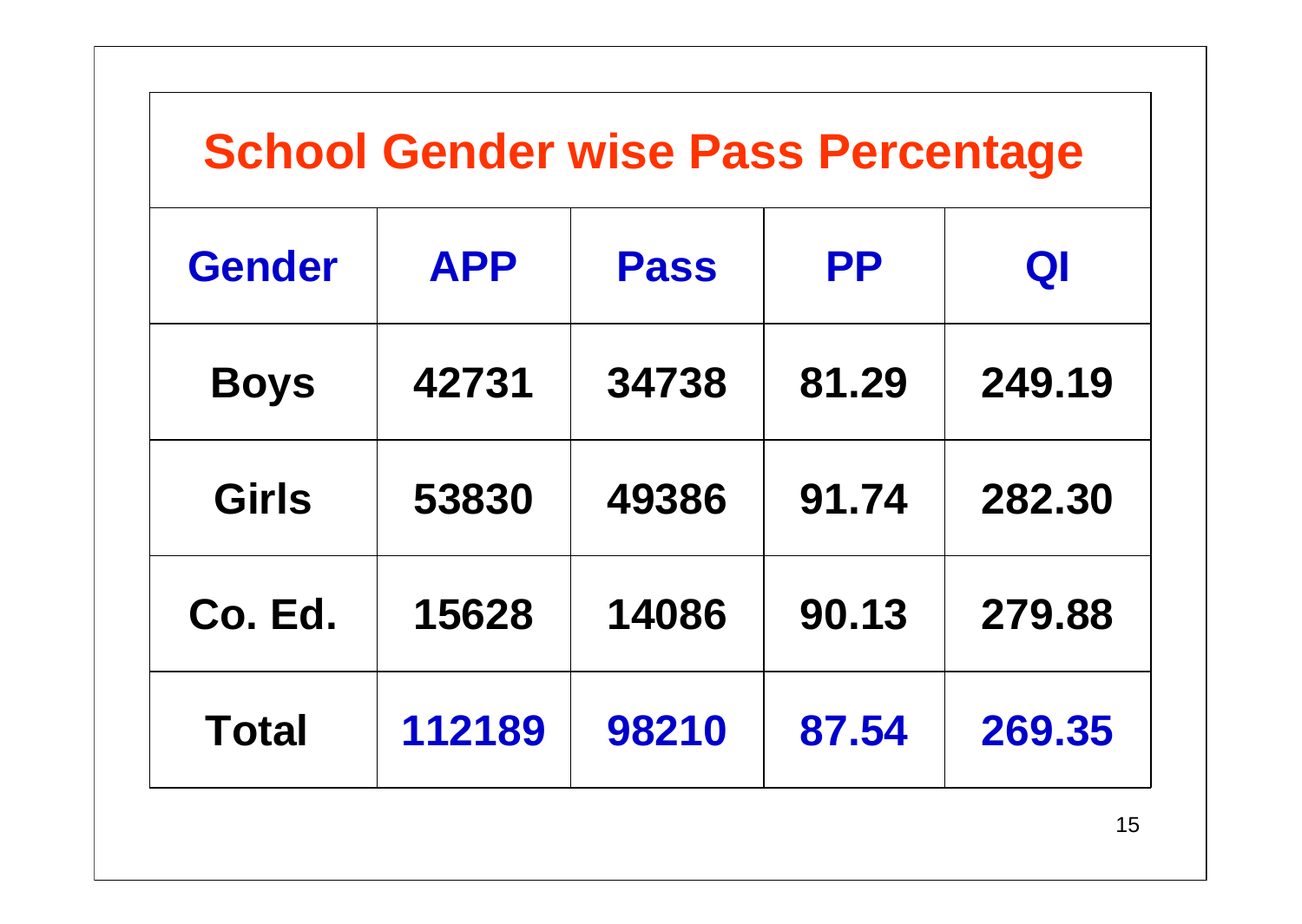| <b>Shift wise Pass Percentage</b> |            |             |           |        |  |  |  |
|-----------------------------------|------------|-------------|-----------|--------|--|--|--|
| <b>Shift</b>                      | <b>APP</b> | <b>Pass</b> | <b>PP</b> | QI     |  |  |  |
| Morning                           | 80649      | 73284       | 90.87     | 279.56 |  |  |  |
| Evening                           | 31540      | 24926       | 79.03     | 243.27 |  |  |  |
| <b>Total</b>                      | 112189     | 98210       | 87.54     | 269.35 |  |  |  |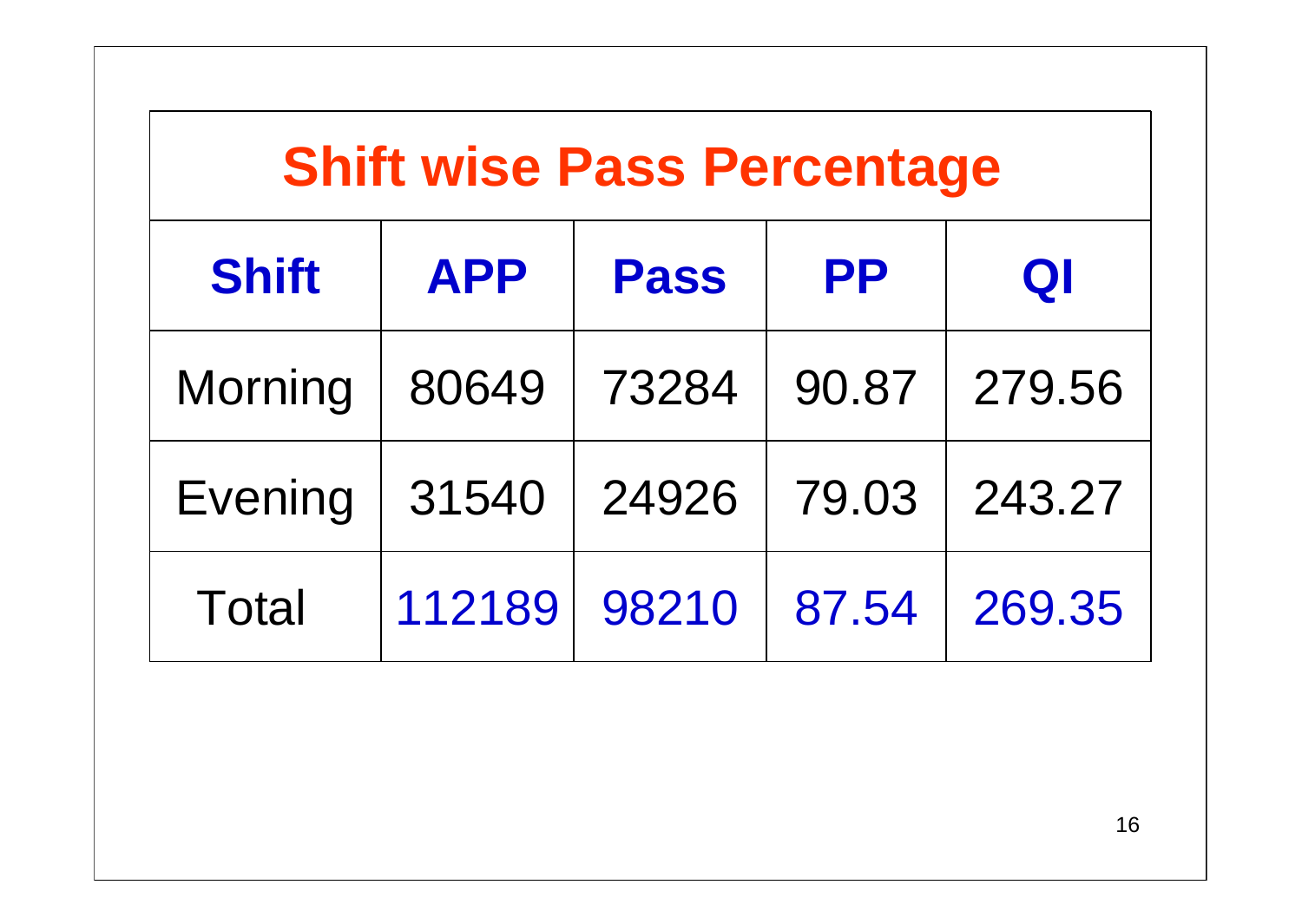### **School Category wise Pass Percentage**

| <b>Gender</b> | <b>APP</b> | <b>Pass</b> | <b>PP</b> | QI     |
|---------------|------------|-------------|-----------|--------|
| <b>RPVV</b>   | 2160       | 2115        | 97.92     | 350.14 |
| Sarvodaya     | 59384      | 53362       | 89.86     | 274.79 |
| Non-Sarvodaya | 50645      | 42733       | 84.38     | 259.54 |
| <b>Total</b>  | 112189     | 98210       | 87.54     | 269.35 |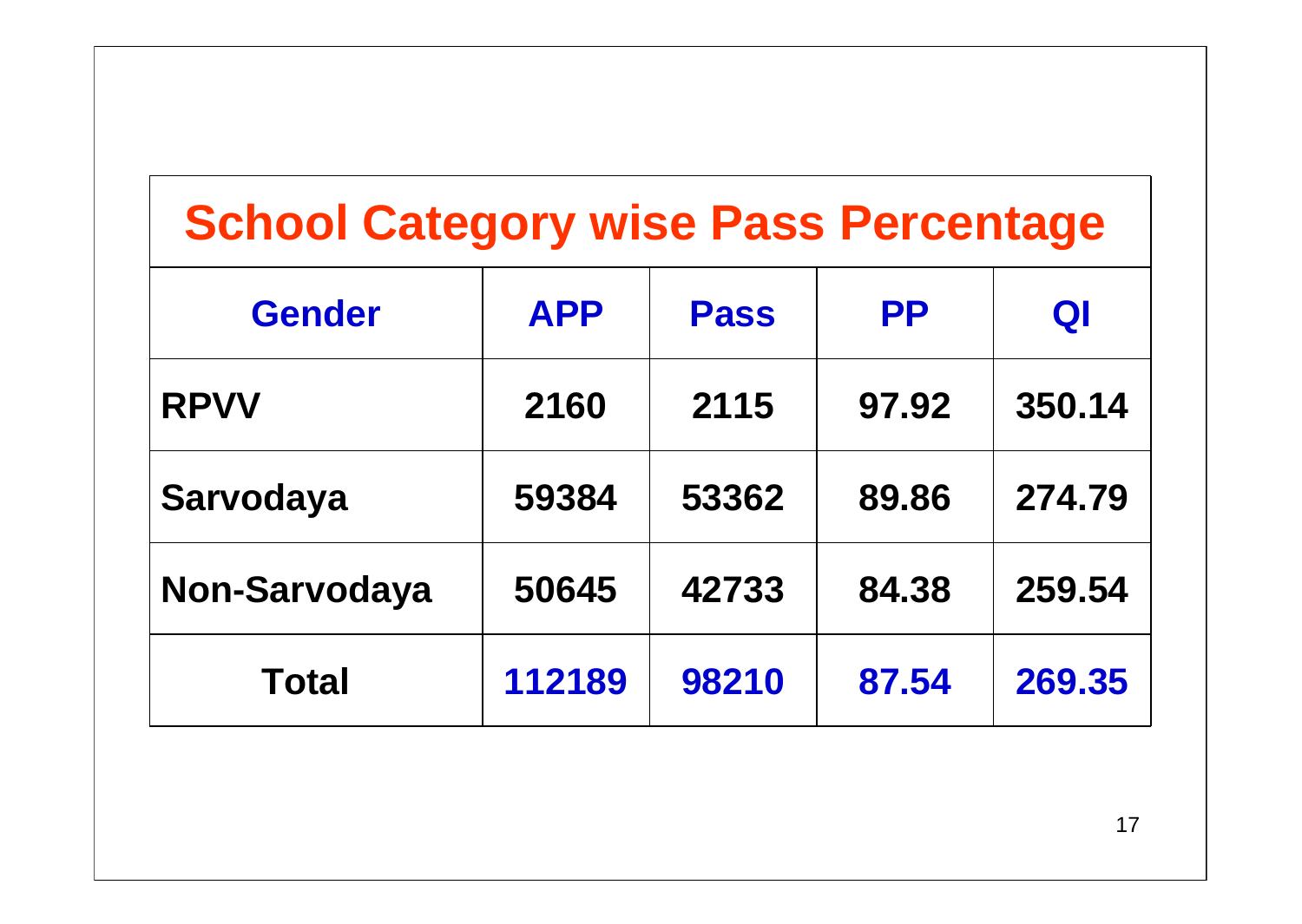| <b>Stream Wise Pass Percentage 2011</b>                       |        |       |       |        |  |  |  |
|---------------------------------------------------------------|--------|-------|-------|--------|--|--|--|
| <b>APP</b><br><b>Stream</b><br><b>PP</b><br><b>Pass</b><br>QI |        |       |       |        |  |  |  |
| <b>Arts</b>                                                   | 72620  | 64029 | 88.17 | 262.45 |  |  |  |
| Commerce                                                      | 24716  | 21009 | 85.00 | 265.53 |  |  |  |
| Science                                                       | 8361   | 7234  | 86.52 | 305.28 |  |  |  |
| Vocational                                                    | 6492   | 5938  | 91.47 | 314.88 |  |  |  |
| Total                                                         | 112189 | 98210 | 87.54 | 269.35 |  |  |  |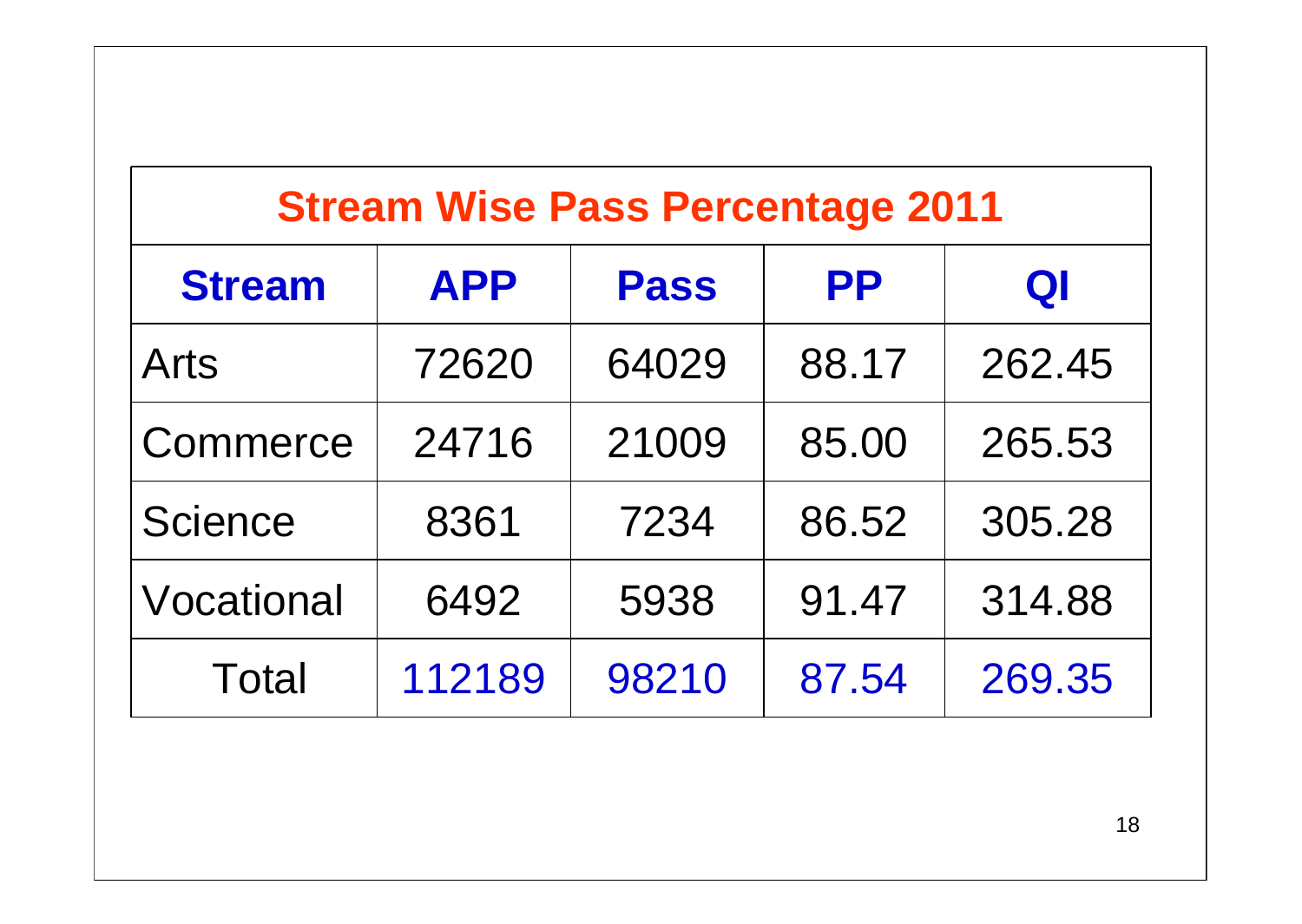## Stream wise Pass Percentage

| <b>Stream</b>     | <b>PP11</b> | <b>PP10</b> | <b>PP09</b> | <b>PP 08</b> | <b>PP 07</b> | <b>PP 06</b> |
|-------------------|-------------|-------------|-------------|--------------|--------------|--------------|
| <b>Science</b>    | 86.52       | 83.84       | 85.08       | 82.12        | 75.12        | 69.92        |
| <b>Arts</b>       | 88.17       | 90.30       | 87.78       | 86.23        | 84.18        | 79.25        |
| <b>Commerce</b>   | 85,00       | 86.78       | 86.33       | 85.54        | 81.35        | 78.48        |
| <b>Vocational</b> | 91.47       | 89.86       | 87.14       | 86.53        | 87.97        | 80.08        |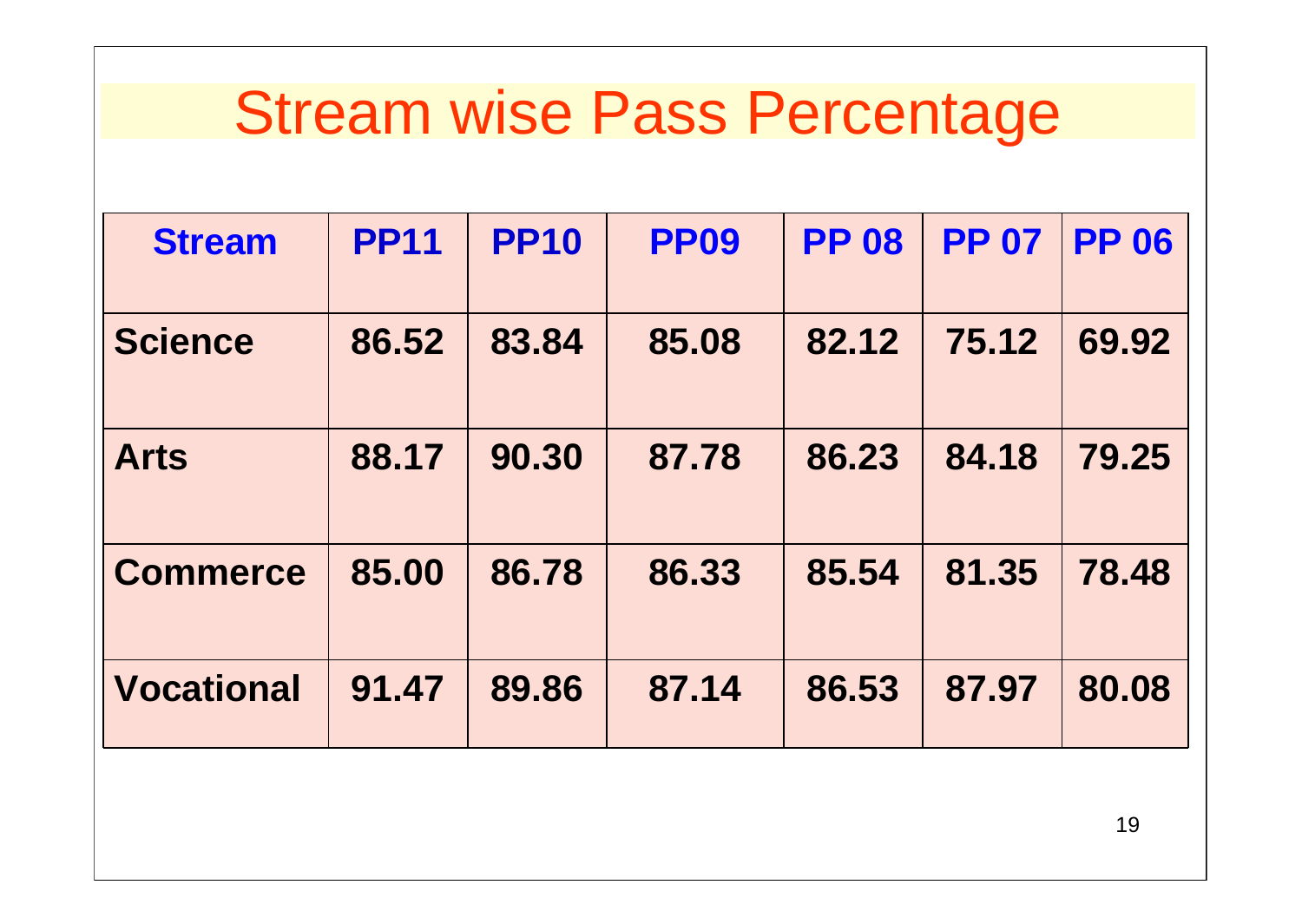| <b>District wise Pass Percentage Class XII</b> |            |             |           | <b>CBSE 2011</b> |
|------------------------------------------------|------------|-------------|-----------|------------------|
| <b>District</b>                                | <b>App</b> | <b>Pass</b> | <b>PP</b> | Q                |
| <b>South West B</b>                            | 7554       | 7033        | 93.10     | 292.73           |
| <b>West B</b>                                  | 10391      | 9649        | 92.86     | 281.77           |
| <b>South West A</b>                            | 4239       | 3855        | 90.94     | 278.88           |
| <b>North</b>                                   | 5340       | 4847        | 90.77     | 280.38           |
| <b>North West A</b>                            | 11538      | 10348       | 89.69     | 271.23           |
| <b>New Delhi</b>                               | 606        | 543         | 89.60     | 270.09           |
| South                                          | 16918      | 15010       | 88.72     | 265.62           |
| <b>West A</b>                                  | 6470       | 5738        | 88.69     | 279.50           |
| <b>North West B</b>                            | 13415      | 11718       | 87.35     | 266.97           |
| <b>East</b>                                    | 12938      | 11184       | 86.44     | 268.27           |
| <b>Central</b>                                 | 1953       | 1586        | 81.21     | 258.02           |
| <b>North East</b>                              | 20827      | 16699       | 80.18     | 252.01           |
| <b>Total</b>                                   | 112189     | 98210       | 87.54     | 269.35           |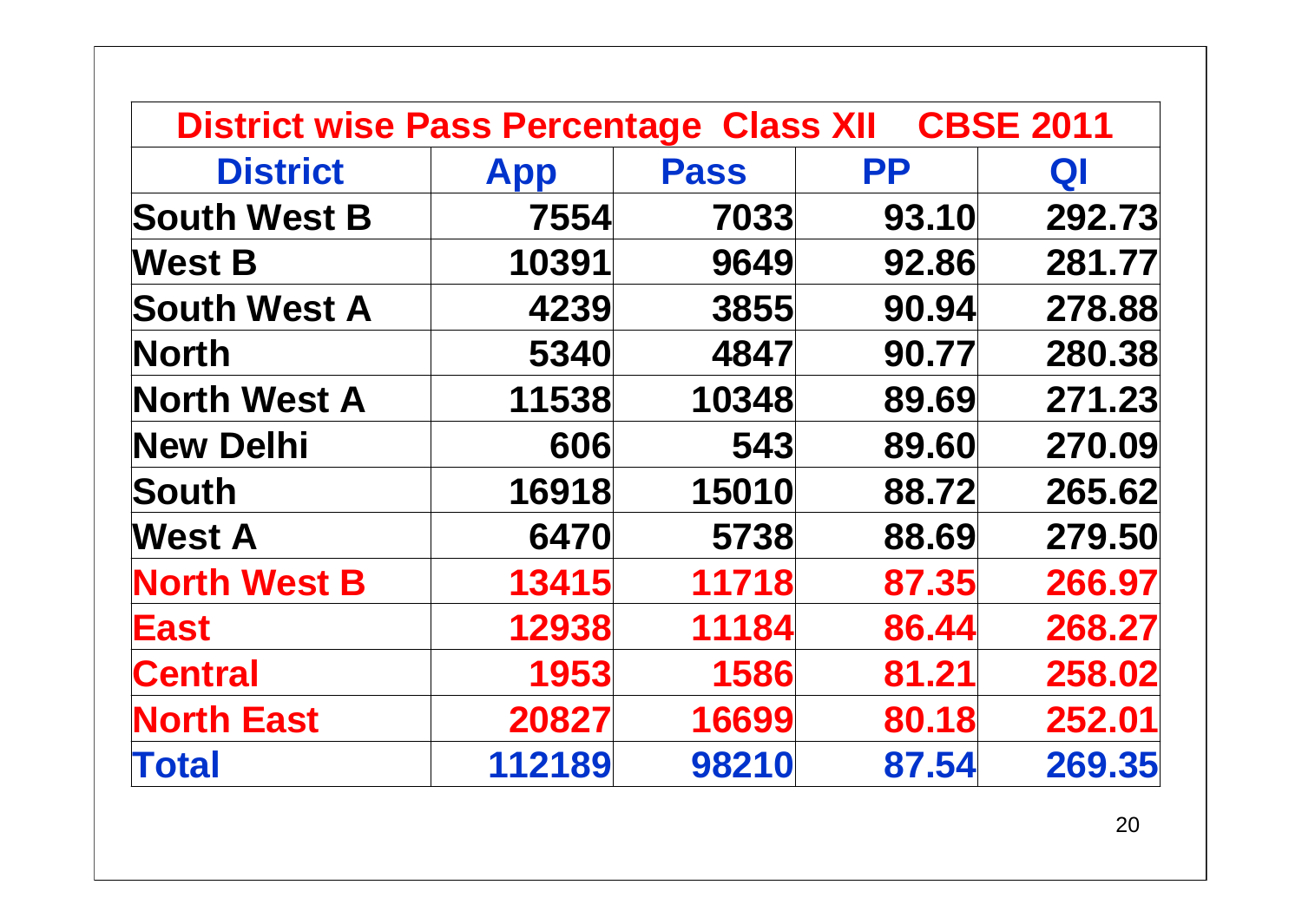## **Graphical view of District wise PP CBSE 2011 Class-XII**



21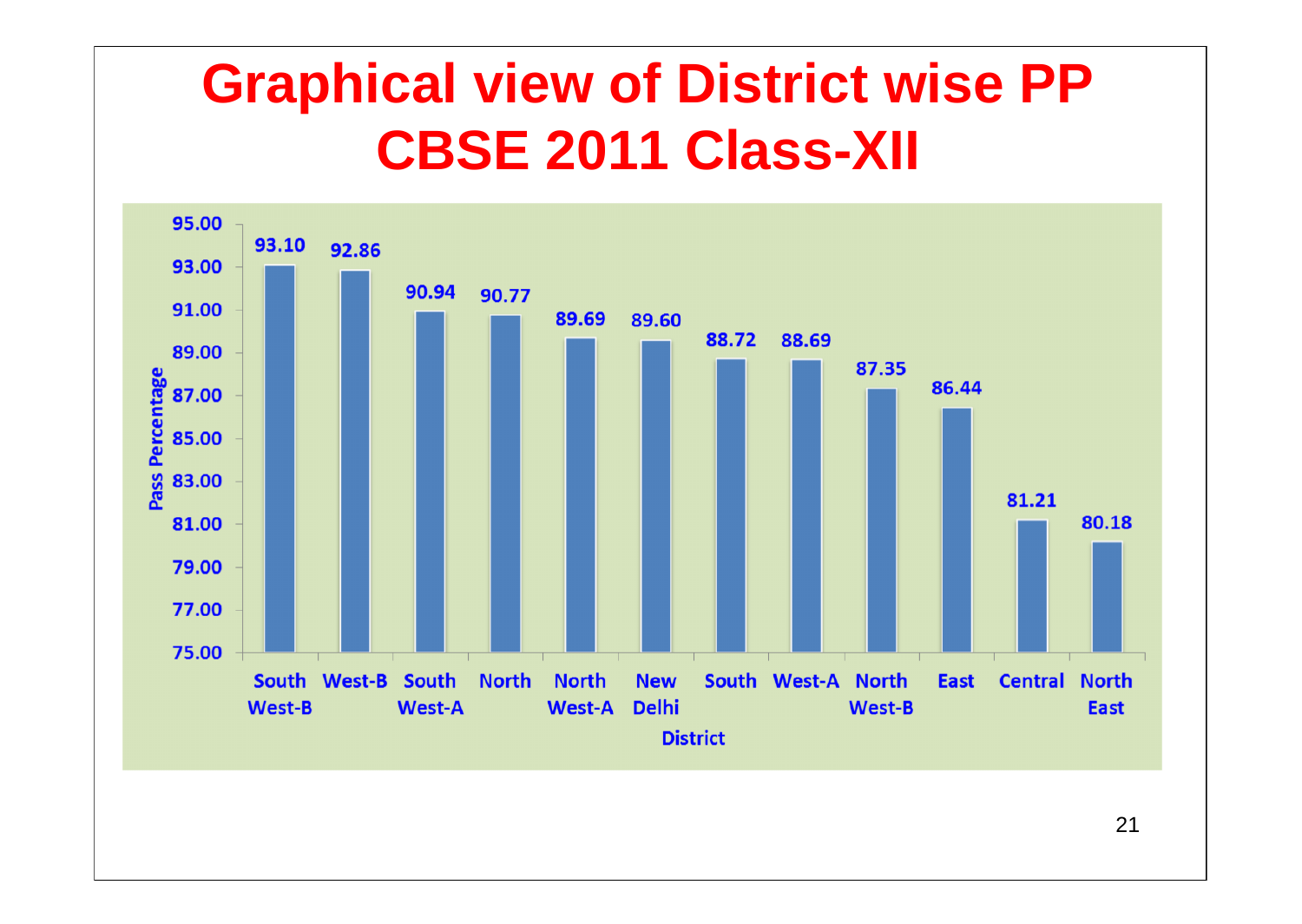#### **District Wise CBSE 2011 - Comparison with 2010**

|                     |            | 2011        |           |        |            | 2010        |           | <b>Difference</b> |           |          |
|---------------------|------------|-------------|-----------|--------|------------|-------------|-----------|-------------------|-----------|----------|
| <b>District</b>     | <b>App</b> | <b>Pass</b> | <b>PP</b> | QI     | <b>App</b> | <b>Pass</b> | <b>PP</b> | QI                | <b>PP</b> | QI       |
| East                | 12938      | 11184       | 86.44     | 268.27 | 11488      | 10266       | 89.36     | 290.65            | $-2.92$   | $-22.37$ |
| <b>North East</b>   | 20827      | 16699       | 80.18     | 252.01 | 17882      | 15270       | 85.39     | 280.41            | $-5.21$   | $-28.40$ |
| <b>North</b>        | 5340       | 4847        | 90.77     | 280.38 | 4976       | 4531        | 91.06     | 293.99            | $-0.29$   | $-13.61$ |
| <b>North West A</b> | 11538      | 10348       | 89.69     | 271.23 | 10141      | 9092        | 89.66     | 286.40            | 0.03      | $-15.17$ |
| <b>North West B</b> | 13415      | 11718       | 87.35     | 266.97 | 11390      | 10177       | 89.35     | 285.36            | $-2.00$   | $-18.40$ |
| <b>West A</b>       | 6470       | 5738        | 88.69     | 279.50 | 5689       | 4998        | 87.85     | 296.43            | 0.83      | $-16.92$ |
| <b>West B</b>       | 10391      | 9649        | 92.86     | 281.77 | 8535       | 8031        | 94.09     | 302.49            | $-1.24$   | $-20.72$ |
| <b>South West A</b> | 4239       | 3855        | 90.94     | 278.88 | 3831       | 3299        | 86.11     | 288.35            | 4.83      | $-9.47$  |
| <b>South West B</b> | 7554       | 7033        | 93.10     | 292.73 | 6424       | 5961        | 92.79     | 300.57            | 0.31      | $-7.84$  |
| South               | 16918      | 15010       | 88.72     | 265.62 | 14761      | 12907       | 87.44     | 280.49            | 1.28      | $-14.88$ |
| <b>New Delhi</b>    | 606        | 543         | 89.60     | 270.09 | 501        | 458         | 91.42     | 294.17            | $-1.81$   | $-24.08$ |
| Central             | 1953       | 1586        | 81.21     | 258.02 | 1784       | 1568        | 87.89     | 281.75            | $-6.68$   | $-23.72$ |
| <b>Total</b>        | 112189     | 98210       | 87.54     | 269.35 | 97402      | 86558       | 88.87     | 288.13            |           | 22       |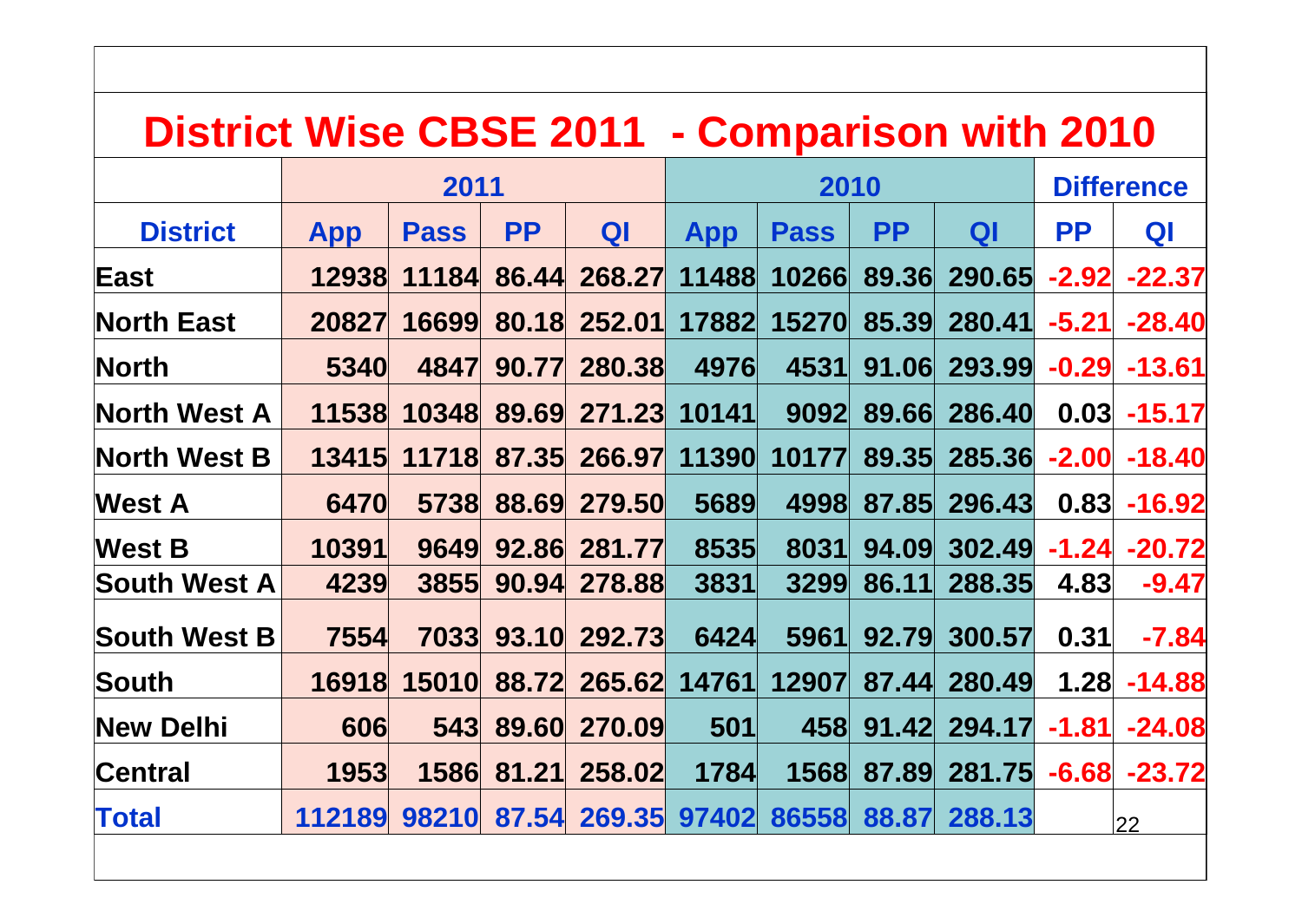## **District wise Ranking on the basis of PP**

| <b>District</b>     | 2011                    | 2010             | 2009             | 2008             | 2007                    |
|---------------------|-------------------------|------------------|------------------|------------------|-------------------------|
| <b>South West-B</b> | 1                       | $\mathbf{2}$     | 4                | 5                | 5                       |
| <b>West-B</b>       | $\mathbf 2$             | 1                | 1                | $\boldsymbol{2}$ | 1                       |
| <b>South West-A</b> | 3                       | 11               | 11               | 10               | 11                      |
| <b>North</b>        | 4                       | 4                | $\boldsymbol{3}$ | 9                | 4                       |
| <b>North West-A</b> | 5                       | 5                | $\mathbf 2$      | 3                | $\boldsymbol{2}$        |
| <b>New Delhi</b>    | 6                       | $\boldsymbol{3}$ | 8                | 7                | 10                      |
| South               | $\overline{\mathbf{7}}$ | 10               | 7                | 8                | 8                       |
| <b>West-A</b>       | 8                       | 9                | 6                | 6                | $\overline{\mathbf{7}}$ |
| <b>North West-B</b> | 9                       | 7                | 5                | 1                | 3                       |
| East                | 10                      | 6                | 10               | 11               | 6                       |
| Central             | 11                      | 8                | 9                | 4                | 9                       |
| <b>North East</b>   | 12                      | 12               | 12               | 12               | 12                      |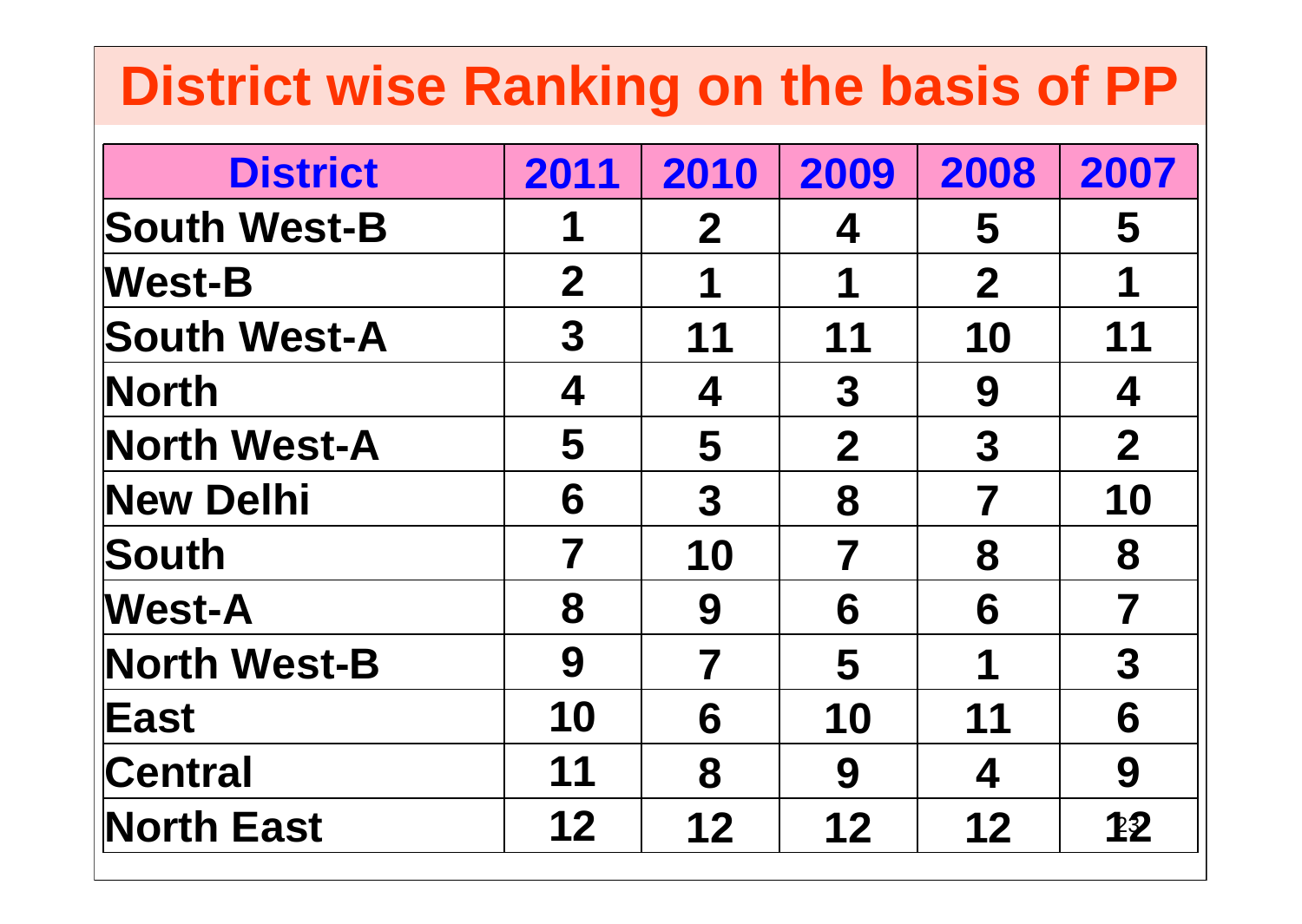|       | <b>CBSE CLASS-XII RESULT</b>                                                 |  |            |      |      |  |  |  |  |  |  |
|-------|------------------------------------------------------------------------------|--|------------|------|------|--|--|--|--|--|--|
|       | <b>Difference between Top and Bottom</b><br><b>Districts Pass Percentage</b> |  |            |      |      |  |  |  |  |  |  |
| 2011  | 2010<br>2009 2008<br>2007<br>2006                                            |  |            |      |      |  |  |  |  |  |  |
| 12.92 | 8.70                                                                         |  | 8.67 18.75 | 18.6 | 12.9 |  |  |  |  |  |  |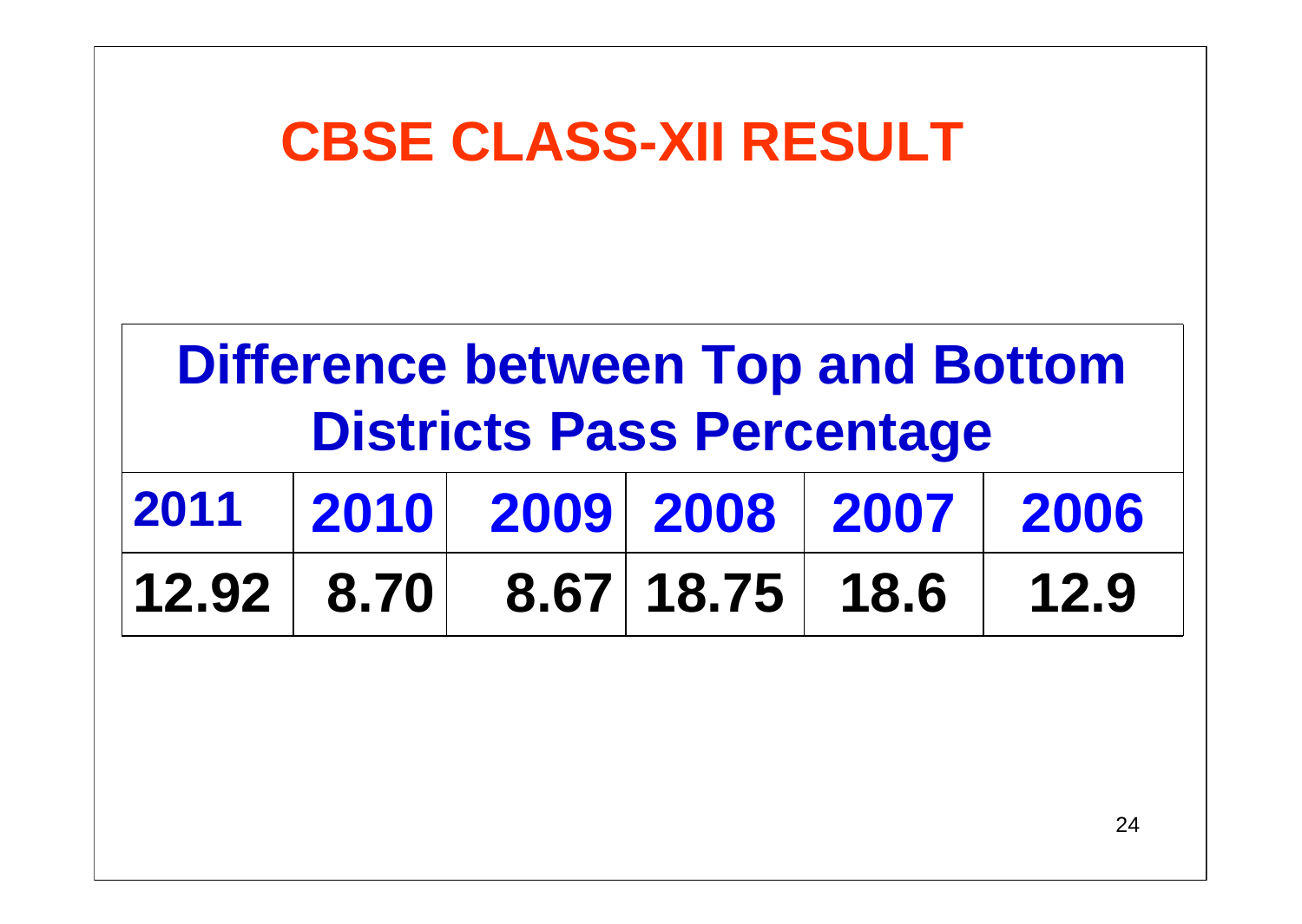|          |            | Zone wise CBSE Class 12th 2011 |           |        |
|----------|------------|--------------------------------|-----------|--------|
| Zone No. | <b>App</b> | <b>Pass</b>                    | <b>PP</b> | QI     |
| 22       | 3446       | 3276                           | 95.07     | 304.35 |
| 10       | 5050       | 4782                           | 94.69     | 289.91 |
| 8        | 1016       | 945                            | 93.01     | 280.60 |
| 18       | 6068       | 5642                           | 92.98     | 279.02 |
| 17       | 4323       | 4007                           | 92.69     | 285.62 |
| 21       | 4108       | 3757                           | 91.46     | 282.98 |
| 20       | 2004       | 1831                           | 91.37     | 283.91 |
| 19       | 2235       | 2024                           | 90.56     | 274.36 |
| 7        | 4324       | 3902                           | 90.24     | 280.33 |
| 23       | 5884       | 5289                           | 89.89     | 266.94 |
| 27       | 1100       | 986                            | 89.64     | 277.73 |
| 26       | 606        | 543                            | 89.60     | 270.09 |
| 1        | 2666       | 2387                           | 89.53     | 276.28 |
| 15       | 2245       | 2000                           | 89.09     | 278.73 |
| Total    | 112189     | 98210                          | 87.54     | 269.35 |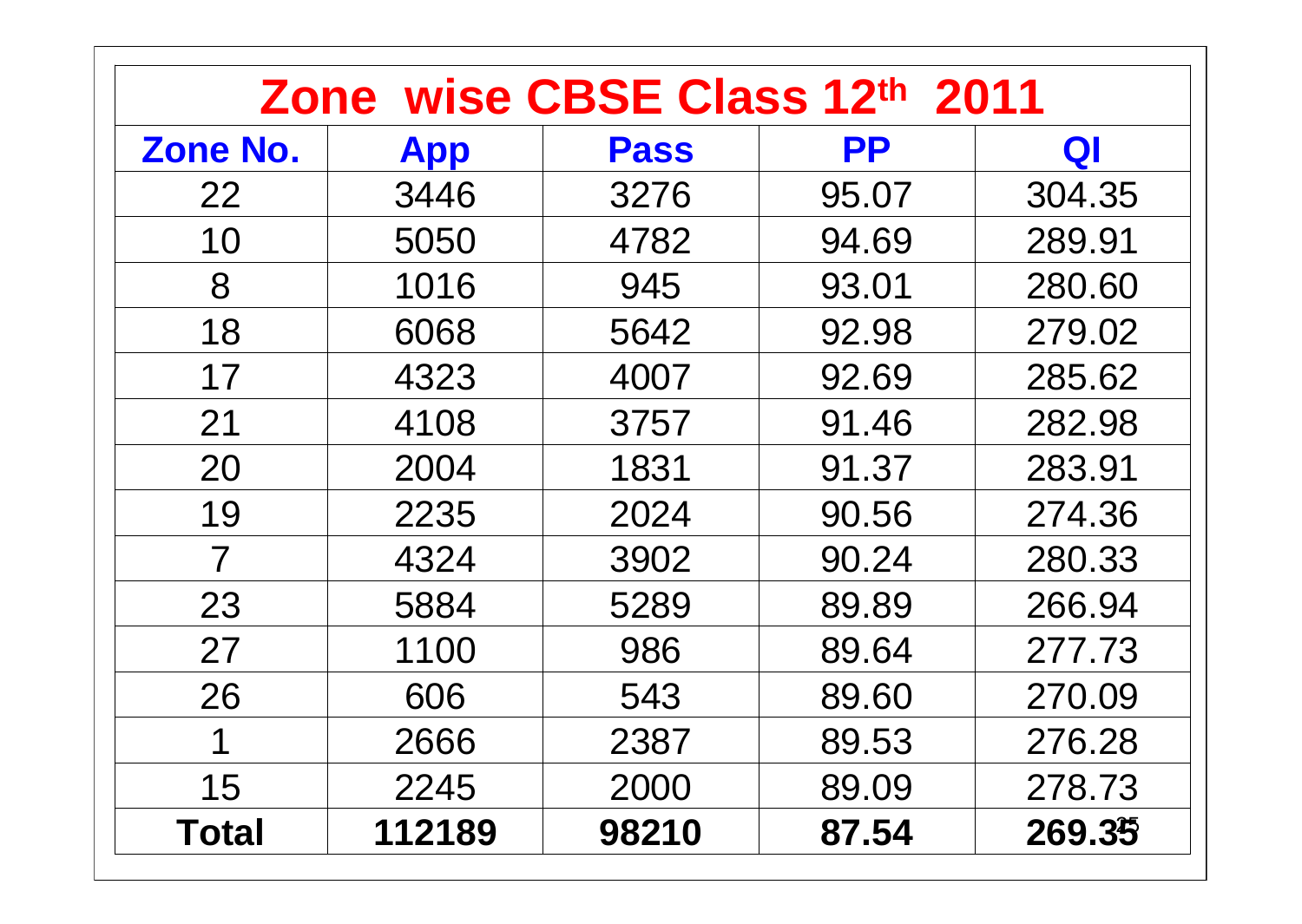|                 |            |             | Zone wise CBSE Class 12th 2011 |        |
|-----------------|------------|-------------|--------------------------------|--------|
| Zone No.        | <b>App</b> | <b>Pass</b> | <b>PP</b>                      | QI     |
| 3               | 3000       | 2665        | 88.83                          | 278.19 |
| 14              | 2452       | 2178        | 88.83                          | 287.99 |
| 25              | 8531       | 7548        | 88.48                          | 265.39 |
| 12 <sup>2</sup> | 6073       | 5368        | 88.39                          | 256.86 |
| 16              | 1773       | 1560        | 87.99                          | 268.75 |
| 13              | 3867       | 3398        | 87.87                          | 276.82 |
| 24              | 2503       | 2173        | 86.82                          | 263.27 |
| 9               | 6488       | 5566        | 85.79                          | 256.70 |
| 5               | 3651       | 3119        | 85.43                          | 260.69 |
| 11              | 3475       | 2952        | 84.95                          | 273.66 |
| $\overline{2}$  | 7272       | 6132        | 84.32                          | 261.25 |
| 4               | 9977       | 7943        | 79.61                          | 249.95 |
| 6               | 7199       | 5637        | 78.30                          | 250.46 |
| 28              | 853        | 600         | 70.34                          | 232.61 |
| <b>Total</b>    | 112189     | 98210       | 87.54                          | 269.35 |

Г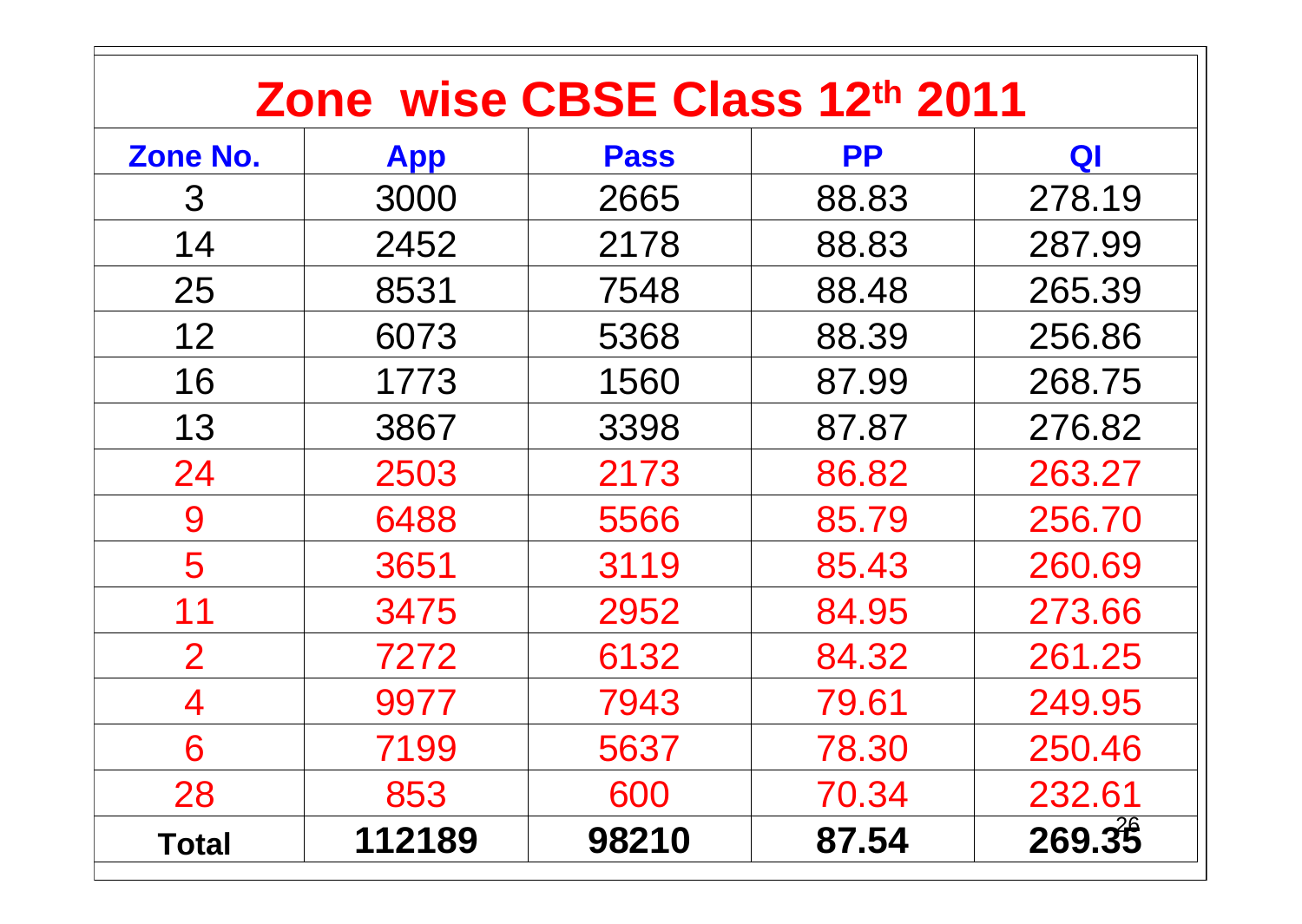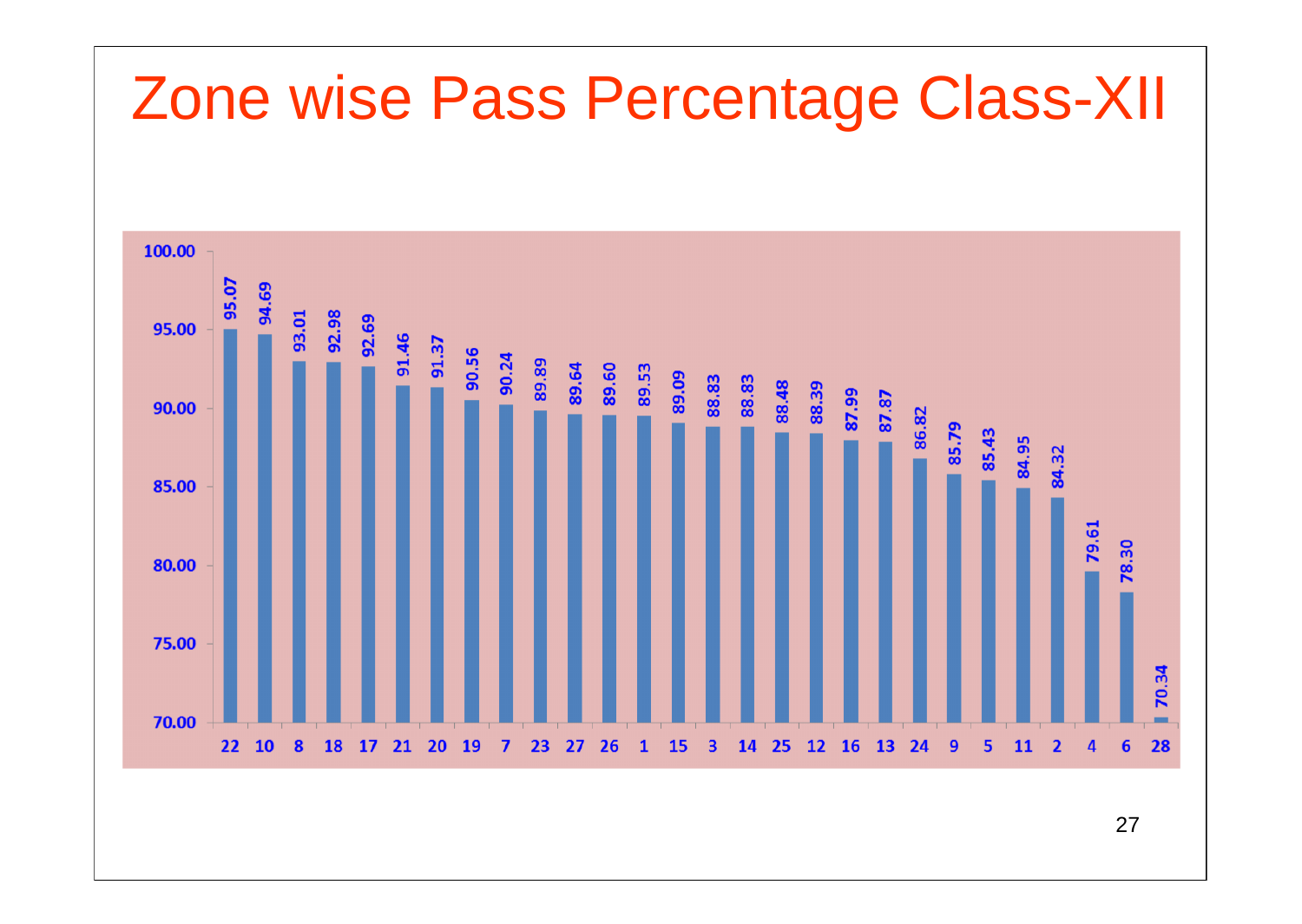#### **RPVVs Performance - 2011 CBSE Class-XII at a glance**

|                | S. No. Sch ID | <b>School Name</b>                     | <b>APP</b> | <b>Pass</b> | <b>PP</b> | QI     | <b>RANK</b>    |
|----------------|---------------|----------------------------------------|------------|-------------|-----------|--------|----------------|
|                |               | 1821137 Dwarka Sector-10, RPVV         | 97         | 97          | 100.00    | 379.35 | 1              |
| $\overline{2}$ |               | 1617009 Paschim Vihar, A 6-RPVV        | 117        | 116         | 99.15     | 378.56 | $\overline{2}$ |
| 3              |               | 1001104 Surajmal Vihar-RPVV            | 128        | 128         | 100.00    | 375.47 | $\overline{3}$ |
| $\overline{4}$ |               | 1514023 Hari Nagar, Block BE-RPVV      | 67         | 67          | 100.00    | 375.21 | $\overline{4}$ |
| 5              |               | 1003261 Gandhi Nagar-RPVV              | 131        | 131         | 100.00    | 374.26 | 5              |
| 6              |               | 1925334 Lajpat Nagar-RPVV              | 68         | 68          | 100.00    | 373.24 | 6              |
| $\overline{7}$ |               | 1208092 Kishan Ganj-RPVV               | 92         | 92          | 100.00    | 369.75 | $\overline{7}$ |
| 8              |               | 1106252 Nand Nagri, Block D-RPVV       | 99         | 99          | 100.00    | 369.57 | 8              |
| 9              |               | 1413076 Rohini, Sector 11-RPVV         | 127        | 125         | 98.43     | 367.96 | 9              |
|                |               | Karol Bagh, Link Road, Plot No.1-      |            |             |           |        |                |
| 10             | 2128031RPVV   |                                        | 65         | 65          | 100.00    | 358.94 | 10             |
| 11             |               | 1309124 Shalimar Bagh, Block BT-RPVV   | 80         | 75          | 93.75     | 357.36 | 11             |
| 12             |               | 1104149 Yamuna Vihar, Block B-RPVV     | 150        | 141         | 94.00     | 349.74 | 12             |
| 13             |               | 1207113 Civil Lines, RPVV              | 174        | 169         | 97.13     | 336.94 | 13             |
| 14             |               | 1207107 Sham Nath Marg, RPVV           | 149        | 148         | 99.33     | 336.86 | 14             |
| 15             |               | 1924038 Lodhi Road, Tyagraj Nagar-RPVV | 80         | 79          | 98.75     | 328.76 | 15             |
| 16             |               | 1310409 Narela, A-10 Pocket-5, RPVV    | 115        | 115         | 100.00    | 324.10 | 16             |
| 17             |               | 1720031 Vasant Kunj, B1-RPVV           | 113        | 113         | 100.00    | 322.65 | 17             |
| 18             |               | 1207108 Raj Niwas Marg, RPVV           | 167        | 153         | 91.62     | 320.78 | 18             |
| 19             |               | 1207008 Shankaracharya Marg, RPVV      | 141        | 134         | 95.04     | 308.28 | 19             |
|                |               |                                        | 2160       | 2115        | 97.92     | 350.14 |                |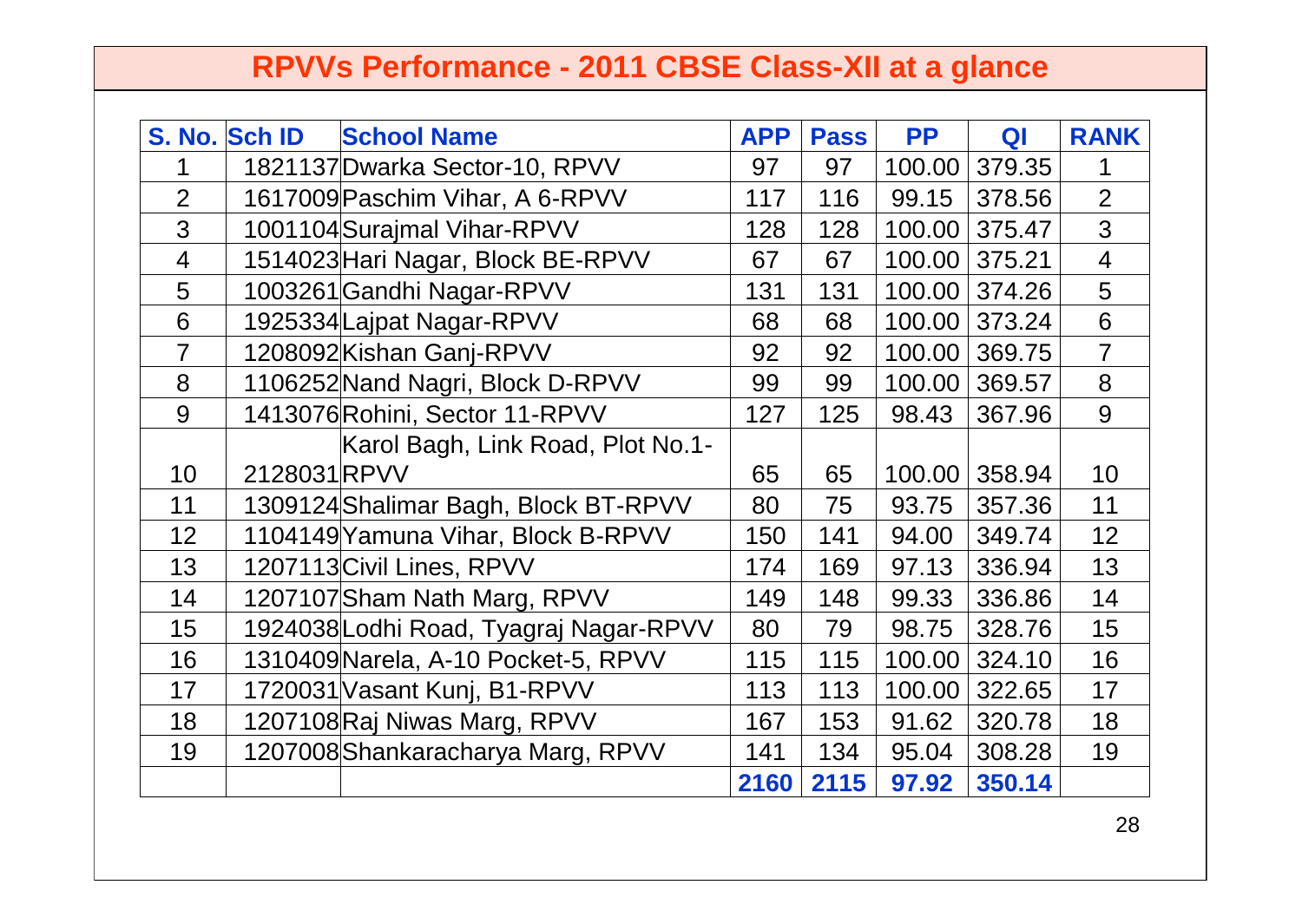|                | <b>RPVVs – A comparison with last year</b> |                       |     |     |           |       |              |     |           |        |             |          |
|----------------|--------------------------------------------|-----------------------|-----|-----|-----------|-------|--------------|-----|-----------|--------|-------------|----------|
| SI.            | <b>School</b>                              | <b>School Name</b>    |     |     | 2011      |       |              |     | 2010      |        | <b>DIFF</b> |          |
| No.            | ID                                         |                       | A   | P   | <b>PP</b> | QI    | $\mathbf{A}$ | P   | <b>PP</b> | QI     | <b>PP</b>   | QI       |
| $\mathbf{1}$   | 1001104                                    | <b>Surajmal Vihar</b> | 128 | 128 | 100.00    | 375.5 | 137          | 135 | 98.54     | 387.29 | 1.46        | $-11.83$ |
| $\overline{2}$ | 1003261                                    | Gandhi Nagar          | 131 | 131 | 100.00    | 374.3 | 134          | 134 | 100.00    | 386.34 | 0.00        | $-12.09$ |
| 3              | 1104149                                    | Yamuna Vihar          | 150 | 141 | 94.00     | 349.7 | 154          | 152 | 98.70     | 370.46 | $-4.70$     | $-20.72$ |
| 4              | 1106252                                    | Nand Nagri            | 99  | 99  | 100.00    | 369.6 | 99           | 98  | 98.99     | 370.61 | 1.01        | $-1.05$  |
| 5              | 1207008                                    | Shankaracharya Marg   | 141 | 134 | 95.04     | 308.3 | 138          | 134 | 97.10     | 324.25 | $-2.06$     | $-15.98$ |
| 6              | 1207107                                    | Sham Nath Marg        | 149 | 148 | 99.33     | 336.9 | 145          | 143 | 98.62     | 338.36 | 0.71        | $-1.51$  |
| $\overline{7}$ | 1207108                                    | Raj Niwas Marg        | 167 | 153 | 91.62     | 320.8 | 144          | 132 | 91.67     | 335.86 | $-0.05$     | $-15.08$ |
| 8              | 1207113                                    | <b>Civil Lines</b>    | 174 | 169 | 97.13     | 336.9 | 179          | 179 | 100.00    | 333.67 | $-2.87$     | 3.26     |
| 9              | 1208092                                    | Kishan Ganj           | 92  | 92  | 100.00    | 369.8 | 84           | 83  | 98.81     | 366.45 | 1.19        | 3.30     |
| 10             | 1309124                                    | <b>Shalimar Bagh</b>  | 80  | 75  | 93.75     | 357.4 | 90           | 82  | 91.11     | 346.81 | 2.64        | 10.55    |
| 11             | 1310409                                    | <b>Narela</b>         | 115 | 115 | 100.00    | 324.1 | 82           | 82  | 100.00    | 334.29 | 0.00        | $-10.19$ |
| 12             | 1413076                                    | Rohini                | 127 | 125 | 98.43     | 368   | 128          | 127 | 99.22     | 377.36 | $-0.79$     | $-9.40$  |
| 13             | 1514023                                    | Hari Nagar            | 67  | 67  | 100.00    | 375.2 | 60           | 59  | 98.33     | 387.20 | 1.67        | $-12.00$ |
| 14             | 1617009                                    | Paschim Vihar         | 117 | 116 | 99.15     | 378.6 | 110          | 110 | 100.00    | 388.03 | $-0.85$     | $-9.48$  |
| 15             | 1720031                                    | Vasant Kunj           | 113 | 113 | 100.00    | 322.7 | 112          | 108 | 96.43     | 331.63 | 3.57        | $-8.98$  |
| 16             | 1821137                                    | Dwarka                | 97  | 97  | 100.00    | 379.4 | 94           | 94  | 100.00    | 391.04 | 0.00        | $-11.69$ |
| 17             | 1924038                                    | Lodhi Road            | 80  | 79  | 98.75     | 328.8 | 84           | 81  | 96.43     | 346.51 | 2.32        | $-17.75$ |
| 18             | 1925334                                    | Lajpat Nagar          | 68  | 68  | 100.00    | 373.2 | 63           | 62  | 98.41     | 366.35 | 1.529       | 6.88     |
| 19             | 2128031                                    | Karol Bagh            | 65  | 65  | 100.00    | 358.9 | 58           | 58  | 100.00    | 388.00 | 0.00        | $-29.07$ |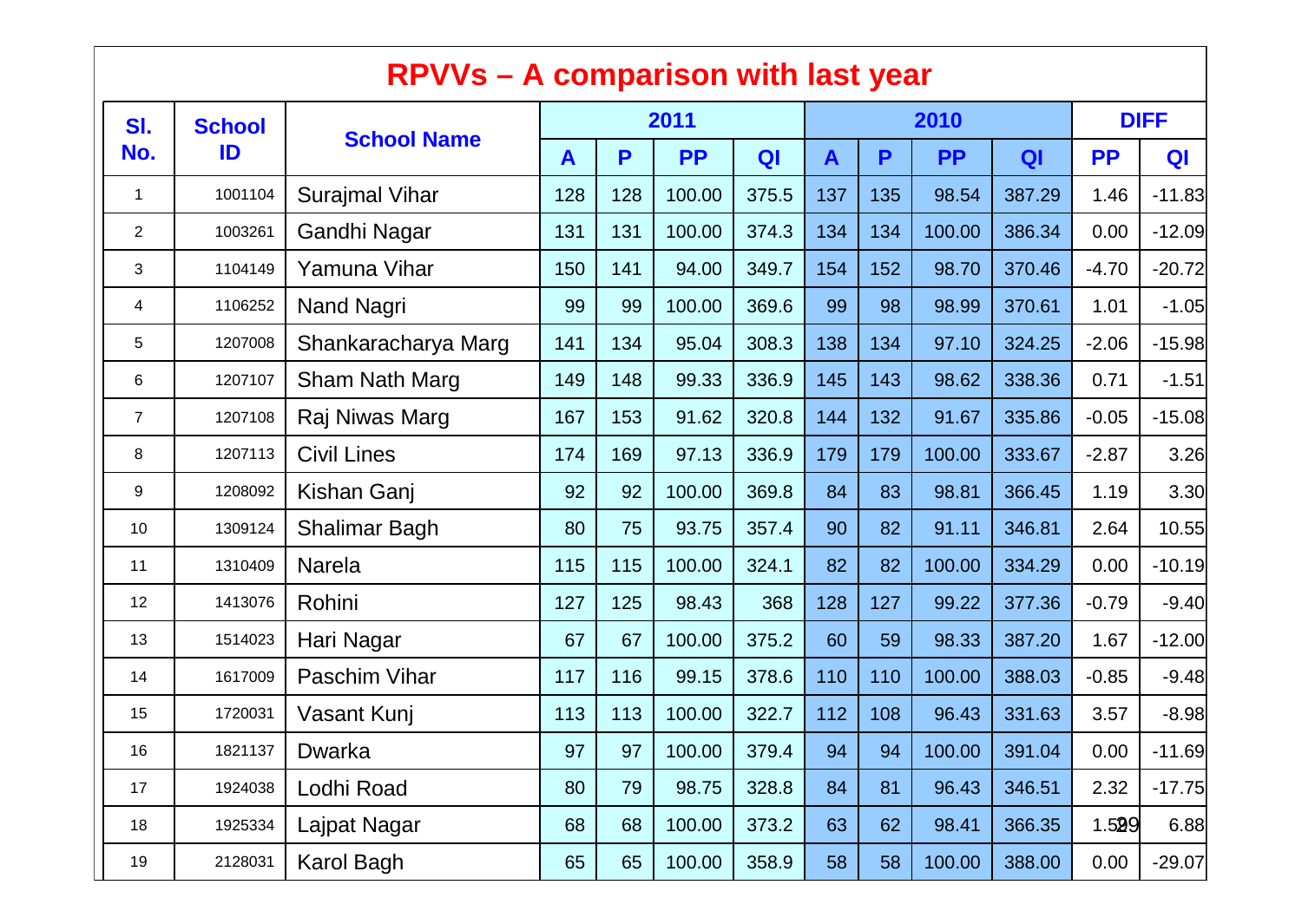|                | Top 15 Non-Pratibha Schools - Class XII CBSE 2011 |                                           |            |             |           |                |                  |                                                |  |  |  |  |
|----------------|---------------------------------------------------|-------------------------------------------|------------|-------------|-----------|----------------|------------------|------------------------------------------------|--|--|--|--|
| SI. No.        | <b>School ID</b>                                  | <b>School Name</b>                        | <b>App</b> | <b>Pass</b> | <b>PP</b> | Q <sub>l</sub> | Ra<br>n <b>k</b> | <b>Over all</b><br><b>Delhi</b><br><b>Rank</b> |  |  |  |  |
| 1              | 1208025                                           | Pul Bangash-SKV                           | 15         | 15          | 100.00    | 366.60         | 10               | 137                                            |  |  |  |  |
| $\overline{2}$ | 1822056                                           | <b>Khaira-GGSSS</b>                       | 102        | 100         | 98.04     | 355.17         | 13               | 181                                            |  |  |  |  |
| 3              | 1822031                                           | Khera Dabar-G(Co-ed)SSS                   | 42         | 42          | 100.00    | 347.88         | 15               | 211                                            |  |  |  |  |
| 4              | 1822048                                           | Ujwa-GGSSS                                | 36         | 36          | 100.00    | 347.14         | 16               | 213                                            |  |  |  |  |
| 5              | 1821204                                           | Dwarka Sector-22, G(Co-<br>ed)SSS         | 42         | 41          | 97.62     | 346.81         | 17               | 217                                            |  |  |  |  |
| 6              | 1310036                                           | Narela, No.1-SKV                          | 320        | 319         | 99.69     | 341.37         | 18               | 236                                            |  |  |  |  |
| $\overline{7}$ | 1822058                                           | Pandawala Khurd-GGSSS                     | 53         | 53          | 100.00    | 338.72         | 19               | 245                                            |  |  |  |  |
| 8              | 1310032                                           | <b>Prahalad Pur-SKV</b>                   | 131        | 131         | 100.00    | 334.53         | 22               | 266                                            |  |  |  |  |
| 9              | 1821033                                           | Shahabad Mohammadpur-<br><b>GGSSS</b>     | 39         | 36          | 92.31     | 332.26         | 23               | 271                                            |  |  |  |  |
| 10             | 1310019                                           | Bawana-GBSSS                              | 223        | 221         | 99.10     | 331.09         | 24               | 275                                            |  |  |  |  |
| 11             | 1821022                                           | Samalka-SKV                               | 93         | 88          | 94.62     | 330.43         | 25               | 276                                            |  |  |  |  |
| 12             | 1207037                                           | Shakti Nagar, No.1-SKV                    | 215        | 214         | 99.53     | 330.33         | 26               | 277                                            |  |  |  |  |
| 13             | 1207039                                           | Roop Nagar, No.1-GGSSS                    | 284        | 262         | 92.25     | 329.82         | 27               | 279                                            |  |  |  |  |
| 14             | 1822066                                           | Najafgarh, Jharoda Kalan-<br><b>GGSSS</b> | 71         | 71          | 100.00    | 327.72         | 29               | 293                                            |  |  |  |  |
| 15             | 1413025                                           | Kanjhawala-SKV                            | 114        | 112         | 98.25     | 327.67         | 30               | $294 \frac{30}{9}$                             |  |  |  |  |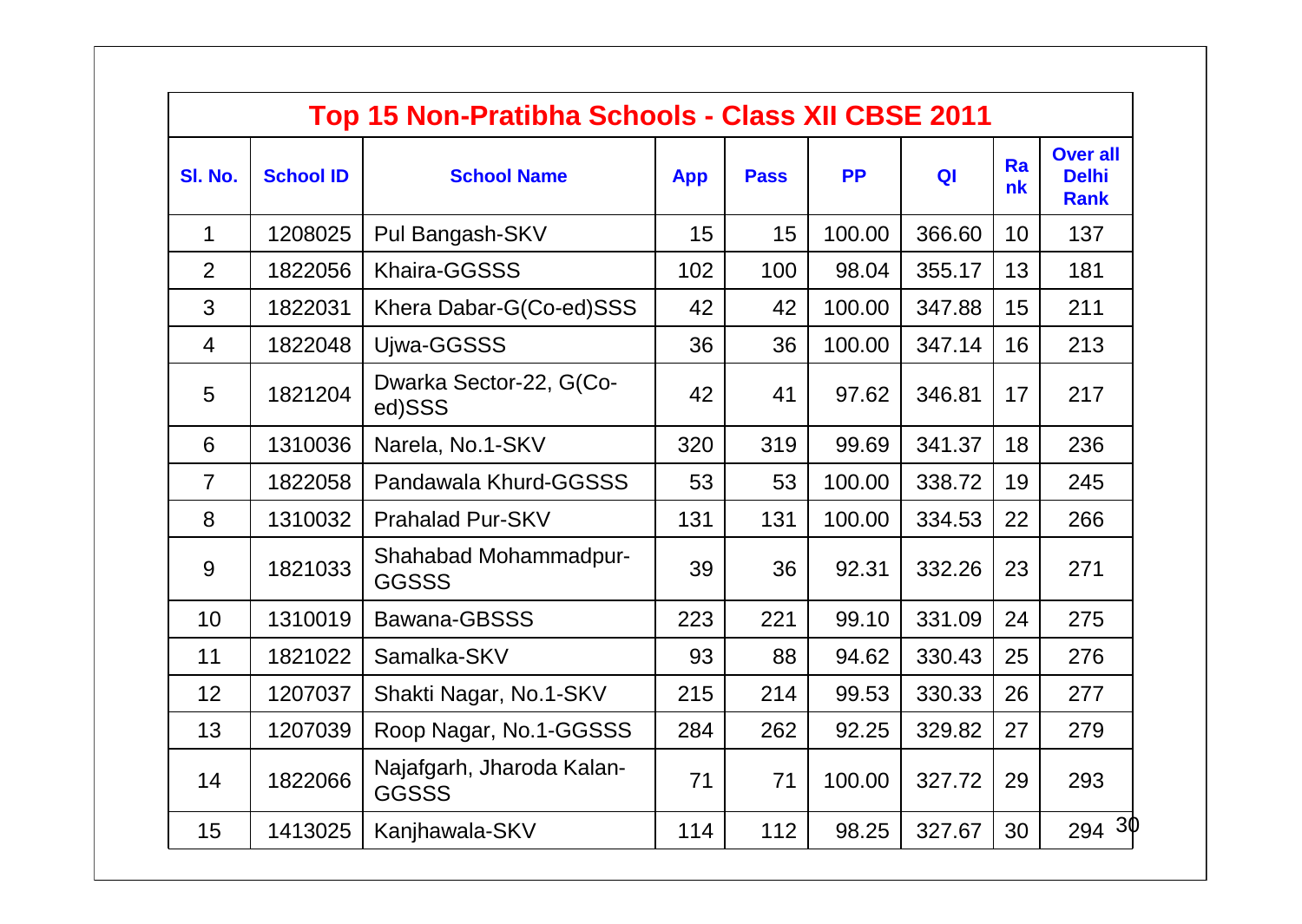#### **PP & QI of Urdu Medium schools -2011**

|                | <b>School</b> |                                                      |            |             |           |               |
|----------------|---------------|------------------------------------------------------|------------|-------------|-----------|---------------|
| SI. No.        | ID            | <b>School Name</b>                                   | <b>App</b> | <b>Pass</b> | <b>PP</b> | QI            |
|                |               | 2127017 Jama Masjid, No.2-SKV                        | 97         | 95          |           | 97.94 308.93  |
| 2              |               | 2127179 Lal Kuan, Zeenat Mahal, No.2-SKV             | 65         | 63          |           | 96.92 299.25  |
| 3              |               | 1925049 Joga Bai-GGSSS                               | 88         | 85          |           | 96.59 295.47  |
| $\overline{4}$ | 2127025 GGSSS | Chashma Building(Urdu Medium)-                       | 55         | 53          |           | 96.36 306.96  |
| 5              |               | Jafrabad, Zeenat Mahal(Urdu<br>1105018 Medium )- SKV | 329        | 293         |           | 89.06 283.68  |
| 6              |               | 1925035 Noor Nagar-SKV                               | 202        | 177         |           | 87.62 292.88  |
| $\overline{7}$ |               | 1925052 Joga Bai-GBSSS                               | 54         | 47          |           | 87.04 254.39  |
| 8              |               | 2127003 Darya Ganj, Pataudi House-SBV                | 77         | 66          |           | 85.71 251.26  |
| 9              |               | 2127021 Bulbuli Khana-SKV                            | 128        | 107         |           | 83.59 291.94  |
|                |               | Jama Masjid, No.1(Urdu Medium)-                      |            |             |           |               |
| 10             | 2127002SBV    |                                                      | 39         | 29          |           | 74.36 251.33  |
| 11             |               | 1105008 Jafrabad-GBSSS                               | 109        | 72          |           | 66.06 233.28  |
| 12             |               | 1925002 Noor Nagar-GBSSS                             | 300        | 170         |           | 56.67 213.43  |
|                |               | <b>Total</b>                                         | 1543       | 1257        |           | 81.465 268.64 |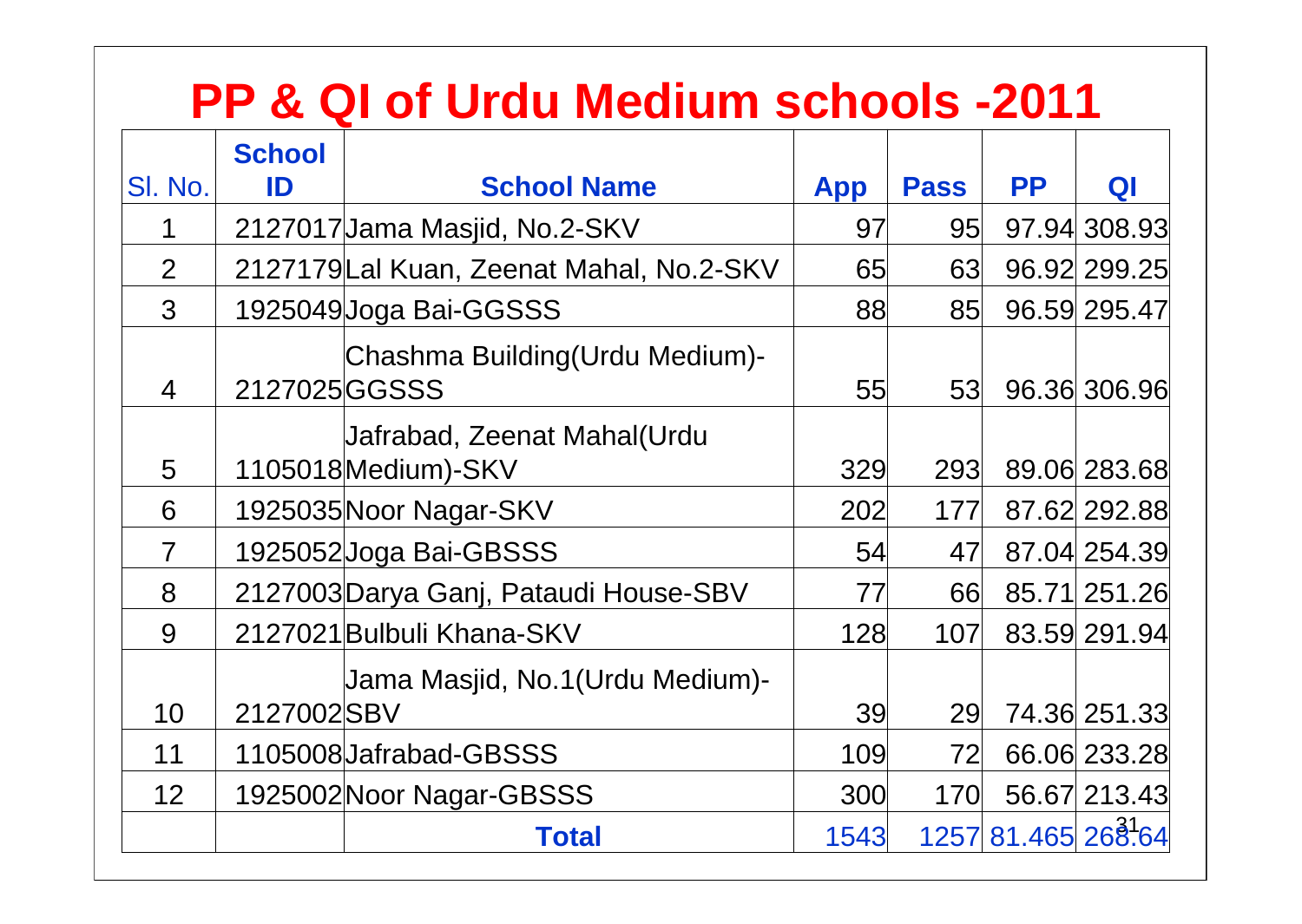#### **PP & QI of Urdu Medium schools -2011 & 2010**

|              |                                                   |            |             | 2011      |        | 2010       |             |           |                          |                |                   |
|--------------|---------------------------------------------------|------------|-------------|-----------|--------|------------|-------------|-----------|--------------------------|----------------|-------------------|
| <b>SCHID</b> | <b>SCHNAME</b>                                    | <b>APP</b> | <b>PASS</b> | <b>PP</b> | QI     | <b>APP</b> | <b>PASS</b> | <b>PP</b> | <b>PP</b><br><b>DIFF</b> | Q <sub>l</sub> | QI<br><b>DIFF</b> |
| 1105008      | <b>Jafrabad-GBSSS</b>                             | 109        | 72          | 66.1      | 233.28 | 65         | 65          | 100       | $-33.94$                 | 326.63         | $-93.35$          |
| 1105018      | Jafrabad, Zeenat<br><b>Mahal(Urdu Medium)-SKV</b> | 329        | 293         | 89.1      | 283.68 | 265        | 259         | 97.73     | $-8.67$                  | 315            | $-31.32$          |
| 1925002      | <b>Noor Nagar-GBSSS</b>                           | 300        | 170         | 56.7      | 213.43 | 203        | 146         | 71.92     | $-15.25$                 | 249.56         | $-36.13$          |
| 1925035      | <b>Noor Nagar-SKV</b>                             | 202        | 177         | 87.6      | 292.88 | 170        | 152         | 89.41     | $-1.79$                  | 308.5          | $-15.62$          |
| 1925049      | Joga Bai-GGSSS                                    | 88         | 85          | 96.6      | 295.47 | 89         | 86          | 96.62     | $-0.03$                  | 293.34         | 2.13              |
| 1925052      | Joga Bai-GBSSS                                    | 54         | 47          | 87        | 254.39 | 34         | 30          | 88.23     | $-1.19$                  | 255.44         | $-1.05$           |
| 2127002      | Jama Masjid, No.1(Urdu<br>Medium)-SBV             | 39         | 29          | 74.4      | 251.33 | 46         | 26          | 56.52     | 17.84                    | 234.69         | 16.64             |
| 2127003      | Darya Ganj, Pataudi<br><b>House-SBV</b>           | 77         | 66          | 85.7      | 251.26 | 75         | 72          | 96        | $-10.29$                 | 281.81         | $-30.55$          |
| 2127017      | Jama Masjid, No.2-SKV                             | 97         | 95          | 97.9      | 308.93 | 56         | 53          | 94.64     | 3.3                      | 341.19         | $-32.26$          |
| 2127021      | <b>Bulbuli Khana-SKV</b>                          | 128        | 107         | 83.6      | 291.94 | 109        | 94          | 86.23     | $-2.64$                  | 291.3          | 0.64              |
| 2127025      | <b>Chashma Building(Urdu</b><br>Medium)-GGSSS     | 55         | 53          | 96.4      | 306.96 | 41         | 40          | 97.56     | $-1.2$                   | 331.46         | $-24.50$          |
| 2127179      | Lal Kuan, Zeenat Mahal,<br>No.2-SKV               | 65         | 63          | 96.9      | 299.25 | 42         | 42          | 100       | $-3.08$                  | 359.97         | $-60.72$          |
|              | <b>TOTAL</b>                                      | 1543       | 1257        | 81.46     |        | 1195       | 1065        | 89.12     | $-3.08$                  |                |                   |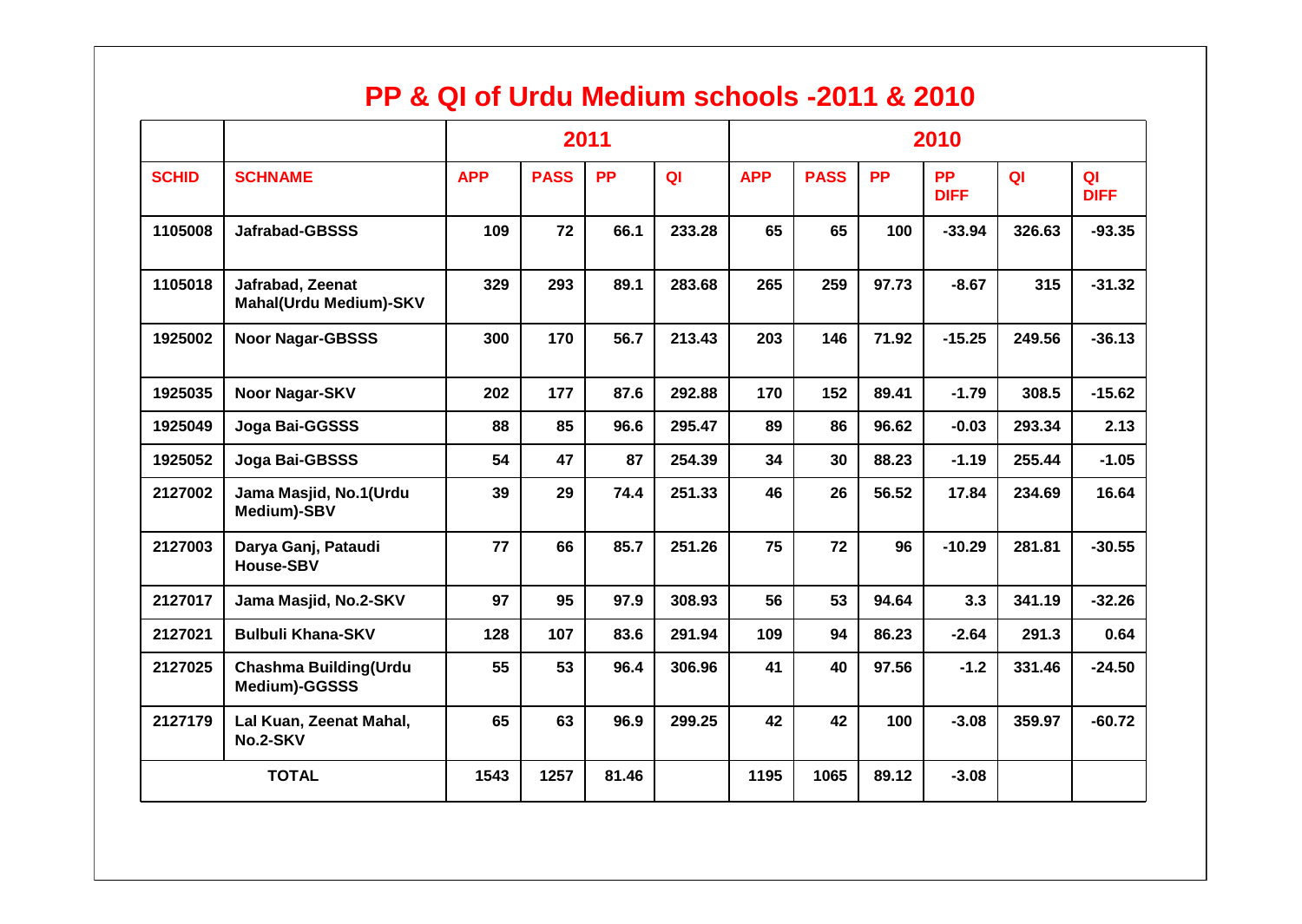**Top Govt. School in Overall (QI) CBSE CLASS – XII RESULT 2011**

> In overall Delhi Region RPVV Dwarka with 379.35 marks has 84**th Rank**

**Among DGSs this school stands on Top**

Last year, the same school was at 37<sup>th</sup> Rank with 391.04 marks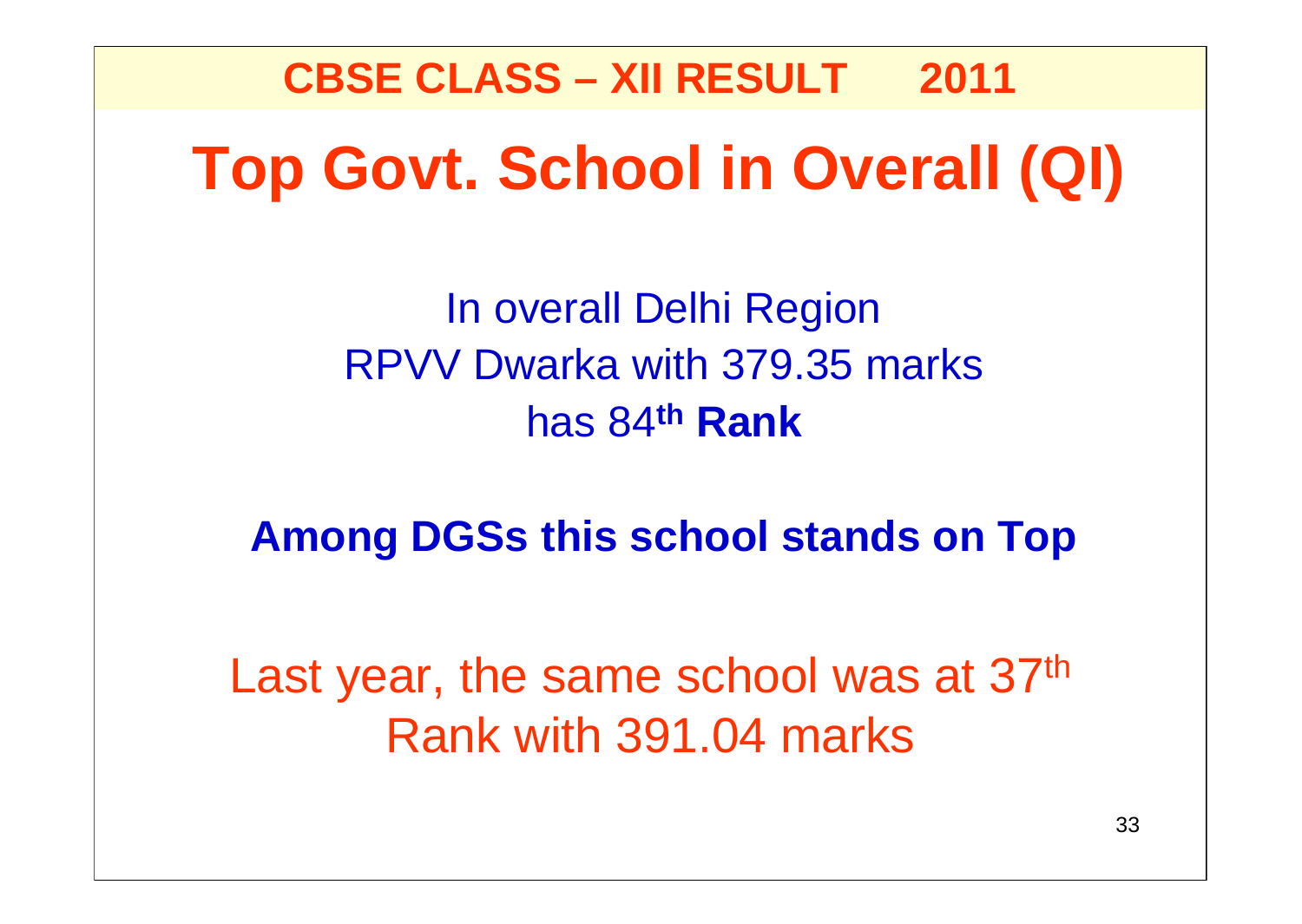### **CBSE CLASS – XII RESULT 2011**

## Govt. Schools in Top 100 Over All(QI) Class - XII

- 2004-05 One
- 2005-06 Four
- 2006-07 Nine
- 2007-08 Nine
- 2008-09 Ten
- 2009-10 Seven
- 2010-11 Four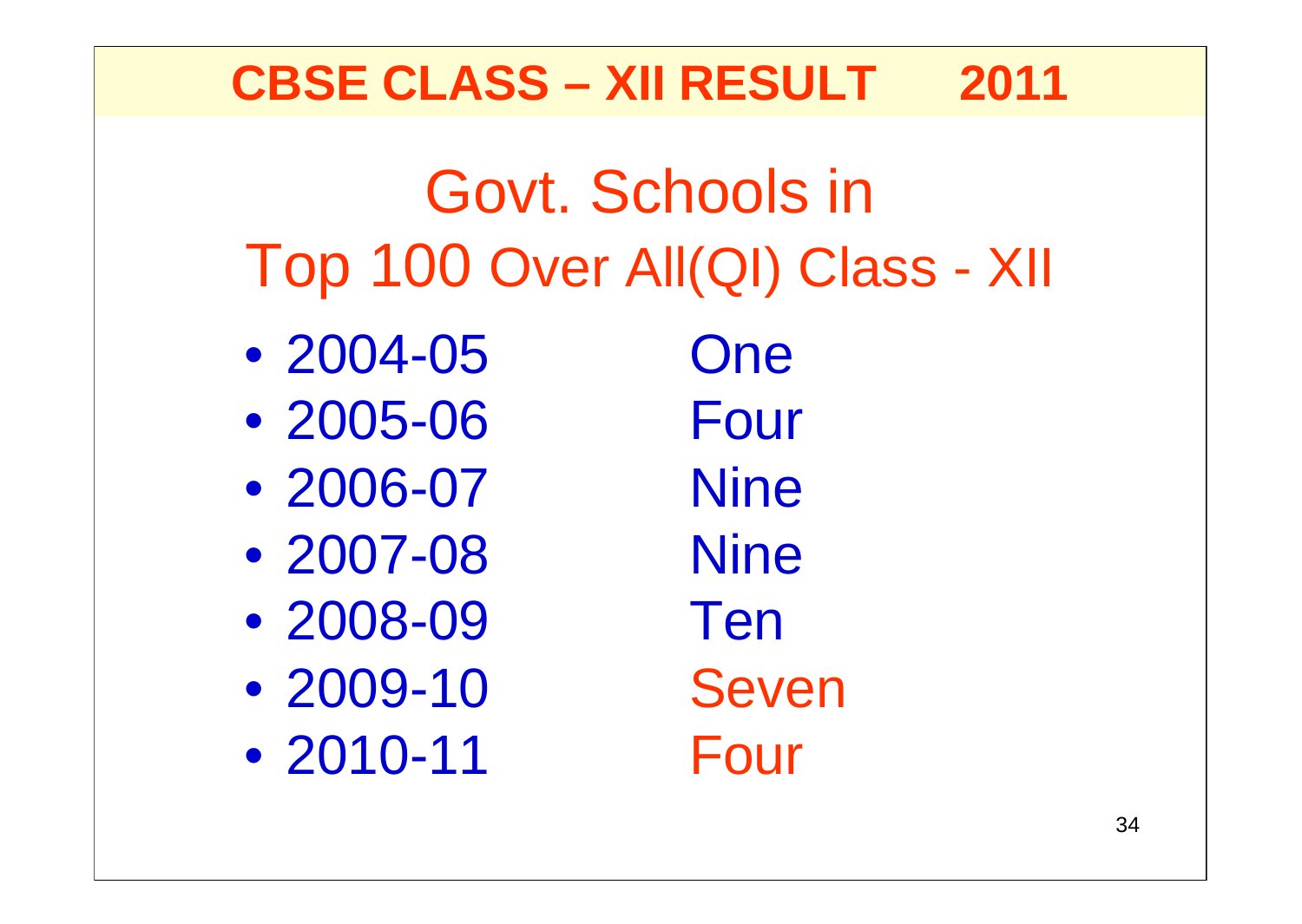### **The number of Government Schools among top 100 schools of Delhi**

| SI.<br>No.     | <b>School ID</b> | <b>School Name</b>                           | <b>Head of School</b>     |
|----------------|------------------|----------------------------------------------|---------------------------|
| 1              |                  | 1821137 Dwarka Sector-10,<br><b>RPVV</b>     | Mr. Devendra<br>Singh     |
| $\overline{2}$ |                  | 1617009   Paschim Vihar, A 6-<br><b>RPVV</b> | Mrs. Archna<br>Vishwadeep |
| 3              |                  | 1001104 RPVV, Surajmal Vihar                 | Mrs. P. Lata Tara         |
| $\overline{4}$ |                  | 1514023 Hari Nagar, Block BE-                | Mrs.Usha Rani             |

**The highest ranking non-RPVV School is SKV, Pul Bangash, is at Rank 137.**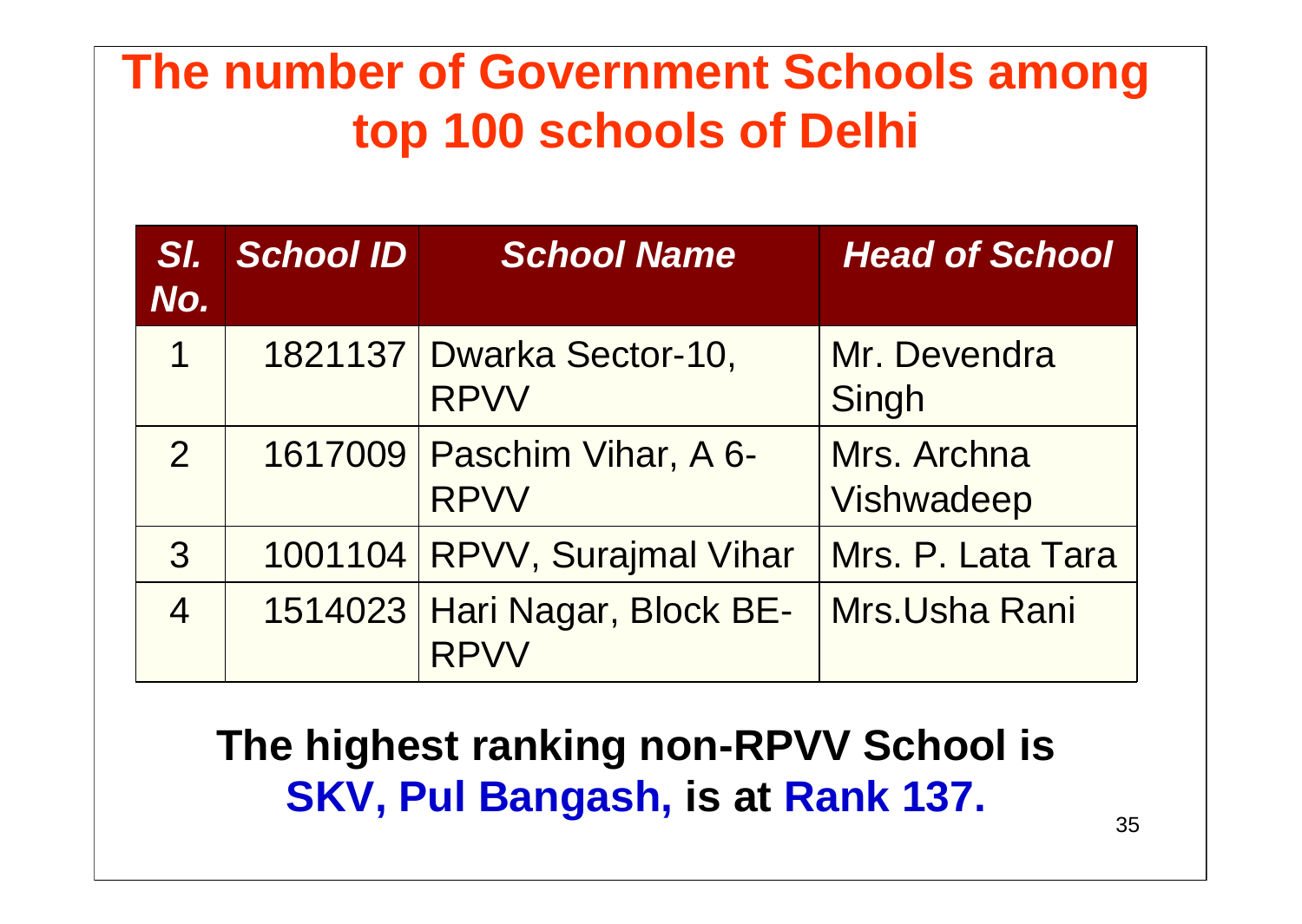|             | <b>No. of Schools with Pass Percentage a</b><br>comparison between 2011 & 2010 |         |               |               |               |               |              |  |  |  |  |
|-------------|--------------------------------------------------------------------------------|---------|---------------|---------------|---------------|---------------|--------------|--|--|--|--|
| <b>YEAR</b> | 100%                                                                           | $>= 90$ | $\leq$ = 80   | $\leq$ 70     | $\leq$ =60    | $60$          | <b>TOTAL</b> |  |  |  |  |
|             |                                                                                | % 8.    | %8            | $\%8$         | %&            | $\frac{1}{2}$ |              |  |  |  |  |
|             |                                                                                | $<$ 10  | $90$          | $80$          | $70$          |               |              |  |  |  |  |
|             |                                                                                | $0\%$   | $\frac{1}{2}$ | $\frac{1}{2}$ | $\frac{0}{0}$ |               |              |  |  |  |  |
| 2011        | 70                                                                             | 328     | 162           | 81            | 29            | 27            | 697          |  |  |  |  |
| 2010        | 63                                                                             | 337     | 161           | 63            | 27            | 17            | 668          |  |  |  |  |
|             | $+13$                                                                          | -9      | $+1$          | $+8$          | $+2$          | $+10$         |              |  |  |  |  |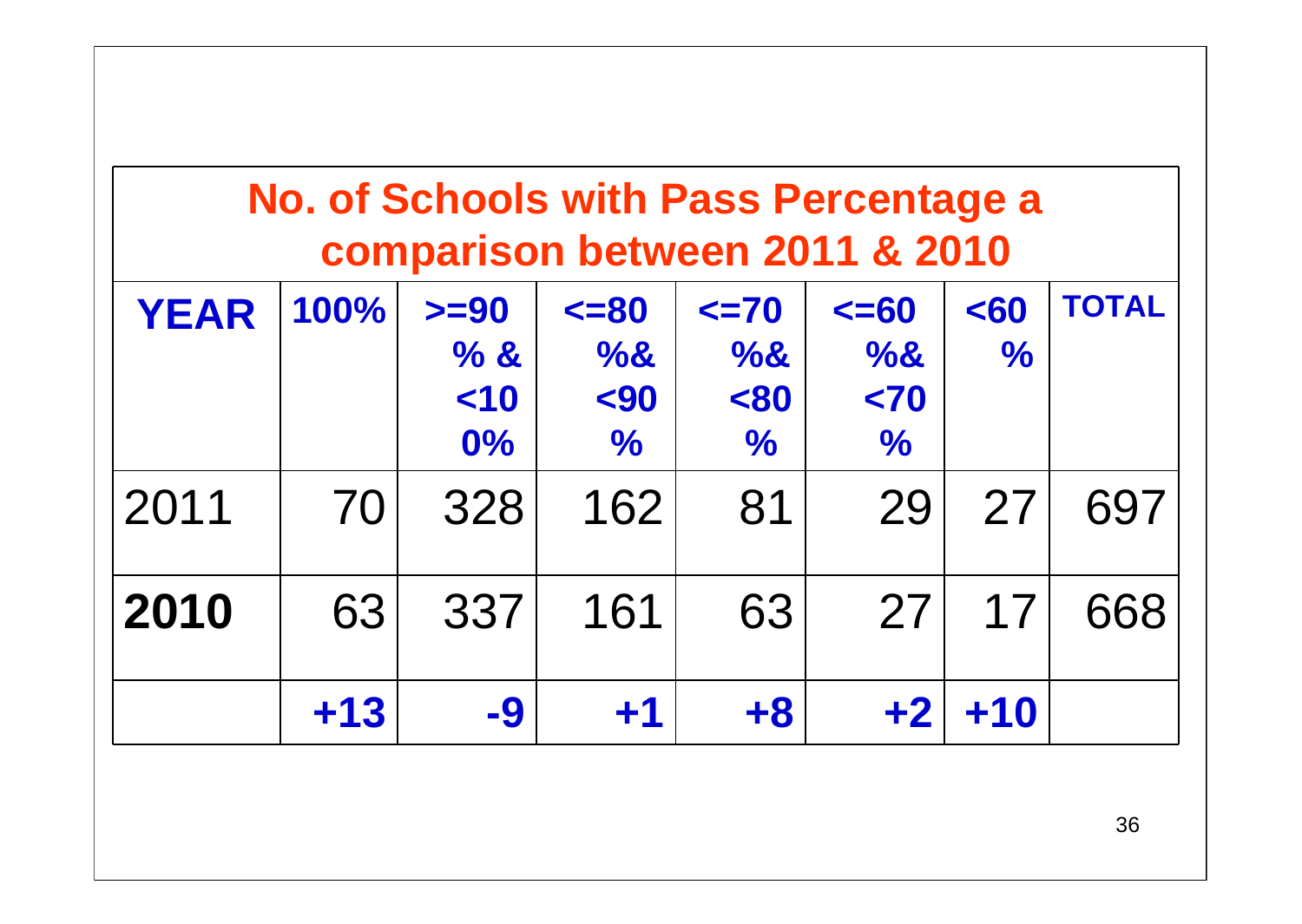| <b>Class-XII CBSE 2011</b>                              |                |     |  |  |  |  |  |  |
|---------------------------------------------------------|----------------|-----|--|--|--|--|--|--|
| <b>No. of Schools whose PP has</b>                      |                |     |  |  |  |  |  |  |
| <b>Decreased</b><br><b>Category</b><br><b>Increased</b> |                |     |  |  |  |  |  |  |
| $\le$ =10%                                              | 238            | 254 |  |  |  |  |  |  |
| >10 < 20                                                | 54             | 57  |  |  |  |  |  |  |
| $>20 \le -30$                                           |                | 15  |  |  |  |  |  |  |
| >30 < 40                                                | 6              | 9   |  |  |  |  |  |  |
| >40                                                     | $\overline{2}$ | 1   |  |  |  |  |  |  |
|                                                         | 307            |     |  |  |  |  |  |  |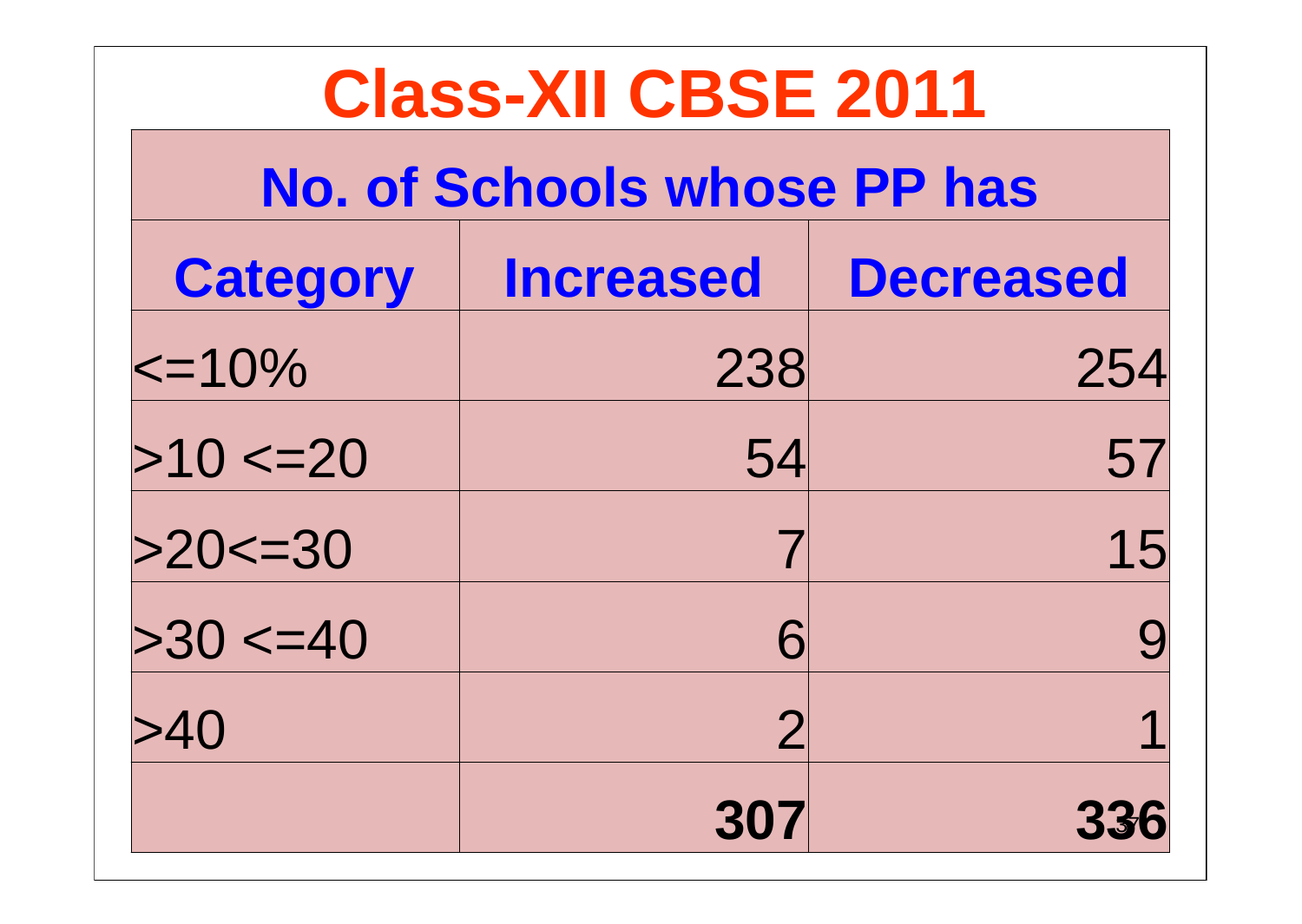### **CBSE Class-XII 2011**

#### **Number of Schools whose PP has**

|      | <b>Year Increased Declined</b> |       | <b>No</b> | <b>First</b> | <b>Total</b> |
|------|--------------------------------|-------|-----------|--------------|--------------|
|      |                                |       | change    | <b>Time</b>  |              |
| 2011 | 307                            | 336   | 24        | 29           | 697          |
| 2010 | 366                            | 275   | 18        | 9            | 668          |
|      | -59                            | $+61$ | $+6$      | 20           | $+29$        |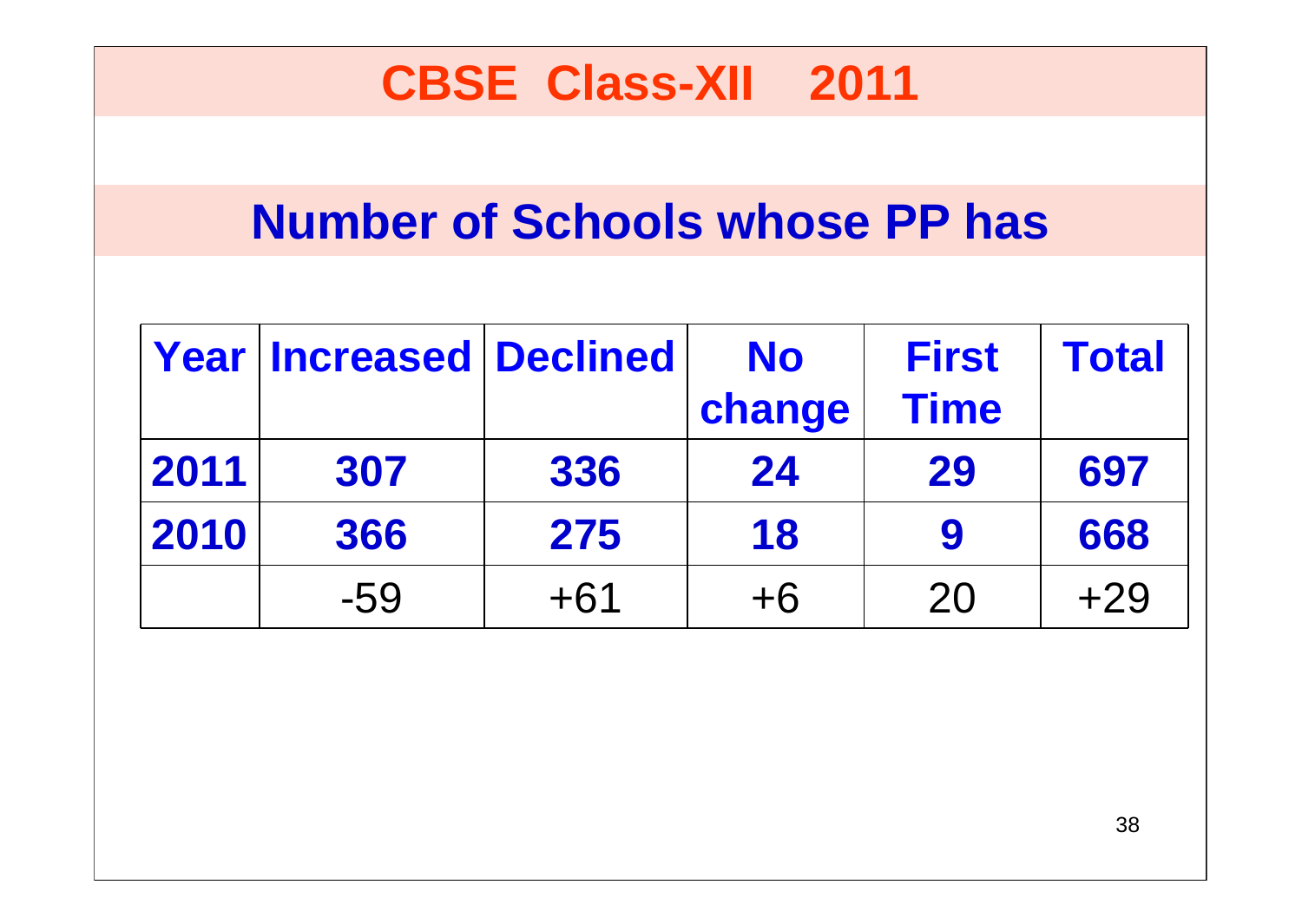| CBSE Class-12th -<br>District wise No. of Schools having PP |                                |                |                                   |                                  |                                   |                                 |                       |  |  |  |
|-------------------------------------------------------------|--------------------------------|----------------|-----------------------------------|----------------------------------|-----------------------------------|---------------------------------|-----------------------|--|--|--|
| <b>District</b>                                             | <b>Total</b><br><b>Schools</b> | 100%           | $>= 90\%$<br><b>AND</b><br>< 100% | $>= 80\%$<br><b>AND</b><br>$90%$ | $>=70%$<br><b>AND</b><br>$< 80\%$ | $>= 60\%$<br><b>AND</b><br><70% | $60$<br>$\frac{1}{2}$ |  |  |  |
| <b>EAST</b>                                                 | 83                             | 5              | 33                                | 28                               | 10                                | 3                               | $\overline{4}$        |  |  |  |
| NORTH-EAST                                                  | 80                             | 2              | 24                                | 23                               | 17                                | 6                               | 8                     |  |  |  |
| <b>NORTH</b>                                                | 41                             | 5              | 24                                | $\overline{7}$                   | 3                                 | $\overline{2}$                  | $\overline{0}$        |  |  |  |
| NORTH-WEST-A                                                | 73                             | 15             | 38                                | 8                                | $\overline{4}$                    | $\overline{2}$                  | 6                     |  |  |  |
| NORTH-WEST-B                                                | 84                             | 3              | 41                                | 20                               | 12                                | 6                               | $\overline{2}$        |  |  |  |
| <b>WEST-A</b>                                               | 46                             | 2              | 22                                | 14                               | 6                                 | $\overline{2}$                  | $\Omega$              |  |  |  |
| <b>WEST-B</b>                                               | 53                             | 5              | 32                                | 12 <sup>2</sup>                  | $\overline{2}$                    | 1                               | 1                     |  |  |  |
| SOUTH-WEST-A                                                | 35                             | $\overline{4}$ | 23                                | 5                                | 3                                 | $\Omega$                        | $\overline{0}$        |  |  |  |
| SOUTH-WEST-B                                                | 70                             | 17             | 33                                | 11                               | $\overline{7}$                    | 2                               | $\Omega$              |  |  |  |
| <b>SOUTH</b>                                                | 101                            | $\overline{7}$ | 47                                | 31                               | 12                                | 1                               | 3                     |  |  |  |
| <b>NEW-DELHI</b>                                            | 5                              | $\overline{0}$ | 3                                 | $\overline{0}$                   | $\overline{2}$                    | $\overline{0}$                  | $\overline{0}$        |  |  |  |
| <b>CENTRAL</b>                                              | 26                             | 5              | 8                                 | 3                                | 3                                 | $\overline{4}$<br>39            | 3                     |  |  |  |
| <b>TOTAL</b>                                                | 697                            | 70             | 328                               | 162                              | 81                                | 29                              | 27                    |  |  |  |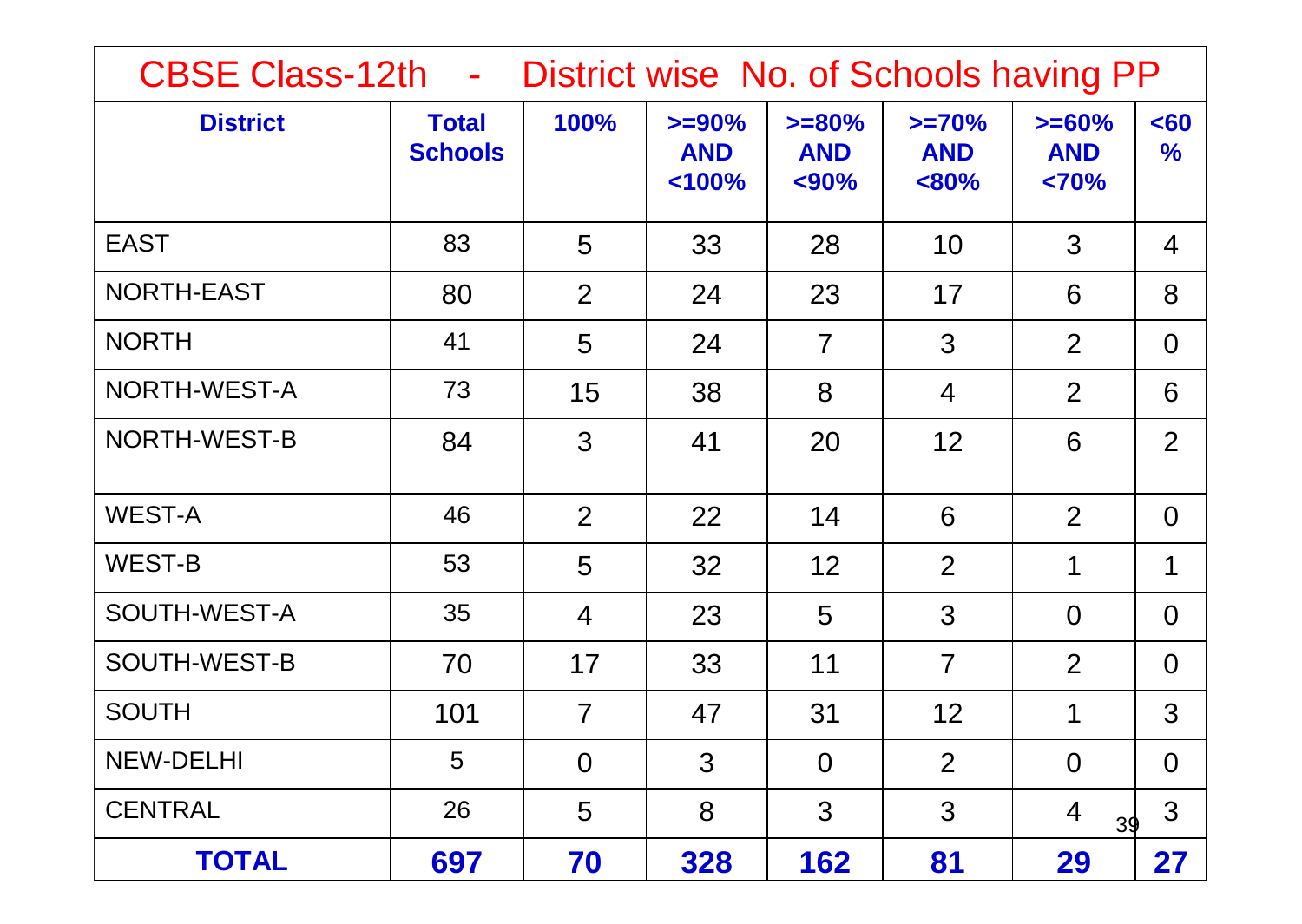|                 | Zone wise number of school and their PP |                |                                  |                                 |                               |                                |                 |  |  |  |  |
|-----------------|-----------------------------------------|----------------|----------------------------------|---------------------------------|-------------------------------|--------------------------------|-----------------|--|--|--|--|
| <b>Zone No.</b> | <b>Total</b><br><b>Schools</b>          | 100%           | $>= 90%$<br><b>AND</b><br>< 100% | $>= 80\%$<br><b>AND &lt;90%</b> | $>=70%$<br><b>AND &lt;80%</b> | $>= 60%$<br><b>AND &lt;70%</b> | <60%            |  |  |  |  |
| 1               | 20                                      | $\overline{2}$ | 9                                | 6                               | 2                             | 1                              | $\overline{0}$  |  |  |  |  |
| $\overline{2}$  | 41                                      | $\overline{2}$ | 16                               | 12                              | 6                             | 2                              | 3               |  |  |  |  |
| 3               | 22                                      | 1              | 8                                | 10                              | $\overline{2}$                | $\overline{0}$                 | 1               |  |  |  |  |
| $\overline{4}$  | 34                                      | $\overline{0}$ | 12                               | $\overline{7}$                  | $\overline{7}$                | 4                              | $\overline{4}$  |  |  |  |  |
| 5               | 21                                      | 1              | 8                                | 8                               | 1                             | $\overline{2}$                 | 1               |  |  |  |  |
| 6               | 25                                      |                | $\overline{4}$                   | 8                               | 9                             | $\overline{0}$                 | 3               |  |  |  |  |
| $\overline{7}$  | 29                                      | 1              | 18                               | 6                               | 3                             | 1                              | $\overline{O}$  |  |  |  |  |
| 8               | 12                                      | $\overline{4}$ | 6                                | 1                               | $\overline{0}$                | 1                              | $\overline{0}$  |  |  |  |  |
| 9               | 39                                      | 3              | 21                               | 5                               | 4                             | $\overline{2}$                 | $\overline{4}$  |  |  |  |  |
| 10              | 34                                      | 12             | 17                               | 3                               | $\overline{0}$                | $\overline{0}$                 | $\overline{2}$  |  |  |  |  |
| 11              | 31                                      | $\overline{O}$ | 13                               | 8                               | 5                             | 4                              |                 |  |  |  |  |
| 12              | 30                                      | $\overline{2}$ | 13                               | $\overline{7}$                  | 6                             | $\overline{2}$                 | $\overline{0}$  |  |  |  |  |
| 13              | 23                                      | 1              | 15                               | 5                               | 1                             | $\overline{0}$                 |                 |  |  |  |  |
| 14              | 16                                      | 1              | $\overline{7}$                   | 5                               | $\overline{2}$                | 1                              | 40 <sub>0</sub> |  |  |  |  |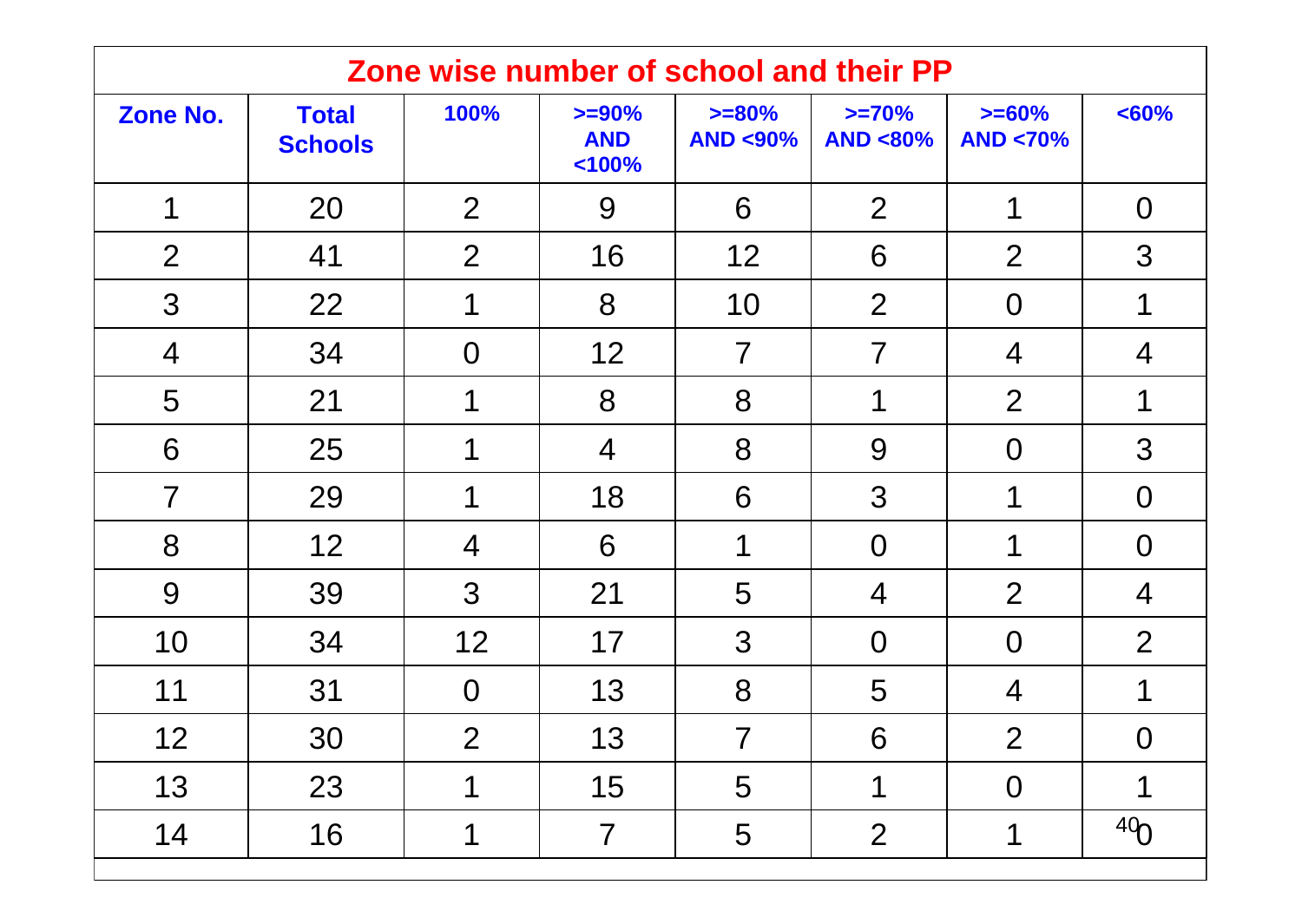|              | Zone wise number of school and their PP |                |                         |                        |                        |                        |                |  |  |  |
|--------------|-----------------------------------------|----------------|-------------------------|------------------------|------------------------|------------------------|----------------|--|--|--|
| Zone No.     | <b>Total</b><br><b>Schools</b>          | 100%           | $>= 90\%$ AND<br>< 100% | $>= 80\%$ AND<br>$90%$ | $>=70%$ AND<br>$&80\%$ | $>= 60\%$ AND<br>< 70% | < 60%          |  |  |  |
| 15           | 16                                      | 1              | 8                       | 5                      | 2                      | $\overline{0}$         | $\overline{0}$ |  |  |  |
| 16           | 14                                      | $\overline{0}$ | $\overline{7}$          | $\overline{4}$         | $\overline{2}$         | 1                      | $\overline{0}$ |  |  |  |
| 17           | 26                                      | $\overline{4}$ | 15                      | $\overline{4}$         | 1                      | 1                      | 1              |  |  |  |
| 18           | 27                                      | 1              | 17                      | 8                      | 1                      | $\overline{0}$         | $\overline{0}$ |  |  |  |
| 19           | 18                                      | $\overline{0}$ | 14                      | $\overline{2}$         | $\overline{2}$         |                        | $\overline{0}$ |  |  |  |
| 20           | 17                                      | $\overline{4}$ | 9                       | 3                      | 1                      | $\overline{0}$         | $\overline{0}$ |  |  |  |
| 21           | 32                                      | $\overline{4}$ | 18                      | 6                      | $\overline{4}$         | $\overline{0}$         | $\overline{0}$ |  |  |  |
| 22           | 38                                      | 13             | 15                      | 5                      | 3                      | $\overline{2}$         | $\overline{0}$ |  |  |  |
| 23           | 34                                      | 3              | 16                      | 6                      | $\overline{7}$         | 1                      | 1              |  |  |  |
| 24           | 22                                      | 1              | 11                      | 8                      | 1                      | $\overline{0}$         |                |  |  |  |
| 25           | 45                                      | 3              | 20                      | 17                     | $\overline{4}$         | $\overline{0}$         |                |  |  |  |
| 26           | 5                                       | $\overline{0}$ | 3                       | $\overline{0}$         | $\overline{2}$         | $\overline{0}$         | $\overline{0}$ |  |  |  |
| 27           | 14                                      | $\overline{4}$ | 6                       | $\overline{2}$         | $\overline{2}$         | $\overline{0}$         | $\overline{0}$ |  |  |  |
| 28           | 12                                      | 1              | $\overline{2}$          | 1                      | 1                      | 4                      | $41^{3}$       |  |  |  |
| <b>TOTAL</b> | 697                                     | 70             | 328                     | 162                    | 81                     | <b>29</b>              | 27             |  |  |  |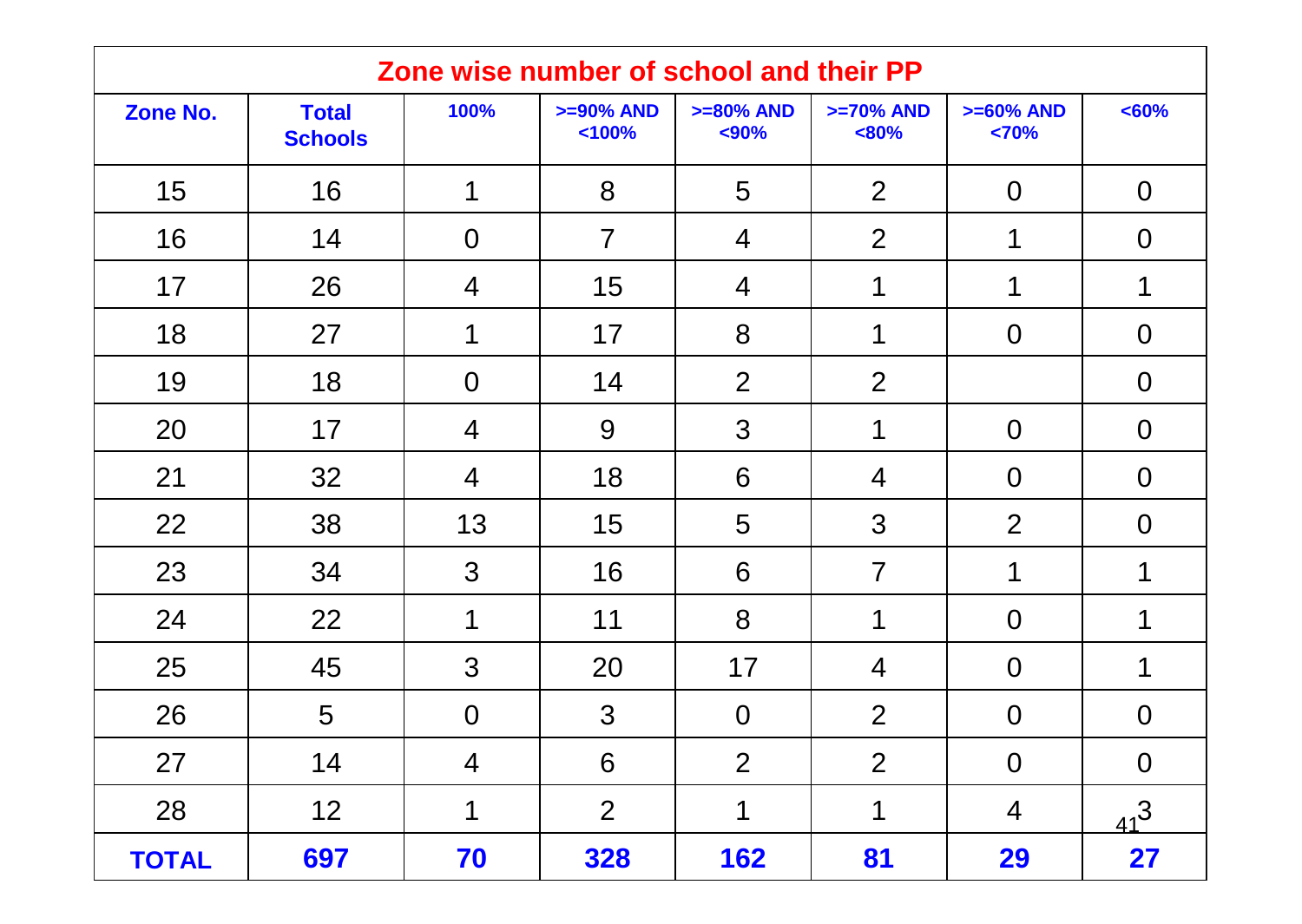#### **CBSE CLASS – XII RESULT 2011**

### Less than 50% Result 8

| SI.            | <b>School</b> |                                                                            |            | 2011        |           |                | 2010           |                |           |        | Diff      |         |
|----------------|---------------|----------------------------------------------------------------------------|------------|-------------|-----------|----------------|----------------|----------------|-----------|--------|-----------|---------|
| No.            | ID            | <b>School Name</b>                                                         | <b>APP</b> | <b>PASS</b> | <b>PP</b> | Q <sub>l</sub> | <b>AP</b><br>P | <b>PASS</b>    | <b>PP</b> | QI     | <b>PP</b> | QI      |
| 1              | 1104335       | Sonia Vihar-GGSSS                                                          | 230        | 78          | 33.91     | 208.82         |                |                |           |        |           |         |
| $\overline{2}$ | 1309012       | Rana Partap Bagh-SBV                                                       | 40         | 16          | 40.00     | 218.80         | 10             | $\overline{7}$ | 70.00     | 245.00 | $-30.00$  | 26.20   |
| 3              | 1104003       | Yamuna Vihar, Block B, No.2-SBV                                            | 257        | 104         | 40.47     | 183.74         | 144            | 126            | 87.50     | 252.75 | $-47.03$  | 69.01   |
| 4              | 1923011       | Dr. Ambedkar Nagar, Sector V-<br><b>GBSSS (Shaheed Anushuya</b><br>Prasad) | 130        | 53          | 40.77     | 223.02         | 108            | 80             | 74.07     | 229.93 | $-33.30$  | $-6.91$ |
| 5              | 1106006       | Shahdara, Mansarovar Park,<br>No.1-GBSSS                                   | 619        | 259         | 41.84     | 207.81         | 419            | 222            | 52.98     | 250.08 | $-11.14$  | 42.27   |
| 6              | 2128007       | Dev Nagar-GBSSS                                                            | 26         | 11          | 42.31     | 186.50         | 31             | 23             | 74.19     | 254.80 | $-31.88$  | 68.30   |
| $\overline{7}$ | 1310420       | Siraspur-GBSSS                                                             | 14         | 6           | 42.86     | 199.64         |                |                |           |        |           |         |
| 8              | 1309007       | Shalimar Bagh, Block AP-GBSSS                                              | 126        | 62          | 49.21     | 220.40         | 86             | 57             | 66.27     | 238.57 | $-17.06$  | 18.17   |

#### In 2010, there were 5 schools in this category.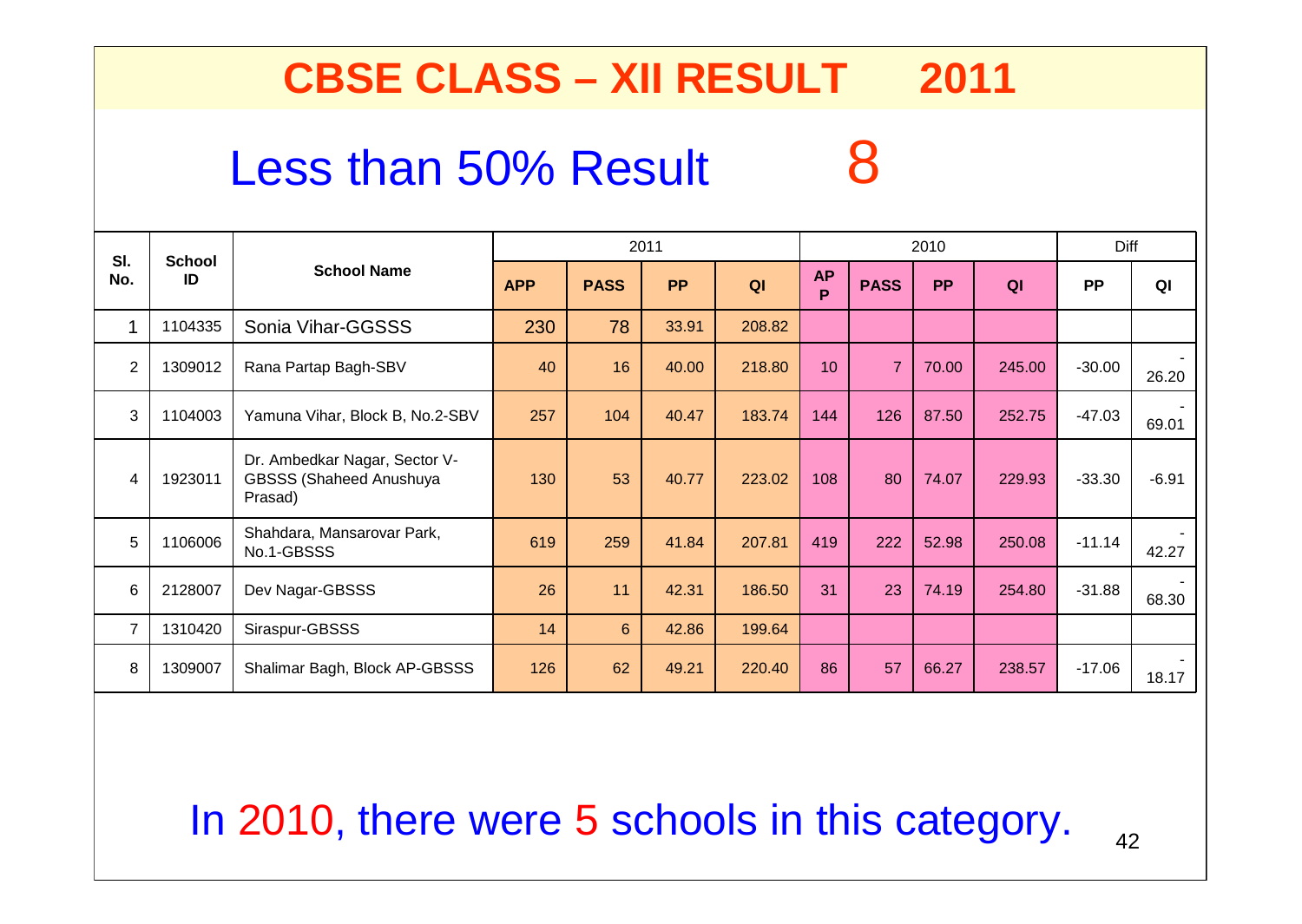## **Quality performance**

|      |     | <b>2010</b> 2011 Difference |
|------|-----|-----------------------------|
|      |     |                             |
|      |     |                             |
| 104  | 201 | + 97                        |
| 5296 |     | $-653$                      |
|      |     | 4949                        |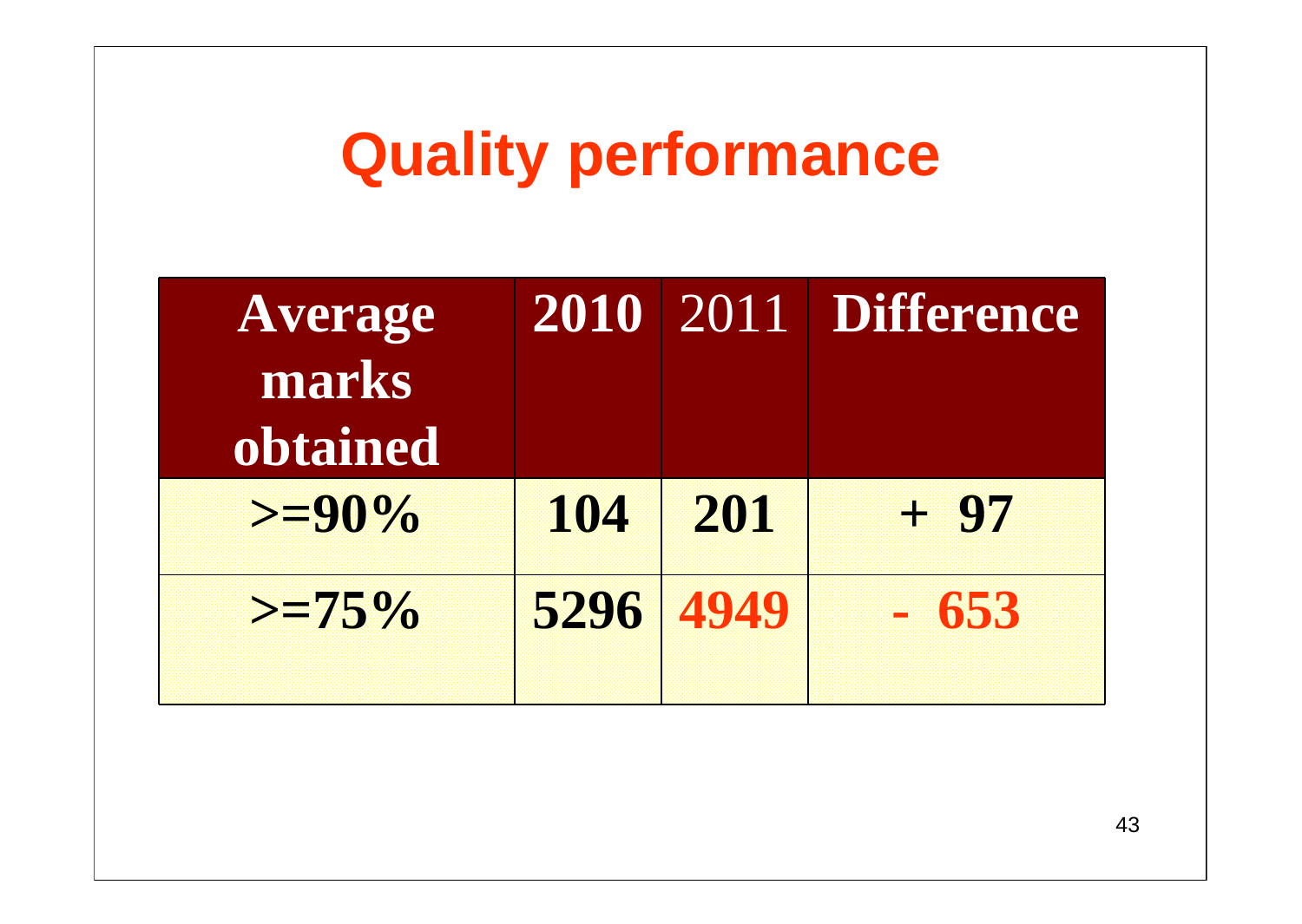## **No. of Students obtained 100/100 in Mathematics**

| Year | <b>No. of Students</b> |
|------|------------------------|
| 2008 | 3                      |
| 2009 | 8                      |
| 2010 |                        |
| 2011 | 29                     |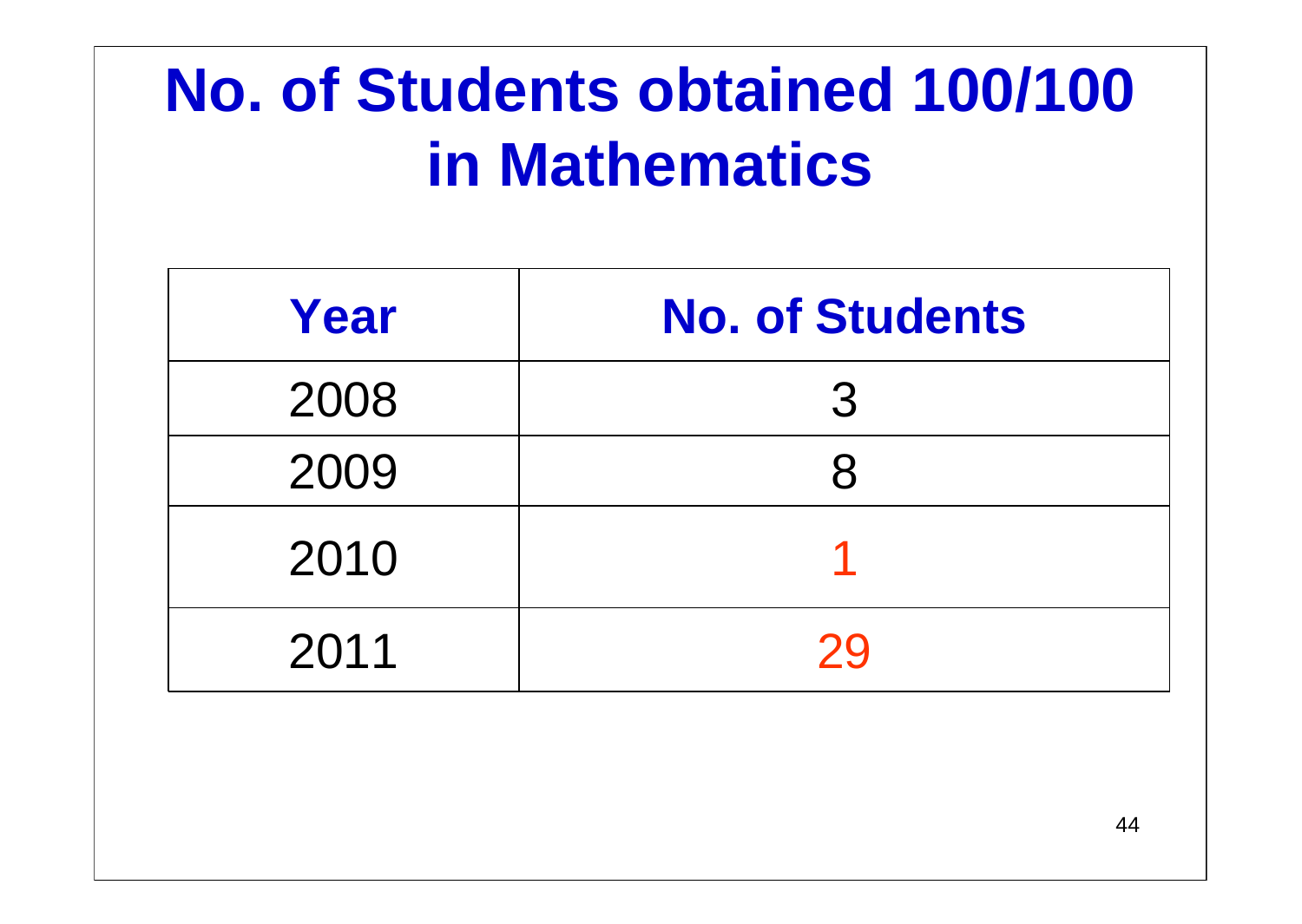| <b>SUBJECT WISE COMPARISION BETWEEN GOV AND PUBLIC SCHOOLS</b> |                         |           |       |           |               |           |             |  |  |
|----------------------------------------------------------------|-------------------------|-----------|-------|-----------|---------------|-----------|-------------|--|--|
| SI.                                                            |                         |           | Govt. |           | <b>Public</b> |           | <b>Diff</b> |  |  |
| No.                                                            | <b>Subject</b>          | <b>PP</b> | QI    | <b>PP</b> | QI            | <b>PP</b> | QI          |  |  |
| 1                                                              | <b>ACCOUNTANCY</b>      | 84.80     | 57.23 | 87.10     | 65.06         | $-2.29$   | $-7.83$     |  |  |
| 2                                                              | <b>BIOLOGY</b>          | 84.45     | 59.89 | 90.24     | 73.52         | $-5.79$   | $-13.63$    |  |  |
| 3                                                              | <b>BUSINESS STUDIES</b> | 85.23     | 47.67 | 87.06     | 63.75         | $-1.83$   | $-16.08$    |  |  |
| 4                                                              | <b>CHEMISTRY</b>        | 86.52     | 58.65 | 91.61     | 68.91         | $-5.09$   | $-10.26$    |  |  |
| 5                                                              | <b>COMPUTER SCIENCE</b> | 90.02     | 62.28 | 93.25     | 74.30         | $-3.23$   | $-12.01$    |  |  |
| 6                                                              | <b>ECONOMICS</b>        | 84.54     | 35.24 | 87.44     | 53.14         | $-2.90$   | $-17.89$    |  |  |
| $\overline{7}$                                                 | <b>ENGLISH CORE</b>     | 87.35     | 48.39 | 88.79     | 74.21         | $-1.44$   | $-25.82$    |  |  |
| 8                                                              | <b>ENGLISH ELECTIVE</b> | 72.62     | 25.83 | 0.00      | 0.00          |           |             |  |  |
| 9                                                              | <b>GEOGRAPHY</b>        | 84.39     | 59.53 | 92.27     | 67.25         | $-7.88$   | $-7.72$     |  |  |
| 10                                                             | <b>HINDI CORE</b>       | 92.90     | 51.59 | 79.63     | 57.35         | 13.27     | $-5.76$     |  |  |
| 11                                                             | <b>HINDI ELECTIVE</b>   | 88.75     | 57.34 | 77.50     | 57.92         | 11.24     | $-0.59$     |  |  |
| 12                                                             | <b>HISTORY</b>          | 89.05     | 50.02 | 88.66     | 60.83         | 0.39      | $-10.80$    |  |  |
| 13                                                             | <b>HOME SCIENCE</b>     | 93.49     | 66.85 | 91.02     | 69.30         | 2.47      | $-2.45$     |  |  |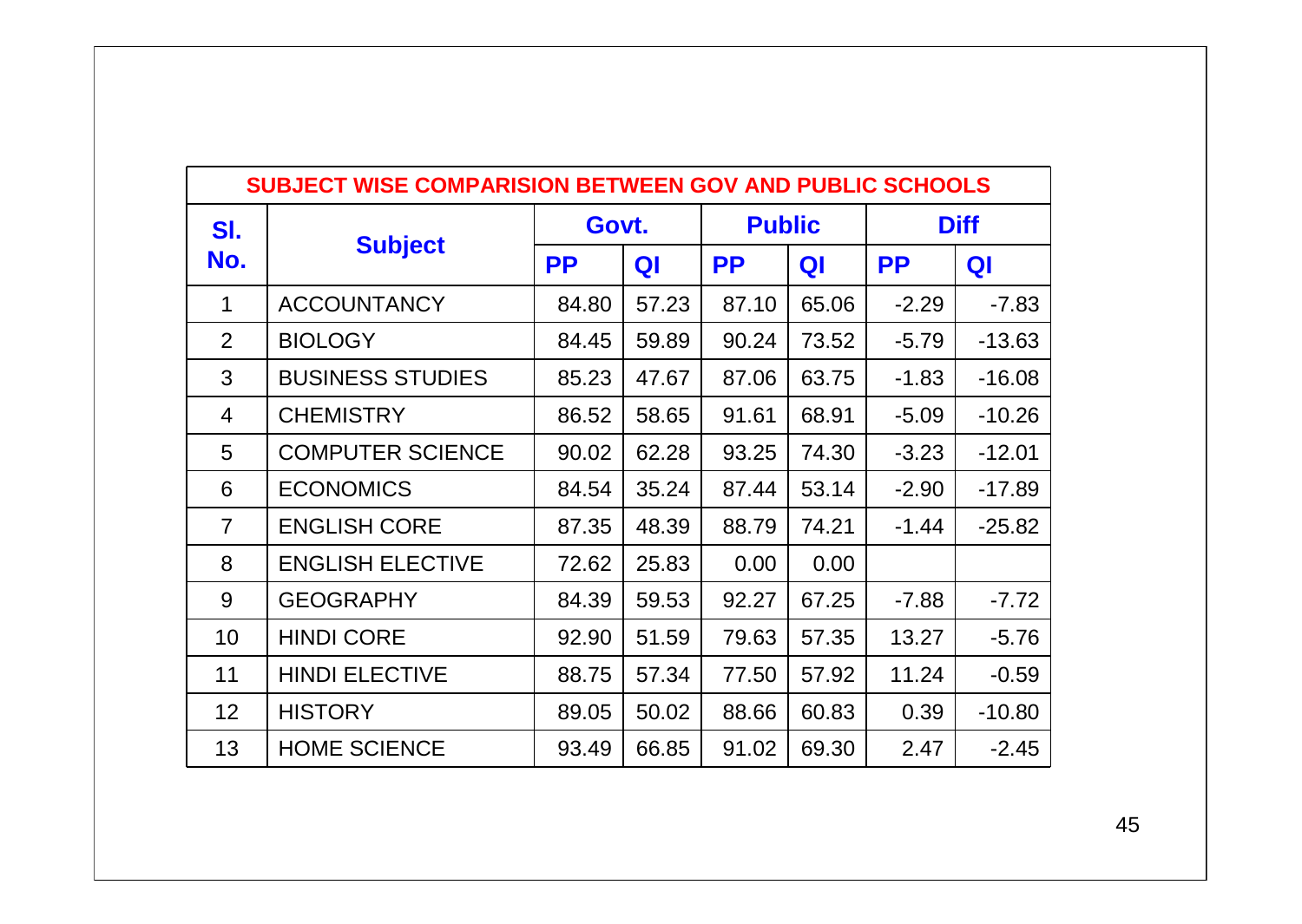| <b>Subject wise number of Students Failed</b> |            |             |               |  |  |  |  |  |
|-----------------------------------------------|------------|-------------|---------------|--|--|--|--|--|
| <b>Subject</b>                                | <b>App</b> | <b>Pass</b> | <b>Failed</b> |  |  |  |  |  |
| <b>ENGLISH CORE</b>                           | 90259      | 78839       | 11420         |  |  |  |  |  |
| <b>ECONOMICS</b>                              | 66274      | 56029       | 10245         |  |  |  |  |  |
| PHYSICAL EDUCATION                            | 77497      | 68506       | 8991          |  |  |  |  |  |
| <b>HINDI ELECTIVE</b>                         | 78301      | 69490       | 8811          |  |  |  |  |  |
| <b>POLITICAL SCIENCE</b>                      | 71385      | 63083       | 8302          |  |  |  |  |  |
| <b>HISTORY</b>                                | 54125      | 48199       | 5926          |  |  |  |  |  |
| <b>MATHEMATICS</b>                            | 30969      | 26496       | 4473          |  |  |  |  |  |
| <b>BUSINESS STUDIES</b>                       | 26546      | 22625       | 3921          |  |  |  |  |  |
| <b>ACCOUNTANCY</b>                            | 25624      | 21730       | 3894          |  |  |  |  |  |
| <b>GEOGRAPHY</b>                              | 18825      | 15886       | 2939          |  |  |  |  |  |
| <b>SANSKRIT CORE</b>                          | 20321      | 17795       | 2526          |  |  |  |  |  |
| <b>HOME SCIENCE</b>                           | 33758      | 31560       | 2198          |  |  |  |  |  |
| <b>CHEMISTRY</b>                              | 8361       | 7234        | 1127          |  |  |  |  |  |
| <b>PHYSICS</b>                                | 8361       | 7234        | 1127          |  |  |  |  |  |
| <b>BIOLOGY</b>                                | 5047       | 4262        | 785           |  |  |  |  |  |
| <b>SOCIOLOGY</b>                              | 7118       | 6416        | 702           |  |  |  |  |  |
| <b>SANSKRIT ELECTIVE</b>                      | 1775       | 1441        | 334           |  |  |  |  |  |
| <b>ENGLISH ELECTIVE</b>                       | 1216       | 883         | 333           |  |  |  |  |  |
| <b>INFORMATICS PRAC.</b>                      | 2064       | 1779        | 285           |  |  |  |  |  |
| <b>URDU ELECTIVE</b>                          | 910        | 746         | 164           |  |  |  |  |  |
| <b>COMPUTER SCIENCE</b>                       | 1603       | 1443        | 160           |  |  |  |  |  |
| <b>PUNJABI</b>                                | 413        | 365         | 48            |  |  |  |  |  |
| <b>HINDI CORE</b>                             | 521        | 484         | 37            |  |  |  |  |  |
| <b>MULTIMEDIA &amp; WEB T</b>                 | 123        | 109         | 14            |  |  |  |  |  |
| <b>URDU CORE</b>                              | 134        | 120         | 14            |  |  |  |  |  |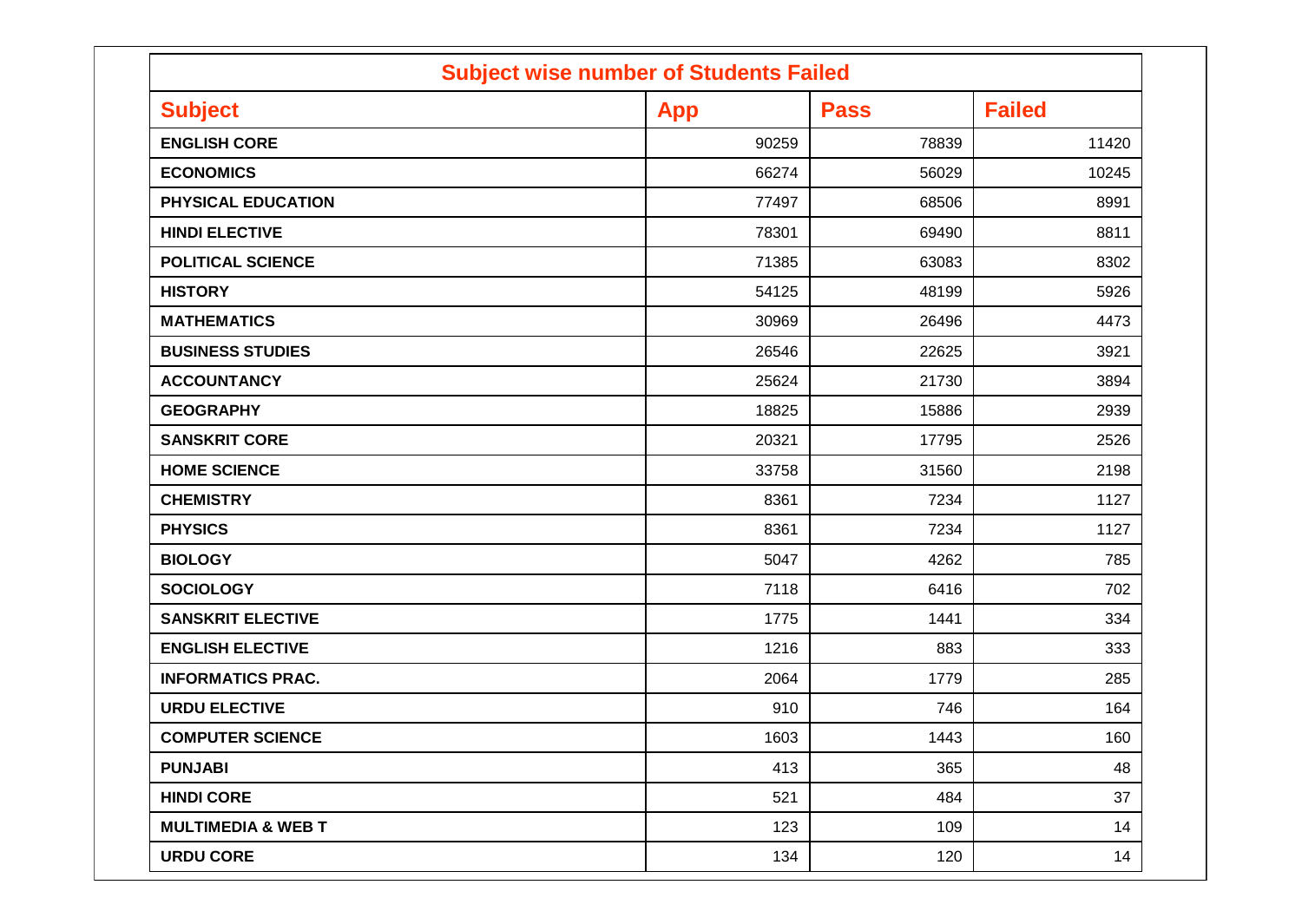| <b>SUBJECT WISE COMPARISION BETWEEN GOV AND PUBLIC SCHOOLS</b> |                               |           |       |           |               |           |             |  |  |
|----------------------------------------------------------------|-------------------------------|-----------|-------|-----------|---------------|-----------|-------------|--|--|
| SI.                                                            |                               |           | Govt. |           | <b>Public</b> |           | <b>Diff</b> |  |  |
| No.                                                            | <b>Subject</b>                | <b>PP</b> | QI    | <b>PP</b> | QI            | <b>PP</b> | QI          |  |  |
| 14                                                             | <b>INFORMATICS PRAC.</b>      | 86.19     | 55.61 | 86.72     | 66.33         | $-0.52$   | $-10.72$    |  |  |
| 15                                                             | <b>MATHEMATICS</b>            | 85.56     | 49.53 | 91.49     | 63.23         | $-5.93$   | $-13.70$    |  |  |
| 16                                                             | <b>MULTIMEDIA &amp; WEB T</b> | 88.62     | 55.32 | 94.21     | 74.08         | $-5.59$   | $-18.77$    |  |  |
| 17                                                             | PHYSICAL EDUCATION            | 88.40     | 59.90 | 84.54     | 66.64         | 3.86      | $-6.74$     |  |  |
| 18                                                             | <b>PHYSICS</b>                | 86.52     | 57.52 | 91.61     | 68.67         | $-5.09$   | $-11.15$    |  |  |
| 19                                                             | <b>POLITICAL SCIENCE</b>      | 88.37     | 47.22 | 86.01     | 58.02         | 2.36      | $-10.80$    |  |  |
| 20                                                             | <b>PUNJABI</b>                | 88.38     | 54.58 | 76.02     | 48.32         | 12.36     | 6.26        |  |  |
| 21                                                             | <b>SANSKRIT CORE</b>          | 87.57     | 51.43 | 50.00     | 45.07         | 37.57     | 6.35        |  |  |
| 22                                                             | <b>SANSKRIT ELECTIVE</b>      | 81.18     | 38.05 | 68.00     | 35.64         | 13.18     | 2.41        |  |  |
| 23                                                             | <b>SOCIOLOGY</b>              | 90.14     | 53.11 | 88.93     | 64.78         | 1.20      | $-11.67$    |  |  |
| 24                                                             | <b>URDU CORE</b>              | 89.55     | 59.76 | 0.00      | 0.00          | 89.55     | 59.76       |  |  |
| 25                                                             | <b>URDU ELECTIVE</b>          | 81.98     | 51.84 | 96.75     | 45.27         | $-14.77$  | 6.57        |  |  |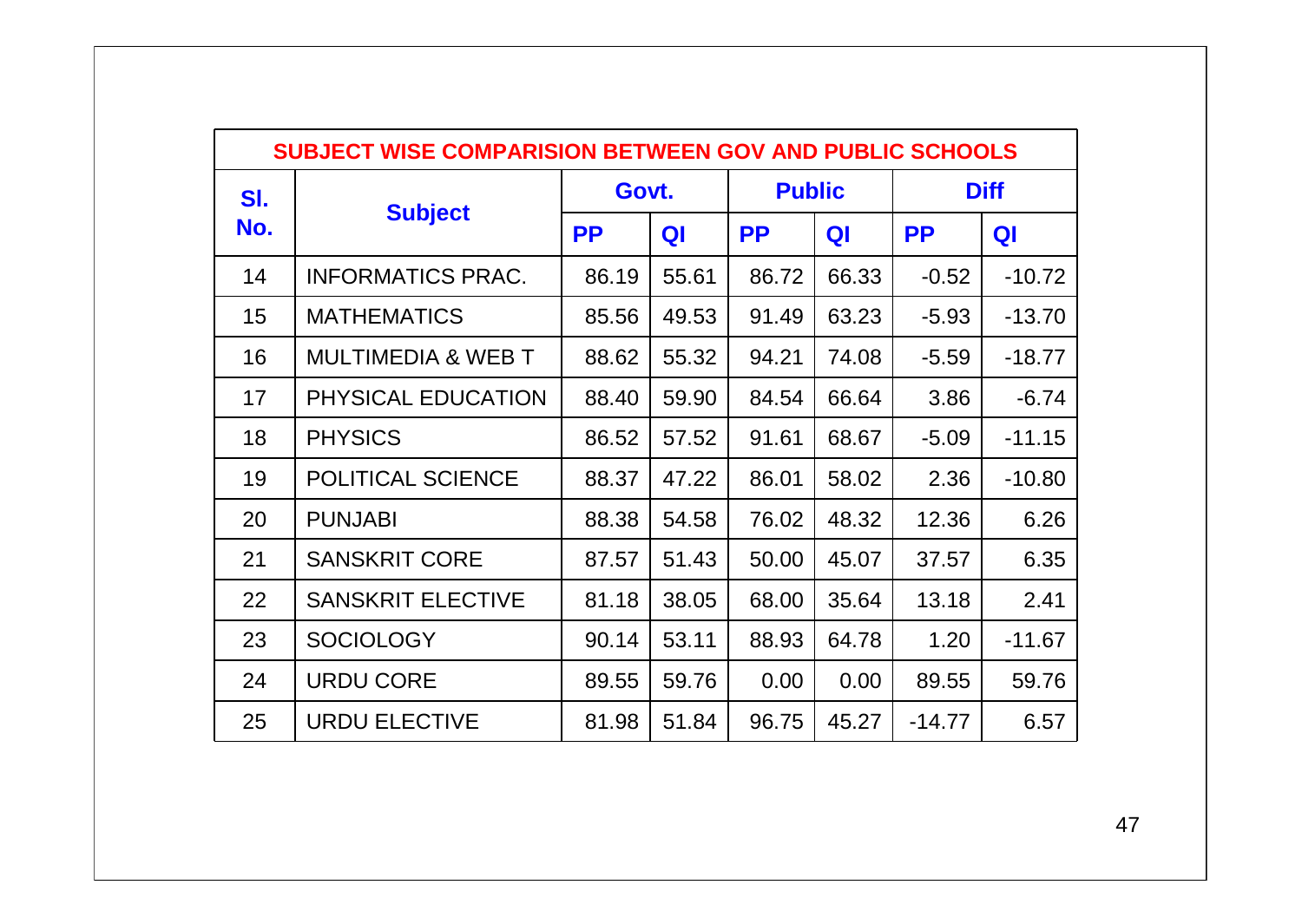#### **SUBJECT WISE COMPARISION WITH 2010**

| SI.            | <b>SUBJECT</b>                    |           | 2011  |           | 2010  | <b>DIFFERENCE</b> |         |
|----------------|-----------------------------------|-----------|-------|-----------|-------|-------------------|---------|
| No.            |                                   | <b>PP</b> | QI    | <b>PP</b> | QI    | <b>PP</b>         | QI      |
| $\mathbf 1$    | <b>ACCOUNTANCY</b>                | 84.80     | 57.23 | 91.98     | 57.88 | $-7.18$           | $-0.65$ |
| $\overline{2}$ | <b>BIOLOGY</b>                    | 84.45     | 59.89 | 83.65     | 57.51 | 0.80              | 2.38    |
| 3              | <b>BUSINESS</b><br><b>STUDIES</b> | 85.23     | 47.67 | 91.49     | 52.54 | $-6.26$           | $-4.87$ |
| $\overline{4}$ | <b>CHEMISTRY</b>                  | 86.52     | 58.65 | 89.88     | 64.52 | $-3.36$           | $-5.87$ |
| 5              | <b>COMPUTER</b><br><b>SCIENCE</b> | 90.02     | 62.28 | 92.86     | 63.59 | $-2.84$           | $-1.31$ |
| 6              | <b>ECONOMICS</b>                  | 84.54     | 35.24 | 83.3      | 44.22 | 1.24              | $-8.98$ |
| $\overline{7}$ | <b>ENGLISH CORE</b>               | 87.35     | 48.39 | 90.71     | 48.41 | $-3.36$           | $-0.02$ |
| 8              | <b>ENGLISH</b><br><b>ELECTIVE</b> | 72.62     | 25.83 | 31.9      | 24.15 | 40.72             | 1.68    |
| 9              | <b>GEOGRAPHY</b>                  | 84.39     | 59.53 | 96.51     | 61.59 | $-12.12$          | $-2.06$ |
| 10             | <b>HINDI CORE</b>                 | 92.90     | 51.59 | 97.68     | 53.1  | $-4.78$           | $-1.51$ |
| 11             | <b>HINDI ELECTIVE</b>             | 88.75     | 57.34 | 99.2      | 56.49 | $-10.45$          | 0.85    |
| 12             | <b>HISTORY</b>                    | 89.05     | 50.02 | 97.69     | 49.59 | $-8.64$           | 0.43    |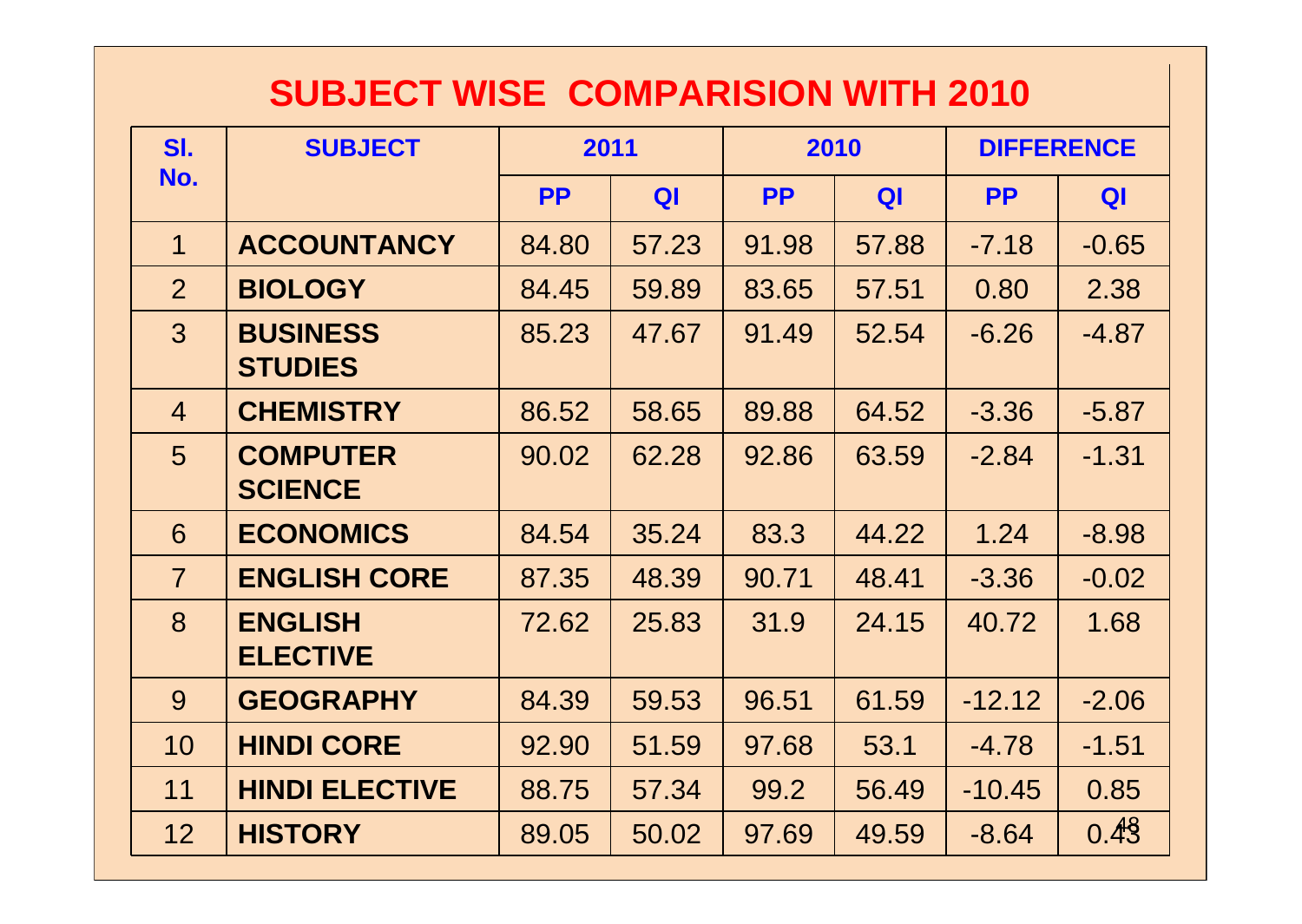#### **SUBJECT WISE COMPARISION WITH 2010**

| SI. | <b>SUBJECT</b>                      | 2011<br>2010 |       |           | <b>DIFFERENCE</b> |           |          |
|-----|-------------------------------------|--------------|-------|-----------|-------------------|-----------|----------|
| No. |                                     | <b>PP</b>    | QI    | <b>PP</b> | QI                | <b>PP</b> | QI       |
| 13  | <b>HOME SCIENCE</b>                 | 93.49        | 66.85 | 99.16     | 67.02             | $-5.67$   | $-0.17$  |
| 14  | <b>INFORMATICS PRAC.</b>            | 86.19        | 55.61 | 75.39     | 53.01             | 10.80     | 2.60     |
| 15  | <b>MATHEMATICS</b>                  | 85.56        | 49.53 | 81.28     | 45.73             | 4.28      | 3.80     |
| 16  | <b>MULTIMEDIA &amp; WEB T</b>       | 88.62        | 55.32 | 73.3      | 50.31             | 15.32     | 5.01     |
| 17  | <b>PHYSICAL</b><br><b>EDUCATION</b> | 88.40        | 59.90 | 98.53     | 63.66             | $-10.13$  | $-3.76$  |
| 18  | <b>PHYSICS</b>                      | 86.52        | 57.52 | 83.63     | 57.32             | 2.89      | 0.20     |
| 19  | <b>POLITICAL SCIENCE</b>            | 88.37        | 47.22 | 92.35     | 49.36             | $-3.98$   | $-2.14$  |
| 20  | <b>PUNJABI</b>                      | 88.38        | 54.58 | 99.43     | 60.75             | $-11.05$  | $-6.17$  |
| 21  | <b>SANSKRIT CORE</b>                | 87.57        | 51.43 | 98.75     | 55.31             | $-11.18$  | $-3.88$  |
| 22  | <b>SANSKRIT ELECTIVE</b>            | 81.18        | 38.05 | 92.1      | 41.82             | $-10.92$  | $-3.77$  |
| 23  | <b>SOCIOLOGY</b>                    | 90.14        | 53.11 | 95.99     | 56.18             | $-5.85$   | $-3.07$  |
| 24  | <b>URDU CORE</b>                    | 89.55        | 59.76 | 100       | 71.9              | $-10.45$  | $-12.14$ |
| 25  | <b>URDU ELECTIVE</b>                | 81.98        | 51.84 | 94.13     | 57.48             | $-12.15$  | $-5.64$  |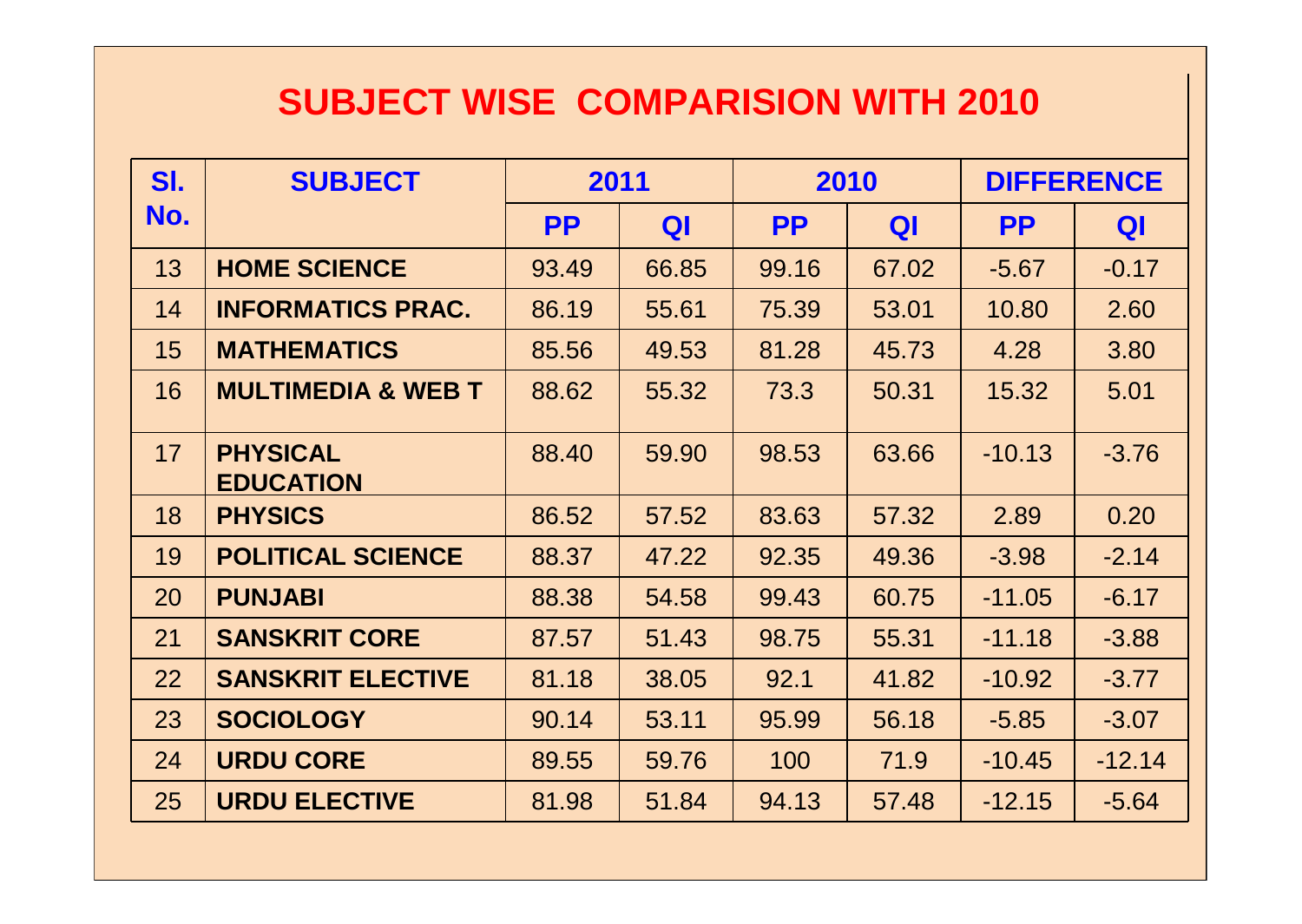#### Number of students failed because of a single subject

| Sr.No.                  | <b>Subject Name</b>       | <b>No. of Failed</b><br><b>Students</b> |
|-------------------------|---------------------------|-----------------------------------------|
| 1                       | <b>ECONOMICS</b>          | 864                                     |
| $\overline{2}$          | <b>ENGLISH CORE</b>       | 441                                     |
| $\overline{\mathbf{3}}$ | <b>POLITICAL SCIENCE</b>  | 371                                     |
| 4                       | <b>MATHEMATICS</b>        | 156                                     |
| 5                       | <b>PHYSICS</b>            | 84                                      |
| $6\phantom{1}$          | <b>BUSINESS STUDIES</b>   | 82                                      |
| $\overline{7}$          | <b>HISTORY</b>            | 61                                      |
| 8                       | <b>CHEMISTRY</b>          | 54                                      |
| 9                       | <b>HINDI ELECTIVE</b>     | 44                                      |
| 10                      | <b>GEOGRAPHY</b>          | 26                                      |
| 11                      | <b>PHYSICAL EDUCATION</b> | 20                                      |
| 12                      | ACCOUNTANCY               | 19                                      |
| 13                      | <b>HOME SCIENCE</b>       | 13                                      |
| 14                      | <b>BIOLOGY</b>            | 12                                      |
| 15                      | <b>SANSKRIT CORE</b>      | $\overline{\mathbf{7}}$                 |
| 16                      | <b>HINDI CORE</b>         | 50<br>6                                 |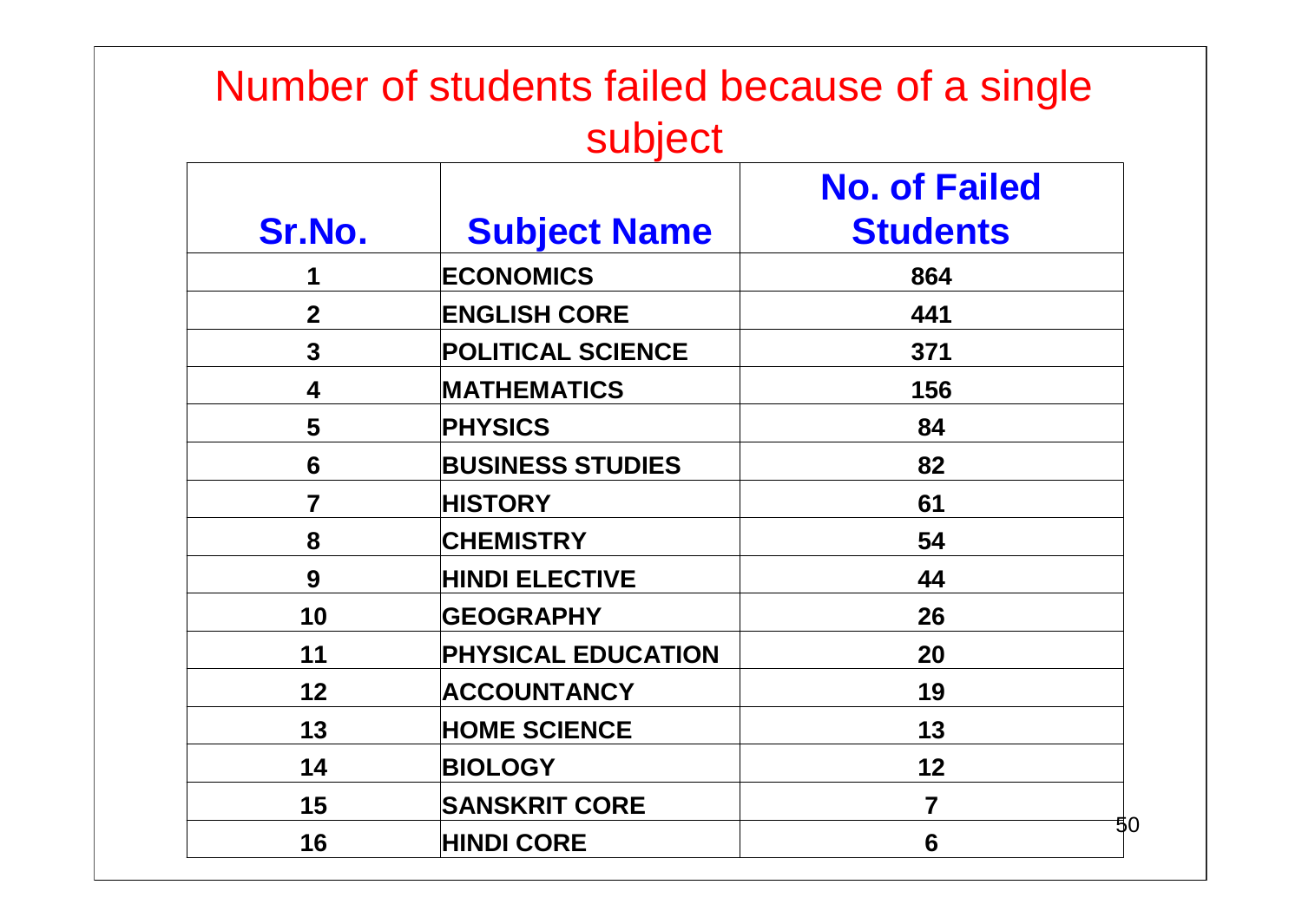#### Number of students failed because of a single subject

| Sr.No. | <b>Subject Name</b>           | <b>No. of Failed Students</b> |
|--------|-------------------------------|-------------------------------|
| 17     | <b>SANSKRIT ELECTIVE</b>      | 5                             |
| 18     | <b>ENGLISH ELECTIVE</b>       | $\overline{2}$                |
| 19     | <b>SOCIOLOGY</b>              | 2                             |
| 20     | <b>OFFCE PROC.&amp; PRAC.</b> | 2                             |
| 21     | <b>FLORICULTURE</b>           | $\overline{2}$                |
| 22     | <b>B THERAPY &amp;H DR-II</b> | $\mathbf 2$                   |
| 23     | <b>CLSFN.&amp;CATALOGUING</b> | $\overline{2}$                |
| 24     | <b>MUSIC HIND.VOCAL</b>       |                               |
| 25     | <b>INFORMATICS PRAC.</b>      |                               |
| 26     | <b>MULTIMEDIA &amp; WEB T</b> |                               |
| 27     | <b>COMPUTER SCIENCE</b>       |                               |
| 28     | TYPOGRAPHY &CA HIN            |                               |
| 29     | <b>ENGINEERING SCI.</b>       |                               |
| 30     | <b>POST HARV TECH&amp;PRD</b> |                               |
| 31     | <b>DESG &amp; PAT MAKING</b>  |                               |
| 32     | <b>CLOTHING CONST</b>         |                               |
| 33     | LIB. ADMN & MGMT.             |                               |
| 34     | <b>REFERENCE SERVICE</b>      |                               |
|        | <b>TOTAL</b>                  | 2288                          |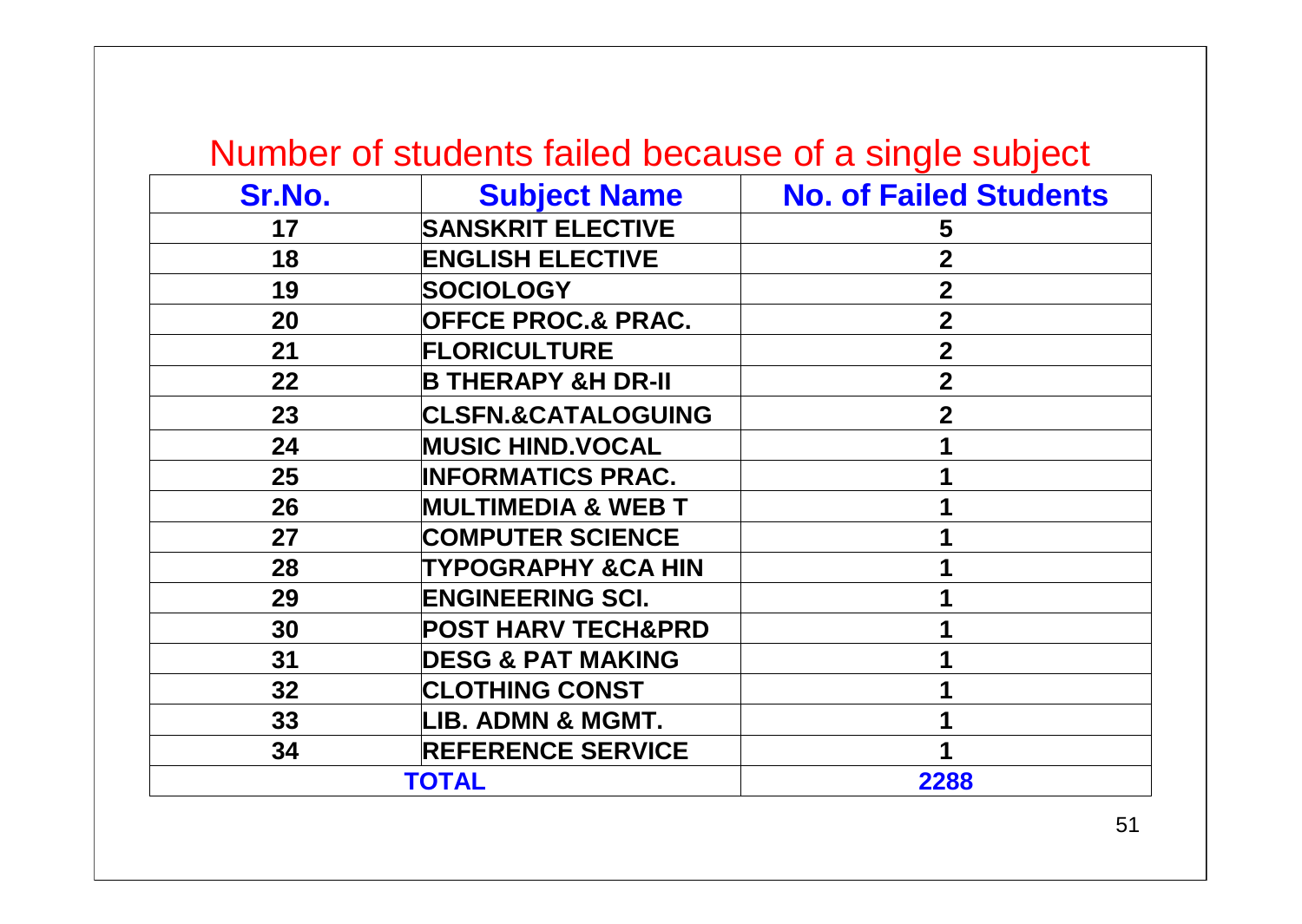|                 | Top 15 Gov. Schools on the Basis of QI 2011    |                                       |            |             |           |              |  |  |  |  |  |  |
|-----------------|------------------------------------------------|---------------------------------------|------------|-------------|-----------|--------------|--|--|--|--|--|--|
| SI. No.         | <b>School ID</b>                               | <b>School Name</b>                    | <b>App</b> | <b>Pass</b> | <b>PP</b> | QI           |  |  |  |  |  |  |
| 1               | 1821137                                        | <b>Dwarka Sector-10, RPVV</b>         | 97         | 97          | 100       | 379.35       |  |  |  |  |  |  |
| 2 <sup>1</sup>  | 1617009                                        | Paschim Vihar, A 6-RPVV               | 117        | 116         | 99.15     | 378.56       |  |  |  |  |  |  |
| $\mathbf{3}$    | 1001104                                        | <b>Surajmal Vihar-RPVV</b>            | 128        | 128         | 100       | 375.47       |  |  |  |  |  |  |
| 4               | 1514023                                        | 67                                    | 67         | 100         | 375.21    |              |  |  |  |  |  |  |
| $5\overline{)}$ | 1003261<br><b>Gandhi Nagar-RPVV</b>            |                                       | 131        | 131         | 100       | 374.26       |  |  |  |  |  |  |
| 6               | 1925334                                        | <b>Lajpat Nagar-RPVV</b>              | 68         | 68          | 100       | 373.24       |  |  |  |  |  |  |
| $\overline{7}$  | 1208092                                        | <b>Kishan Ganj-RPVV</b>               | 92         | 92          | 100       | 369.75       |  |  |  |  |  |  |
| 8               | 1106252                                        | <b>Nand Nagri, Block D-RPVV</b>       | 99         | 99          | 100       | 369.57       |  |  |  |  |  |  |
| 9               | 1413076                                        | <b>Rohini, Sector 11-RPVV</b>         | 127        | 125         | 98.43     | 367.96       |  |  |  |  |  |  |
| 10              | 1208025                                        | <b>Pul Bangash-SKV</b>                | 15         | 15          | 100       | 366.60       |  |  |  |  |  |  |
| 11              | 2128031                                        | Karol Bagh, Link Road, Plot No.1-RPVV | 65         | 65          | 100       | 358.94       |  |  |  |  |  |  |
| 12              | 1309124<br><b>Shalimar Bagh, Block BT-RPVV</b> |                                       | 80         | 75          | 93.75     | 357.36       |  |  |  |  |  |  |
| 13              | 1822056                                        | <b>Khaira-GGSSS</b>                   | 102        | 100         | 98.04     | 355.17       |  |  |  |  |  |  |
| 14              | 1104149                                        | Yamuna Vihar, Block B-RPVV            |            | 141         | 94        | 349.74       |  |  |  |  |  |  |
| 15              | 1822031                                        | Khera Dabar-G(Co-ed)SSS               | 42         | 42          | 100       | 52<br>347.88 |  |  |  |  |  |  |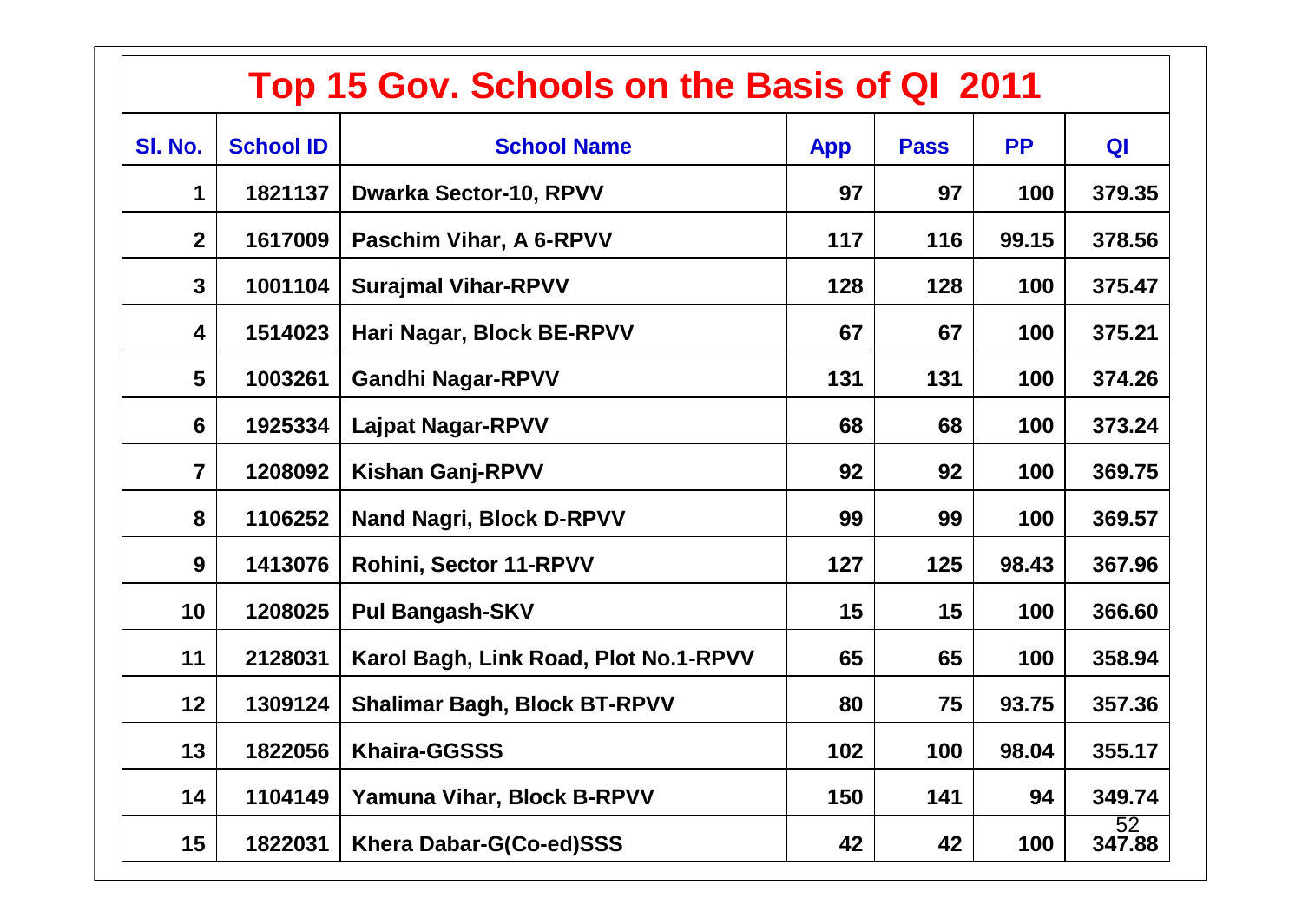|                | <b>BOTTOM 15 SCHOOLS ON THE BASIS OF QI 2011</b> |                                                  |            |             |           |        |  |  |  |  |  |  |
|----------------|--------------------------------------------------|--------------------------------------------------|------------|-------------|-----------|--------|--|--|--|--|--|--|
| SI.            |                                                  |                                                  |            |             |           |        |  |  |  |  |  |  |
| No.            | <b>School ID</b>                                 | <b>School Name</b>                               | <b>APP</b> | <b>PASS</b> | <b>PP</b> | QI     |  |  |  |  |  |  |
| 1              | 1106009                                          | <b>Seemapuri-GBSSS</b>                           | 367        | 220         | 59.95     | 210.72 |  |  |  |  |  |  |
| $\overline{2}$ | 1003004                                          | <b>Kailash Nagar-SBV</b>                         | 70         | 38          | 54.29     | 209.47 |  |  |  |  |  |  |
| $\mathbf{3}$   | 1924039                                          | <b>INA Colony-SV</b>                             | 185        | 93          | 50.27     | 209.29 |  |  |  |  |  |  |
| 4              | 2128018                                          | <b>Aram Bagh Lane-SKV</b>                        | 63         | 34          | 53.97     | 209.25 |  |  |  |  |  |  |
| 5              | 1104335                                          | <b>Sonia Vihar-GGSSS</b>                         | 230        | 78          | 33.91     | 208.81 |  |  |  |  |  |  |
| 6              | 1106006                                          | Shahdara, Mansarovar Park, No.1-<br><b>GBSSS</b> | 619        | 259         | 41.84     | 207.8  |  |  |  |  |  |  |
| $\overline{7}$ | 1207015                                          | <b>Roshanara Road-SBV</b>                        | 30         | 22          | 73.33     | 207.36 |  |  |  |  |  |  |
| 8              | 2128001                                          | Paharganj-SBV                                    | 123        | 75          | 60.98     | 205.52 |  |  |  |  |  |  |
| 9              | 1309253                                          | Jahangirpuri, Block A-GBSSS                      | 170        | 112         | 65.88     | 202.4  |  |  |  |  |  |  |
| 10             | 1310420                                          | <b>Siraspur-GBSSS</b>                            | 14         | 6           | 42.86     | 199.64 |  |  |  |  |  |  |
| 11             | 1413011                                          | Rohini, Avantika, Sector 1-GBSSS                 | 369        | 196         | 53.12     | 197.66 |  |  |  |  |  |  |
| 12             | 2128032                                          | New Rajinder Nagar-SV (Rana Pratap)              | 81         | 46          | 56.79     | 196.67 |  |  |  |  |  |  |
| 13             | 1309255                                          | Jahangirpuri, Block D-GBSSS                      | 149        | 77          | 51.68     | 192.46 |  |  |  |  |  |  |
| 14             | 2128007                                          | <b>Dev Nagar-GBSSS</b>                           | 26         | 11          | 42.31     | 186.5  |  |  |  |  |  |  |
| 15             | 1104003                                          | Yamuna Vihar, Block B, No.2-SBV                  | 257        | 104         | 40.47     | 183.74 |  |  |  |  |  |  |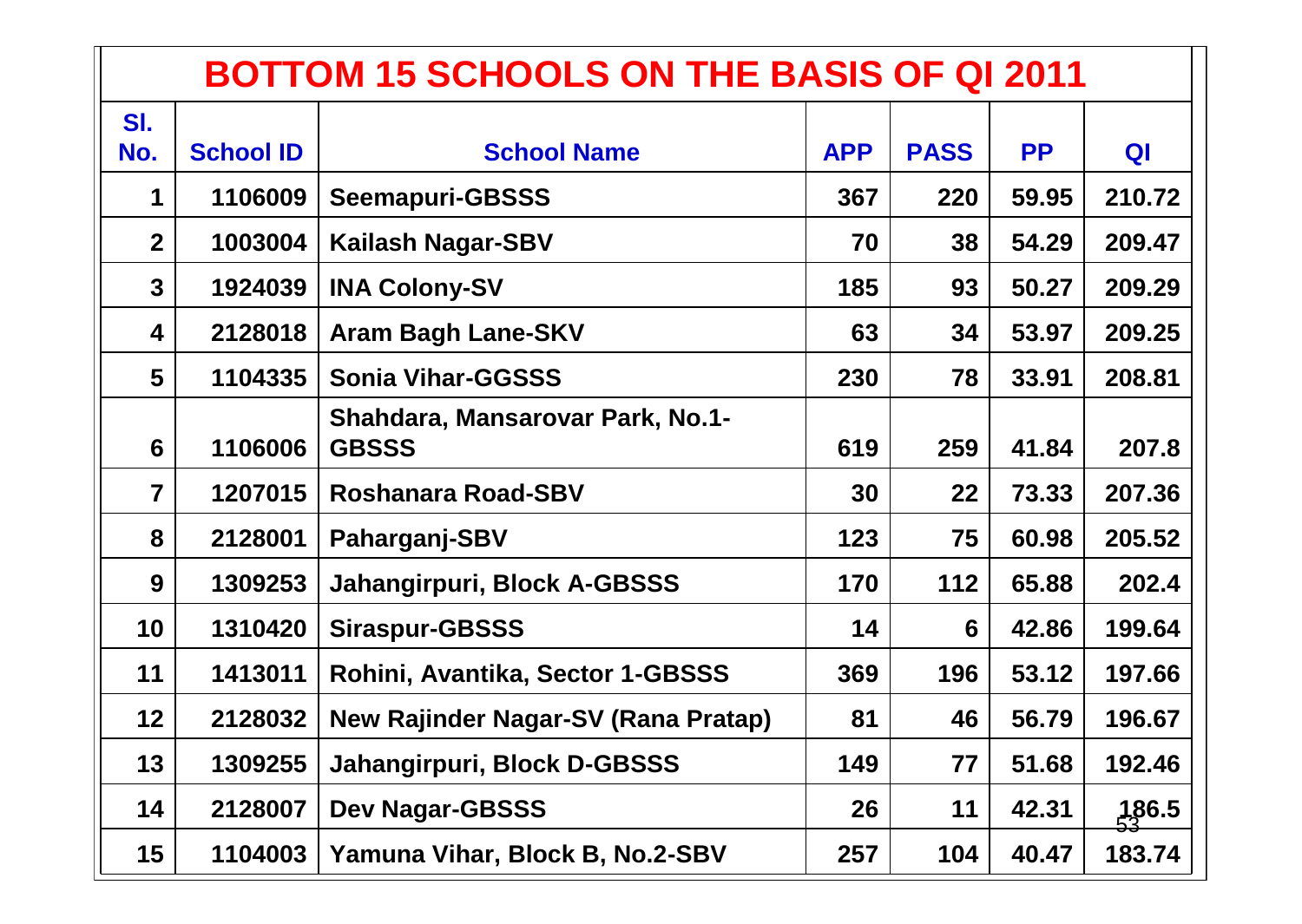#### **Bottom 15 Schools - CBSE 2011 Class XII**

| SI.            | <b>School</b> |                                                                 |              |                | 2011      |        | 2010         |                |           |        | <b>Diff</b> |          |
|----------------|---------------|-----------------------------------------------------------------|--------------|----------------|-----------|--------|--------------|----------------|-----------|--------|-------------|----------|
| No.            | ID            | <b>School Name</b>                                              | $\mathbf{A}$ | P              | <b>PP</b> | QI     | $\mathbf{A}$ | P              | <b>PP</b> | QI     | <b>PP</b>   | QI       |
| 1              | 1104335       | Sonia Vihar-GGSSS                                               | 230          | 78             | 33.91     | 208.82 |              |                |           |        |             |          |
| $\overline{2}$ | 1309012       | Rana Partap Bagh-SBV                                            | 40           | 16             | 40.00     | 218.80 | 10           | $\overline{7}$ | 70.00     | 245.00 | $-30.00$    | $-26.20$ |
| 3              | 1104003       | Yamuna Vihar, Block B, No.2-SBV                                 | 257          | 104            | 40.47     | 183.74 | 144          | 126            | 87.50     | 252.75 | $-47.03$    | $-69.01$ |
| $\overline{4}$ | 1923011       | Dr. Ambedkar Nagar, Sector V-GBSSS<br>(Shaheed Anushuya Prasad) | 130          | 53             | 40.77     | 223.02 | 108          | 80             | 74.07     | 229.93 | $-33.30$    | $-6.91$  |
| 5              | 1106006       | Shahdara, Mansarovar Park, No.1-<br><b>GBSSS</b>                | 619          | 259            | 41.84     | 207.81 | 419          | 222            | 52.98     | 250.08 | $-11.14$    | $-42.27$ |
| 6              | 2128007       | Dev Nagar-GBSSS                                                 | 26           | 11             | 42.31     | 186.50 | 31           | 23             | 74.19     | 254.80 | $-31.88$    | $-68.30$ |
| $\overline{7}$ | 1310420       | Siraspur-GBSSS                                                  | 14           | $6\phantom{1}$ | 42.86     | 199.64 |              |                |           |        |             |          |
| 8              | 1309007       | Shalimar Bagh, Block AP-GBSSS                                   | 126          | 62             | 49.21     | 220.40 | 86           | 57             | 66.27     | 238.57 | $-17.06$    | $-18.17$ |
| 9              | 1924039       | <b>INA Colony-SV</b>                                            | 185          | 93             | 50.27     | 209.29 | 165          | 85             | 51.51     | 213.65 | $-1.24$     | $-4.36$  |
| 10             | 1309255       | Jahangirpuri, Block D-GBSSS                                     | 149          | 77             | 51.68     | 192.47 | 152          | 125            | 82.23     | 238.32 | $-30.55$    | $-45.85$ |
| 11             | 1413011       | Rohini, Avantika, Sector 1-GBSSS                                | 369          | 196            | 53.12     | 197.66 | 318          | 194            | 61.00     | 224.24 | $-7.88$     | $-26.58$ |
| 12             | 1002013       | Dallupura-SBV                                                   | 252          | 136            | 53.97     | 211.68 | 148          | 122            | 82.43     | 268.10 | $-28.46$    | $-56.42$ |
| 13             | 2128018       | Aram Bagh Lane-SKV                                              | 63           | 34             | 53.97     | 209.25 | 66           | 51             | 77.27     | 261.50 | $-23.30$    | $-52.25$ |
| 14             | 1002014       | New Kondli-GBSSS                                                | 280          | 152            | 54.29     | 231.20 | 218          | 144            | 66.05     | 260.79 | $-11.76$    | $-29.59$ |
| 15             | 1003004       | Kailash Nagar-SBV                                               | 70           | 38             | 54.29     | 209.47 | 52           | 35             | 67.30     | 247.69 | $-13.01$    | $-38.22$ |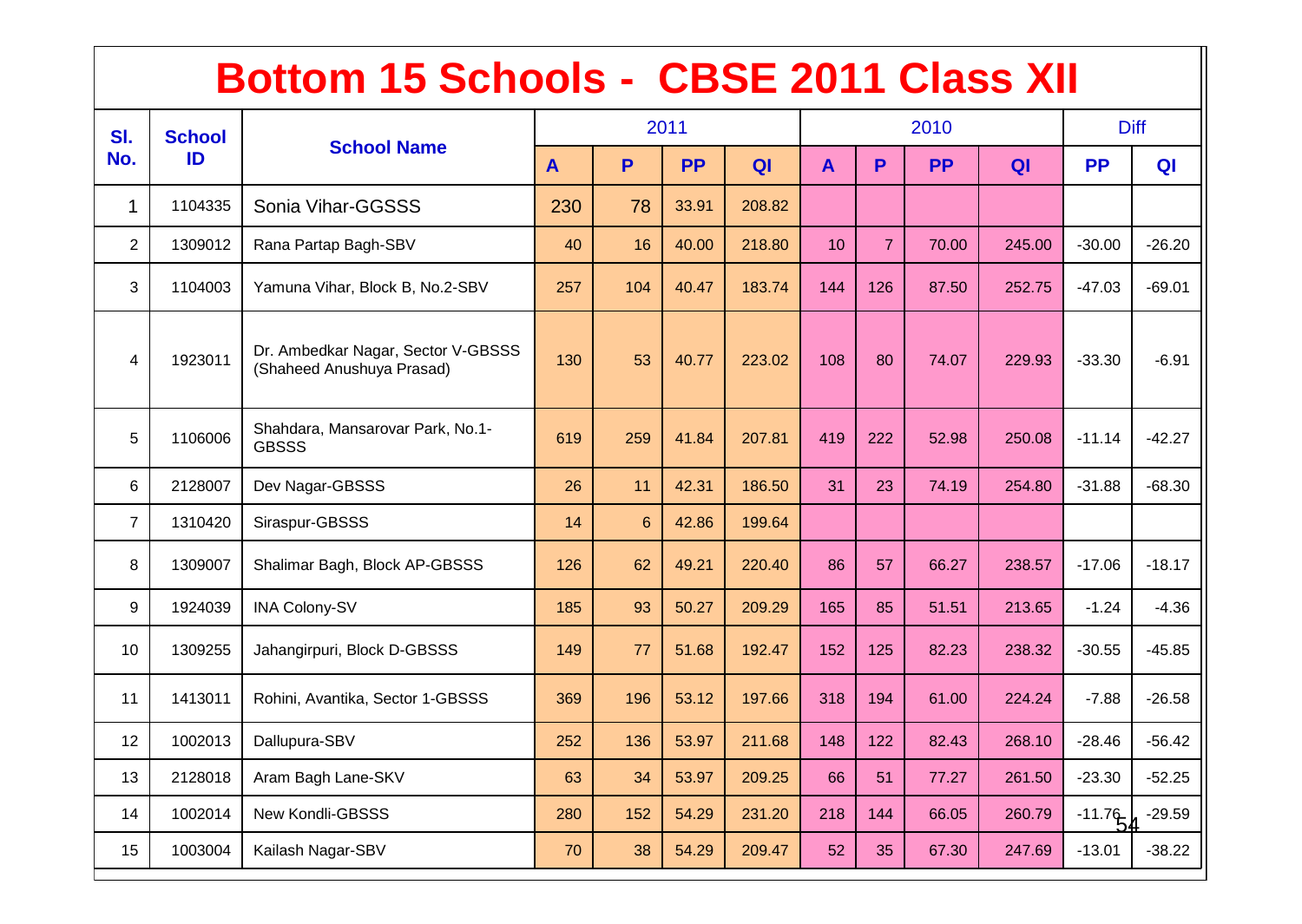#### **Schools whose PP has increased by >= 20% over the last year**

| SI.            | <b>School</b> | <b>School Name</b>                             |              | 2011 |           |                |              |     | 2010      |                |                          |                               |  |  |
|----------------|---------------|------------------------------------------------|--------------|------|-----------|----------------|--------------|-----|-----------|----------------|--------------------------|-------------------------------|--|--|
| No.            | ID            |                                                | $\mathbf{A}$ | P    | <b>PP</b> | Q <sub>l</sub> | $\mathbf{A}$ | P   | <b>PP</b> | Q <sub>l</sub> | <b>PP</b><br><b>DIFF</b> | Q <sub>l</sub><br><b>DIFF</b> |  |  |
| $\mathbf{1}$   | 1106118       | East of Loni Road, DDA<br>Flats-GBSSS          | 278          | 272  | 97.8      | 272.65         | 211          | 159 | 75.4      | 238            | 22.49                    | 35.03                         |  |  |
| $\overline{2}$ | 1310015       | Khera Khurd-GBSSS                              | 86           | 80   | 93        | 247.51         | 112          | 76  | 67.9      | 229            | 25.17                    | 18.86                         |  |  |
| 3              | 1310049       | Bankner-GGSSS                                  | 134          | 130  | 97        | 292.80         | 119          | 73  | 61.3      | 233            | 35.67                    | 60.15                         |  |  |
| 4              | 1310166       | Narela-GBSSS (Mussadi<br>Lal)                  |              | 83   | 91.2      | 256.56         | 95           | 39  | 41.1      | 213            | 50.16                    | 43.52                         |  |  |
| 5              | 1310400       | GHOGA G(CO-ED)SSS                              | 59           | 58   | 98.3      | 237.12         | 57           | 38  | 66.7      | 246            | 31.65                    | $-8.79$                       |  |  |
| 6              | 1310410       | Narela Sect. A-6, Pocket-2,<br>Govt.(Co-ed)SSS | 101          | 98   | 97        | 240.80         | 128          | 67  | 52.3      | 224            | 44.69                    | 17.04                         |  |  |
| $\overline{7}$ | 1411019       | <b>Bharat Nagar-GBSSS</b>                      | 105          | 76   | 72.4      | 212.30         | 111          | 55  | 49.6      | 206            | 22.83                    | 6.73                          |  |  |
| 8              | 1516143       | West Patel Nagar-SBV                           | 162          | 129  | 79.6      | 261.45         | 136          | 67  | 49.3      | 254            | 30.37                    | 7.24                          |  |  |
| 9              | 1618004       | Uttam Nagar, No.2-GBSSS                        | 138          | 123  | 89.1      | 253.15         | 145          | 83  | 57.2      | 229            | 31.89                    | 23.73                         |  |  |
| 10             | 1821014       | Palam Village, Raj Nagar,<br>Part 1-GBSSS      | 102          | 88   | 86.3      | 242.45         | 54           | 28  | 51.9      | 211            | 34.42                    | 31.10                         |  |  |
| 11             | 1822006       | Daulat Pur-SV                                  | 43           | 28   | 65.1      | 239.72         | 58           | 26  | 44.8      | 225            | 20.3                     | 15.14                         |  |  |
| 12             | 1822007       | Shikar Pur-SV                                  | 40           | 34   | 85        | 276.15         | 49           | 25  | 51        | 248            | 33.98                    | 28.58                         |  |  |
| 13             | 1822015       | Dichaon Kalan-GBSSS                            | 38           | 36   | 94.7      | 267.11         | 30           | 20  | 66.7      | 221            | 28.08                    | 45.98                         |  |  |
| 14             | 1923052       | Sangam Vihar-GGSSS                             | 339          | 334  | 98.5      | 277.21         | 332          | 239 | 72        | 246            | 26.55                    | 31.33                         |  |  |
| 15             | 1925250       | Tughlakabad Extn.-GGSSS<br>No.2                | 133          | 108  | 81.2      | 245.62         | 101          | 59  | 58.4      | 224            | 22.79                    | $55_{55}$                     |  |  |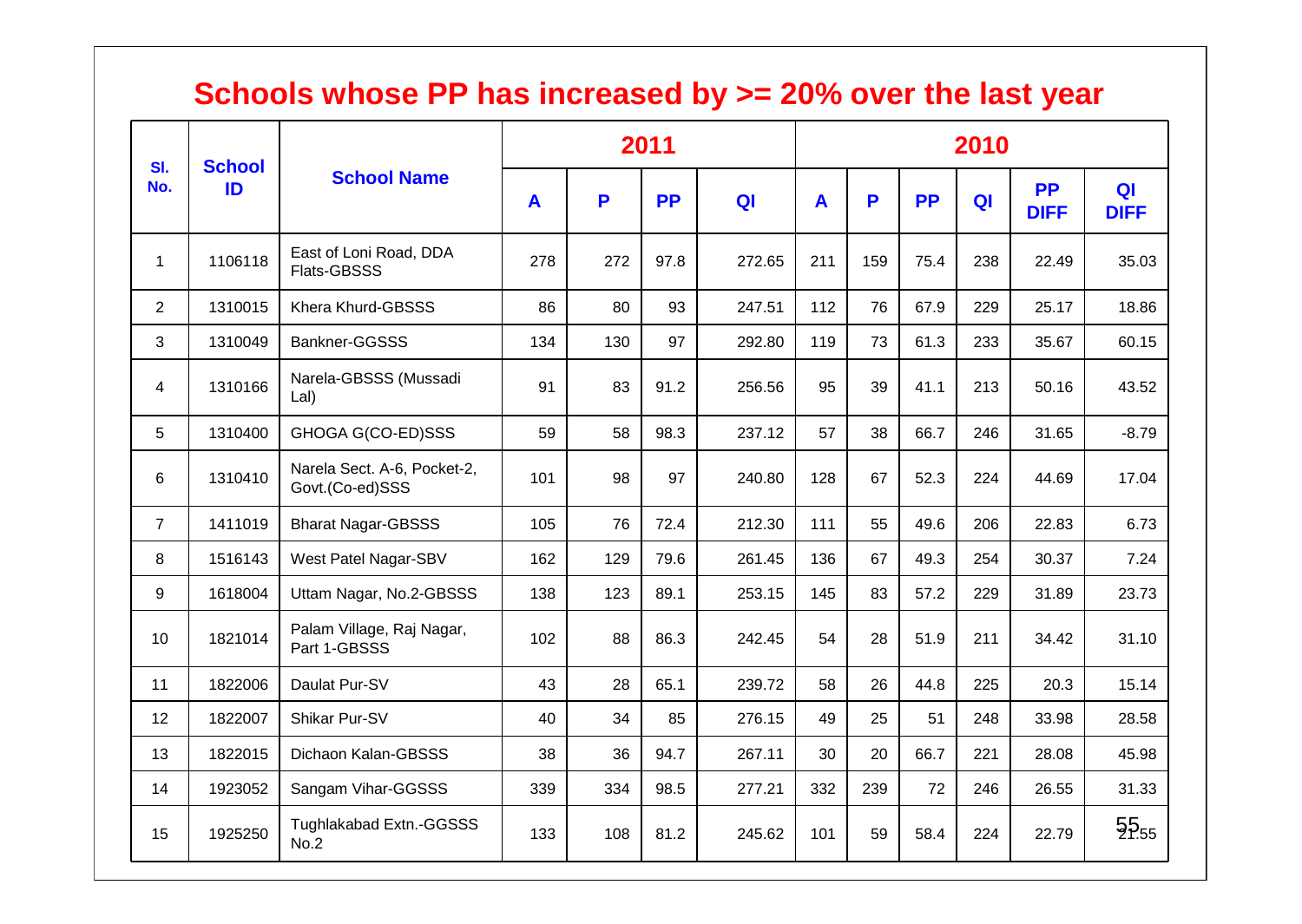#### **Schools whose PP has DECREASED by > 20% over the last year**

| SI.            |                  |                                             |              |     | 2011      |        |              |     | 2010      |                | <b>DIFF</b> |          |
|----------------|------------------|---------------------------------------------|--------------|-----|-----------|--------|--------------|-----|-----------|----------------|-------------|----------|
| <b>No</b>      | <b>School ID</b> | <b>School Name</b>                          | $\mathbf{A}$ | P   | <b>PP</b> | QI     | $\mathbf{A}$ | P   | <b>PP</b> | Q <sub>l</sub> | <b>PP</b>   | QI       |
| 1              | 1002012          | Khichripur-GBSSS                            | 99           | 71  | 71.72     | 213.13 | 44           | 42  | 95.45     | 270.75         | $-23.73$    | $-57.62$ |
| $\overline{2}$ | 1002013          | Dallupura-SBV                               | 252          | 136 | 53.97     | 211.68 | 148          | 122 | 82.43     | 268.10         | $-28.46$    | $-56.42$ |
| 3              | 1002184          | Gazipur-SKV                                 | 180          | 117 | 65.00     | 232.84 | 134          | 119 | 88.80     | 269.14         | $-23.80$    | $-36.30$ |
| 4              | 1002198          | Kondli-SBV                                  | 150          | 107 | 71.33     | 244.76 | 84           | 80  | 95.23     | 278.89         | $-23.90$    | $-34.13$ |
| 5              | 1003034          | Gandhi Nagar,<br>No.2-GGSSS                 | 41           | 29  | 70.73     | 250.39 | 38           | 37  | 97.36     | 300.02         | $-26.63$    | $-49.63$ |
| 6              | 1104003          | Yamuna Vihar,<br>Block B, No.2-SBV          | 257          | 104 | 40.47     | 183.74 | 144          | 126 | 87.50     | 252.75         | $-47.03$    | $-69.01$ |
| $\overline{7}$ | 1104026          | Dayalpur-GGSSS                              | 758          | 462 | 60.95     | 219.75 | 493          | 403 | 81.74     | 260.17         | $-20.79$    | $-40.42$ |
| 8              | 1104143          | Karawal Nagar-<br><b>GBSSS</b>              | 384          | 257 | 66.93     | 236.39 | 252          | 239 | 94.84     | 281.30         | $-27.91$    | $-44.91$ |
| 9              | 1104261          | <b>Tukhmirpur-GBSSS</b>                     | 260          | 152 | 58.46     | 218.35 | 129          | 122 | 94.57     | 297.25         | $-36.11$    | $-78.90$ |
| 10             | 1105004          | New Seelampur,<br>No.1-SBV                  | 193          | 109 | 56.48     | 218.35 | 129          | 111 | 86.04     | 262.27         | $-29.56$    | $-43.92$ |
| 11             | 1105008          | Jafrabad-GBSSS                              | 109          | 72  | 66.06     | 233.28 | 65           | 65  | 100.00    | 326.63         | $-33.94$    | $-93.35$ |
| 12             | 1106007          | Shahdara,<br>Mansarovar Park,<br>No.2-GBSSS | 80           | 46  | 57.50     | 239.69 | 108          | 101 | 93.51     | 292.42         | $-36.01$    | $-52.73$ |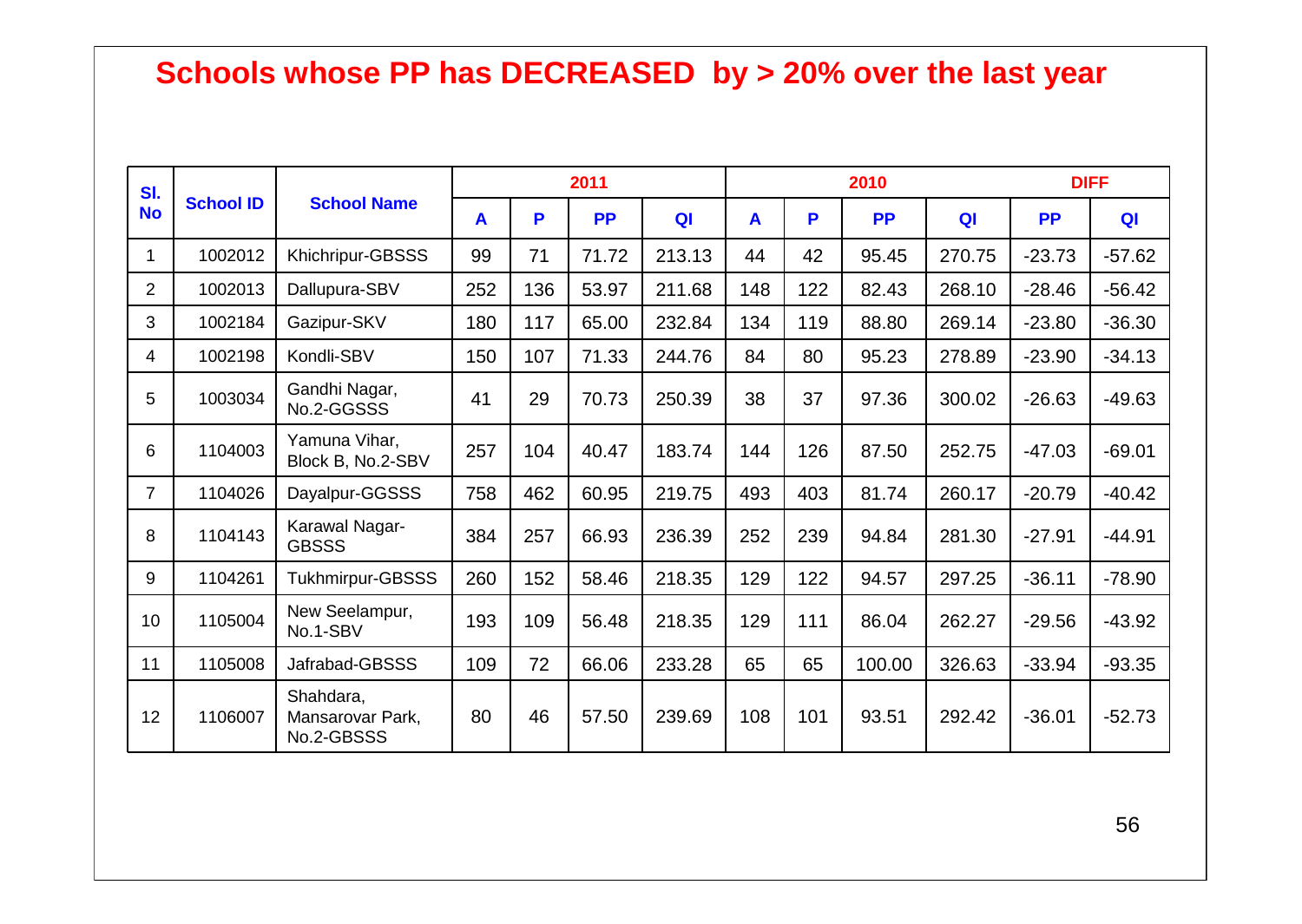|         |                                        | <b>Schools whose PP has DECREASED</b>                           |     |     | 2011      | by > 20% over the last year<br>2010 |     |                |           |        |           | <b>DIFF</b> |  |
|---------|----------------------------------------|-----------------------------------------------------------------|-----|-----|-----------|-------------------------------------|-----|----------------|-----------|--------|-----------|-------------|--|
| SI. No. | <b>School</b><br>ID                    | <b>School Name</b>                                              | A   | P   | <b>PP</b> | QI                                  | A   | P              | <b>PP</b> | QI     | <b>PP</b> | QI          |  |
| 13      | 1207015                                | Roshanara Road-SBV                                              | 30  | 22  | 73.33     | 207.37                              | 22  | 21             | 95.45     | 258.18 | 22.12     | 50.81       |  |
| 14      | 1309006                                | Shalimar Bagh, Block BL-GBSSS                                   | 142 | 104 | 73.24     | 211.90                              | 152 | 145            | 95.39     | 256.22 | 22.15     | 44.32       |  |
| 15      | 1309012                                | Rana Partap Bagh-SBV                                            | 40  | 16  | 40.00     | 218.80                              | 10  | $\overline{7}$ | 70.00     | 245.00 | 30.00     | 26.20       |  |
| 16      | 1309253<br>Jahangirpuri, Block A-GBSSS |                                                                 | 170 | 112 | 65.88     | 202.40                              | 134 | 119            | 88.80     | 264.64 | 22.92     | 62.24       |  |
| 17      | 1309255                                | Jahangirpuri, Block D-GBSSS                                     | 149 | 77  | 51.68     | 192.47                              | 152 | 125            | 82.23     | 238.32 | 30.55     | 45.85       |  |
| 18      | 1309259                                | Jahangirpuri, Block K-GBSSS                                     |     | 148 | 63.52     | 216.91                              | 193 | 169            | 87.56     | 249.29 | 24.04     | 32.38       |  |
| 19      | 1411017                                | Pitampura, Block SU-GBSSS                                       | 149 | 89  | 59.73     | 261.43                              | 135 | 123            | 91.11     | 296.07 | 31.38     | 34.64       |  |
| 20      | 1617033                                | Ambika Vihar-GGSSS                                              | 140 | 90  | 64.29     | 253.96                              | 66  | 64             | 96.97     | 285.81 | 32.68     | 31.85       |  |
| 21      | 1923011                                | Dr. Ambedkar Nagar, Sector V-GBSSS<br>(Shaheed Anushuya Prasad) | 130 | 53  | 40.77     | 223.02                              | 108 | 80             | 74.07     | 229.93 | 33.30     | $-6.91$     |  |
| 22      | 2128007                                | Dev Nagar-GBSSS                                                 | 26  | 11  | 42.31     | 186.50                              | 31  | 23             | 74.19     | 254.80 | 31.88     | 68.30       |  |
| 23      | 2128018                                | Aram Bagh Lane-SKV                                              | 63  | 34  | 53.97     | 209.25                              | 66  | 51             | 77.27     | 261.50 | 23.30     | 52.25       |  |
| 24      | 2128021                                | Paharganj-GGSSS                                                 | 45  | 30  | 66.67     | 235.71                              | 44  | 42             | 95.45     | 290.88 | 28.78     | 55.17       |  |
| 25      | 2128032                                | New Rajinder Nagar-SV (Rana Pratap)                             | 81  | 46  | 56.79     | 196.68                              | 103 | 96             | 93.20     | 258.85 | 36.41     | 62.17       |  |
|         |                                        |                                                                 |     |     |           |                                     |     |                |           |        |           | 57          |  |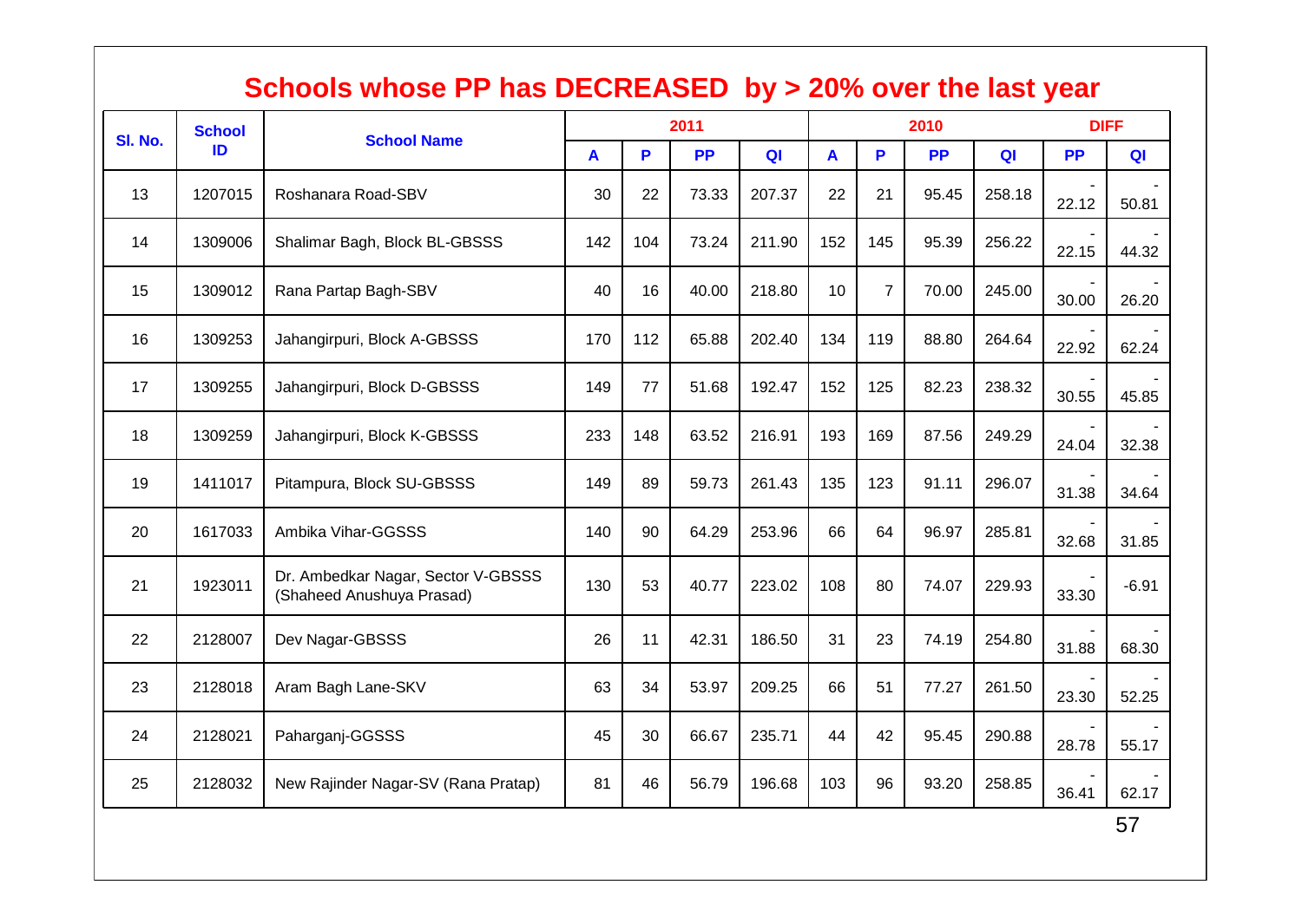## **Subject Toppers**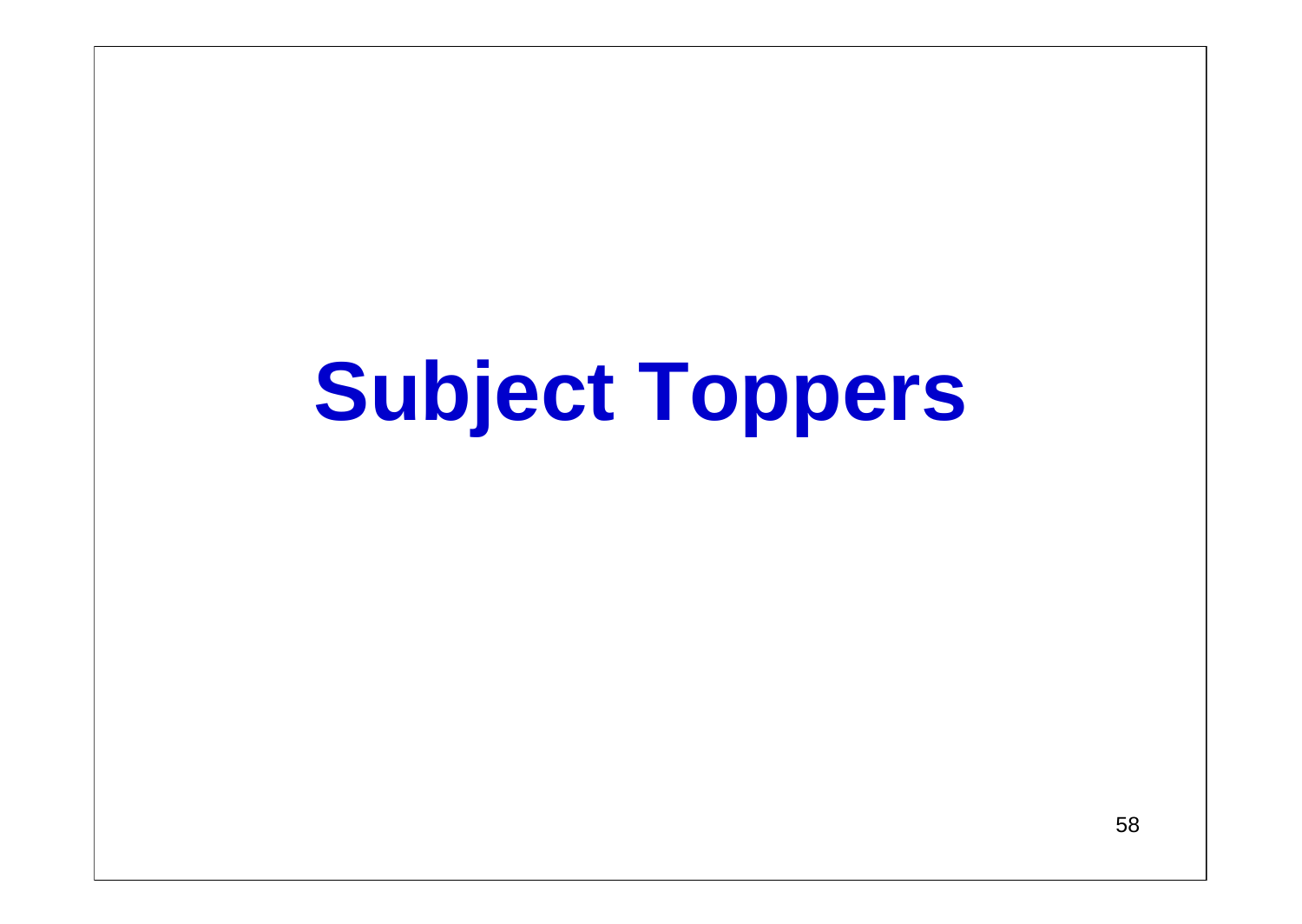#### **Names of the students who have obtained 100 marks in Mathematics**

| SI. No.         | <b>Student</b><br><b>Name</b> | <b>Marks</b> | <b>School Name</b>          | <b>Scho</b><br>ol ID |
|-----------------|-------------------------------|--------------|-----------------------------|----------------------|
| $\mathbf{1}$    | <b>ANUBHA GUPTA</b>           | 100          | Roop Nagar, No.1-GGSSS      | 1207039              |
| 2               | <b>RICHA GOYAL</b>            | 100          | <b>Surajmal Vihar-RPVV</b>  | 1001104              |
| $\overline{3}$  | <b>VAISHALI GUPTA</b>         | 100          | <b>Surajmal Vihar-RPVV</b>  | 1001104              |
| $\overline{4}$  | <b>ANUJ TIWARI</b>            | 100          | <b>Surajmal Vihar-RPVV</b>  | 1001104              |
| $5\phantom{1}$  | <b>KAMAL KANT NARANG</b>      | 100          | <b>Gandhi Nagar-RPVV</b>    | 1003261              |
| 6               | <b>VANDANA SHARMA</b>         | 100          | Yamuna Vihar, Block B-RPVV  | 1104149              |
| $\overline{7}$  | <b>UMESH SAINI</b>            | 100          | Kishan Ganj-RPVV            | 1208092              |
| 8               | <b>DEEPTI SHARMA</b>          | 100          | Narela, A-10 Pocket-5, RPVV | 1310409              |
| 9               | <b>AMANDEEP</b>               | 100          | Rohini, Sector 11-RPVV      | 1413076              |
| 10              | <b>AARZOO YADAV</b>           | 100          | Rohini, Sector 11-RPVV      | 1413076              |
| 11              | <b>AASHISH ANAND</b>          | 100          | Palam Enclave, No.3-GBSSS   | 1821010              |
| 12 <sup>°</sup> | <b>KESHAV BANSAL</b>          | 100          | New Multan Nagar-SV(Co-ed)  | 1617007              |
| 13              | <b>TARUN KUMAR</b>            | 100          | New Multan Nagar-SV(Co-ed)  | 1617007              |
| 14              | <b>NISHA KHANDELWAL</b>       | 100          | Samalka-SKV                 | 1821022              |
| 15              | <b>KAJAL GUPTA</b>            | 100          | Bhola Nath Nagar, No.1-SKV  | 1001018              |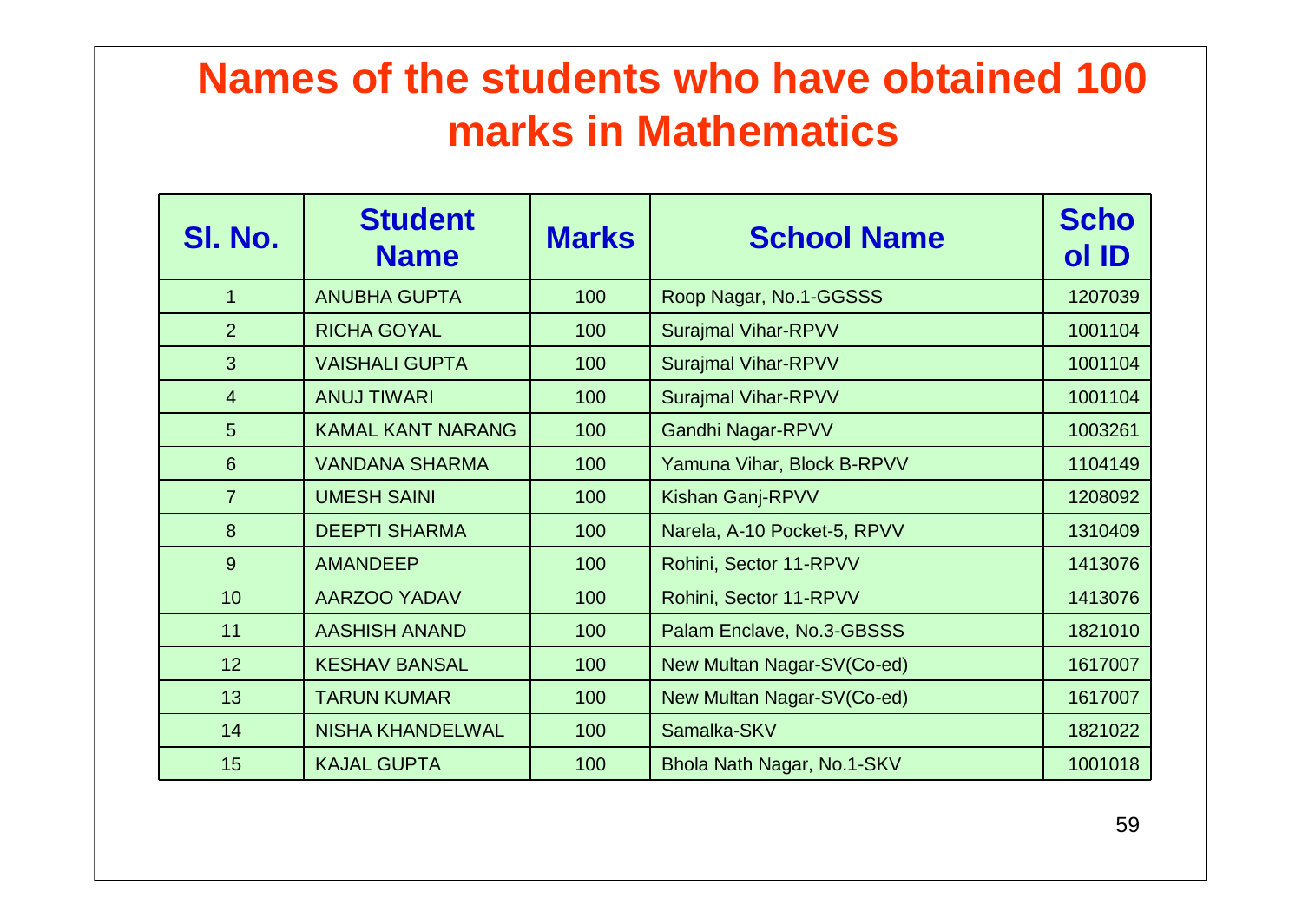#### **Names of the students who have obtained 100 marks in Mathematics**

| SI.<br>No. | <b>Student Name</b>        | <b>Marks</b> | <b>School Name</b>                                      | <b>School</b><br>ID |
|------------|----------------------------|--------------|---------------------------------------------------------|---------------------|
| 16         | <b>ANURAG SINGH</b>        | 100          | <b>Burari-SBV</b>                                       | 1207009             |
| 17         | <b>NITIKA</b>              | 100          | Hari Nagar, Block BE-RPVV                               | 1514023             |
| 18         | <b>BHANU PRATAP SINGH</b>  | 100          | <b>Kishan Ganj-RPVV</b>                                 | 1208092             |
| 19         | <b>DILIP KUMAR</b>         | 100          | <b>Kishan Ganj-RPVV</b>                                 | 1208092             |
| 20         | <b>NANCY GUPTA</b>         | 100          | <b>Kishan Ganj-RPVV</b>                                 | 1208092             |
| 21         | <b>NEERAJ SHARMA</b>       | 100          | <b>Kishan Ganj-RPVV</b>                                 | 1208092             |
| 22         | <b>PRASHANT MAHESHWARI</b> | 100          | <b>Kishan Ganj-RPVV</b>                                 | 1208092             |
| 23         | <b>SHAKTI</b>              | 100          | <b>Kishan Ganj-RPVV</b>                                 | 1208092             |
| 24         | <b>VISHAL SINGH</b>        | 100          | <b>Kishan Ganj-RPVV</b>                                 | 1208092             |
| 25         | <b>AKANKSHA YADAV</b>      | 100          | Raj Niwas Marg, RPVV                                    | 1207108             |
| 26         | <b>PRIYA</b>               | 100          | Narela, A-10 Pocket-5, RPVV                             | 1310409             |
| 27         | <b>ABHISHEK AGGARWAL</b>   | 100          | Rohini, Sector 9-SV (shaheed capt.<br>Sanjeev Dahiya)   | 1413010             |
| 28         | <b>DIMPLE ARORA</b>        | 100          | <b>Vivek Vihar-GGSSS</b>                                | 1001022             |
| 29         | <b>RENU GOYAL</b>          | 100          | Ishani Govt. Sarvodaya Kanya<br>Vidyalaya G-BLOCK SAKET | 1923036             |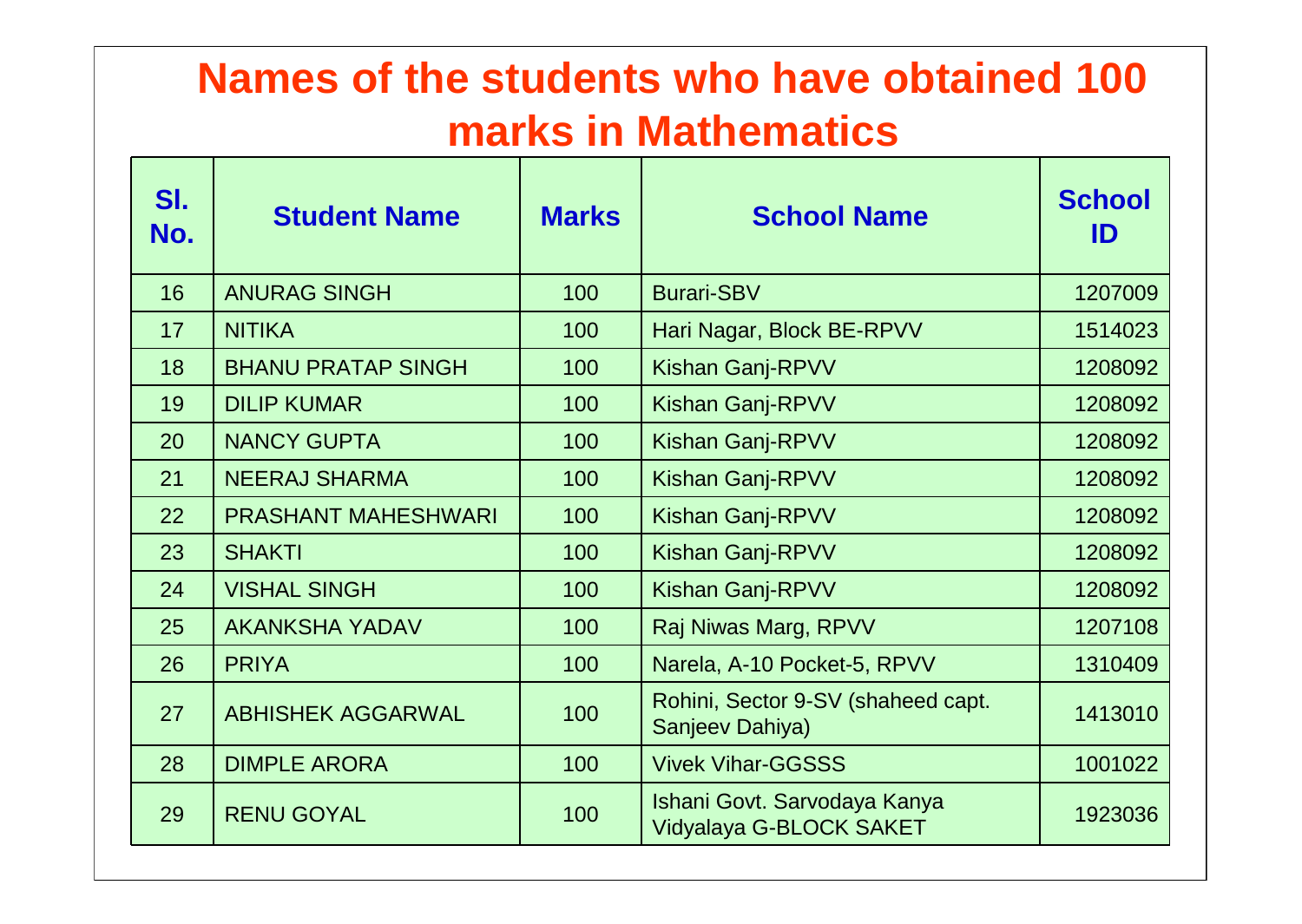|                 | <b>Subject</b>                           |                        |              | toppers of Delhi Govt. Schools Class - XII CBSE 2011 |                 |
|-----------------|------------------------------------------|------------------------|--------------|------------------------------------------------------|-----------------|
| Sr.N<br>o.      | <b>Subject</b>                           | <b>Name of Student</b> | <b>Marks</b> | <b>School</b>                                        | <b>SchoolID</b> |
| $\mathbf{1}$    | <b>ACCOUNTANCY</b>                       | <b>SOURAV GUPTA</b>    | 99           | Yamuna Vihar, Block C, No.1-GBSSS                    | 1104009         |
| 2               | <b>ACCOUNTANCY</b>                       | <b>VAISHALI JAIN</b>   | 99           | Raj Niwas Marg, RPVV                                 | 1207108         |
| 3               | <b>ACCOUNTANCY</b>                       | <b>MUKESH GOYAL</b>    | 99           | Civil Lines, RPVV                                    | 1207113         |
| 4               | <b>ACCOUNTANCY</b>                       | <b>SHUBHAM GUPTA</b>   | 99           | Civil Lines, RPVV                                    | 1207113         |
| 5               | <b>ACCOUNTANCY</b>                       | <b>PRIYANKA GARG</b>   | 99           | <b>New Police Lines-SV</b>                           | 1309004         |
| 6               | <b>ACCOUNTANCY</b>                       | <b>SUMANDEEP KAUR</b>  | 99           | <b>Adarsh Nagar-GGSSS</b>                            | 1309034         |
| $\overline{7}$  | <b>BUSINESS</b><br><b>STUDIES</b>        | <b>HARVINDER SINGH</b> | 99           | Karol Bagh, Link Road, Plot No.1-<br><b>RPVV</b>     | 2128031         |
| 8               | <b>BIOLOGY</b>                           | <b>POOJA</b>           | 97           | Narela, No.1-SKV                                     | 1310036         |
| 9               | <b>CHEMISTRY</b>                         | <b>ANJALI</b>          | 99           | Paschim Vihar, A 6-RPVV                              | 1617009         |
| 10              | <b>CHEMISTRY</b>                         | <b>HIMANSHU GUPTA</b>  | 99           | <b>Surajmal Vihar-RPVV</b>                           | 1001104         |
| 11              | <b>COMPUTER</b><br><b>SCIENCE</b>        | <b>SURBHI KAUSHIK</b>  | 96           | Kalkaji, No.1-SKV (Veer Savarkar)                    | 1925029         |
| 12 <sup>2</sup> | <b>COMPUTER</b><br><b>SCIENCE</b>        | <b>SHUBHAM GUPTA</b>   | 96           | Civil Lines, RPVV                                    | 1207113         |
| 13              | <b>COMPUTER</b><br><b>SCIENCE</b>        | <b>GAURAV GAUTAM</b>   | 96           | Tilak Nagar, No.2-SBV                                | 1514006         |
| 14              | <b>ECONOMICS</b>                         | <b>DEEPAK SHARMA</b>   | 99           | Najafgarh, No.1-GBSSS                                | 1822063         |
| 15              | <b>ECONOMICS</b><br><b>GOURAV SHARMA</b> |                        | 99           | Najafgarh, No.1-GBSSS                                | 1822063         |
| 16              | <b>ENGLISH</b><br><b>ELECTIVE</b>        | <b>PREETI</b>          | 75           | Bawana-SKV (Ravi Shankar)                            | 1310042<br>61   |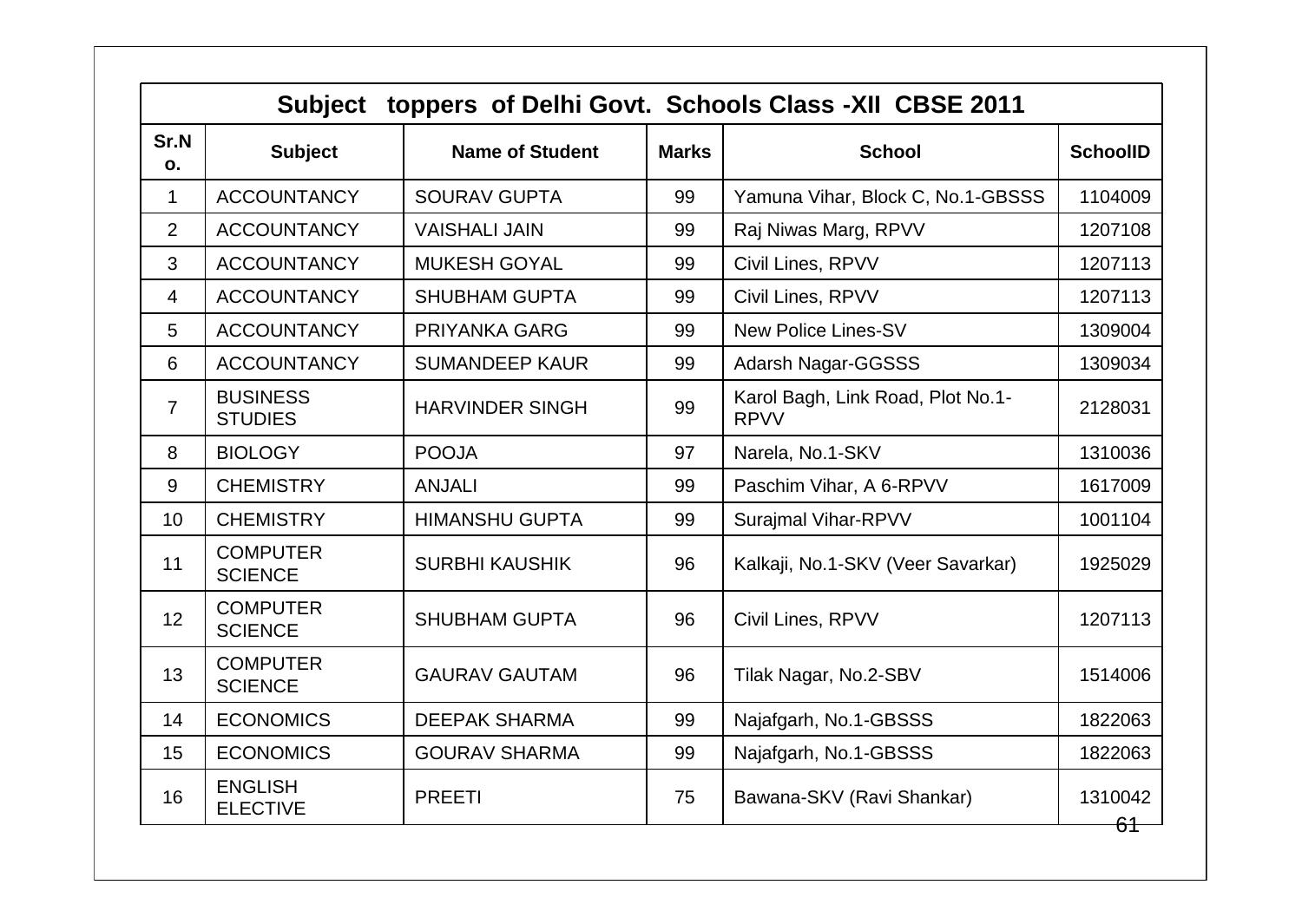| toppers of Delhi Govt. Schools Class - XII CBSE 2011<br><b>Subject</b> |                                    |                        |              |                                                |                  |
|------------------------------------------------------------------------|------------------------------------|------------------------|--------------|------------------------------------------------|------------------|
| Sr.<br>No.                                                             | <b>Subject</b>                     | <b>Name of Student</b> | <b>Marks</b> | <b>School</b>                                  | <b>School ID</b> |
| 17                                                                     | <b>GEOGRAPHY</b>                   | <b>ROHIT RAI</b>       | 98           | Shalimar Bagh, Block BT-RPVV                   | 1309124          |
| 18                                                                     | <b>HINDI CORE</b>                  | <b>GARIMA BHARDWAJ</b> | 95           | Chirag Delhi-SKV                               | 1923037          |
| 19                                                                     | <b>HISTORY</b>                     | <b>SAYMA</b>           | 98           | West Jyoti Nagar-GGSSS                         | 1105111          |
| 20                                                                     | <b>HISTORY</b>                     | <b>SHALU CHAUDHARY</b> | 98           | Nand Nagri, Block D-RPVV                       | 1106252          |
| 21                                                                     | <b>INFORMATICS</b><br>PRAC.        | <b>ANIL KUMAR</b>      | 96           | Najafgarh, Dharampura-SKV                      | 1822061          |
| 22                                                                     | <b>PHYSICS</b>                     | <b>MOHAMMAD SHOAIB</b> | 99           | <b>Surajmal Vihar-RPVV</b>                     | 1001104          |
| 23                                                                     | <b>POLITICAL</b><br><b>SCIENCE</b> | <b>SAYMA</b>           | 98           | West Jyoti Nagar-GGSSS                         | 1105111          |
| 24                                                                     | <b>PSYCHOLOGY</b>                  | <b>SAIRA BANO</b>      | 97           | Roop Nagar, No.1-GGSSS                         | 1207039          |
| 25                                                                     | <b>PUNJABI</b>                     | <b>MANPREET KAUR</b>   | 91           | Tagore Garden, No.1-GGSSS                      | 1515026          |
| 26                                                                     | <b>SANSKRIT CORE</b>               | <b>UMA</b>             | 97           | Bhorgarh-G(Co-ed)SSS                           | 1310022          |
| 27                                                                     | <b>SANSKRIT</b><br><b>ELECTIVE</b> | <b>CHANDRA PRAKASH</b> | 89           | Rohini, Sector 11-RPVV                         | 1413076          |
| 28                                                                     | <b>SOCIOLOGY</b>                   | <b>TARANNUM</b>        | 96           | Jama Masjid, No.1(Hindi Medium)-<br><b>SKV</b> | 2127024          |
| 29                                                                     | <b>URDU CORE</b>                   | <b>SONU</b>            | 85           | <b>Shastri Park-GBSSS</b>                      | 1105011          |
| 30                                                                     | <b>URDU CORE</b>                   | <b>MOHD SUBHAN</b>     | 85           | <b>Shastri Park-GBSSS</b>                      | 1105011          |
| 31                                                                     | <b>URDU CORE</b>                   | <b>ILMA</b>            | 85           | Jama Masjid, Panama Building-<br><b>GGSSS</b>  | 2127023          |
| 32                                                                     | <b>URDU ELECTIVE</b>               | <b>MARYAM JAHAN</b>    | 97           | Jafrabad, Zeenat Mahal(Urdu<br>Medium)-SKV     | 1105018          |